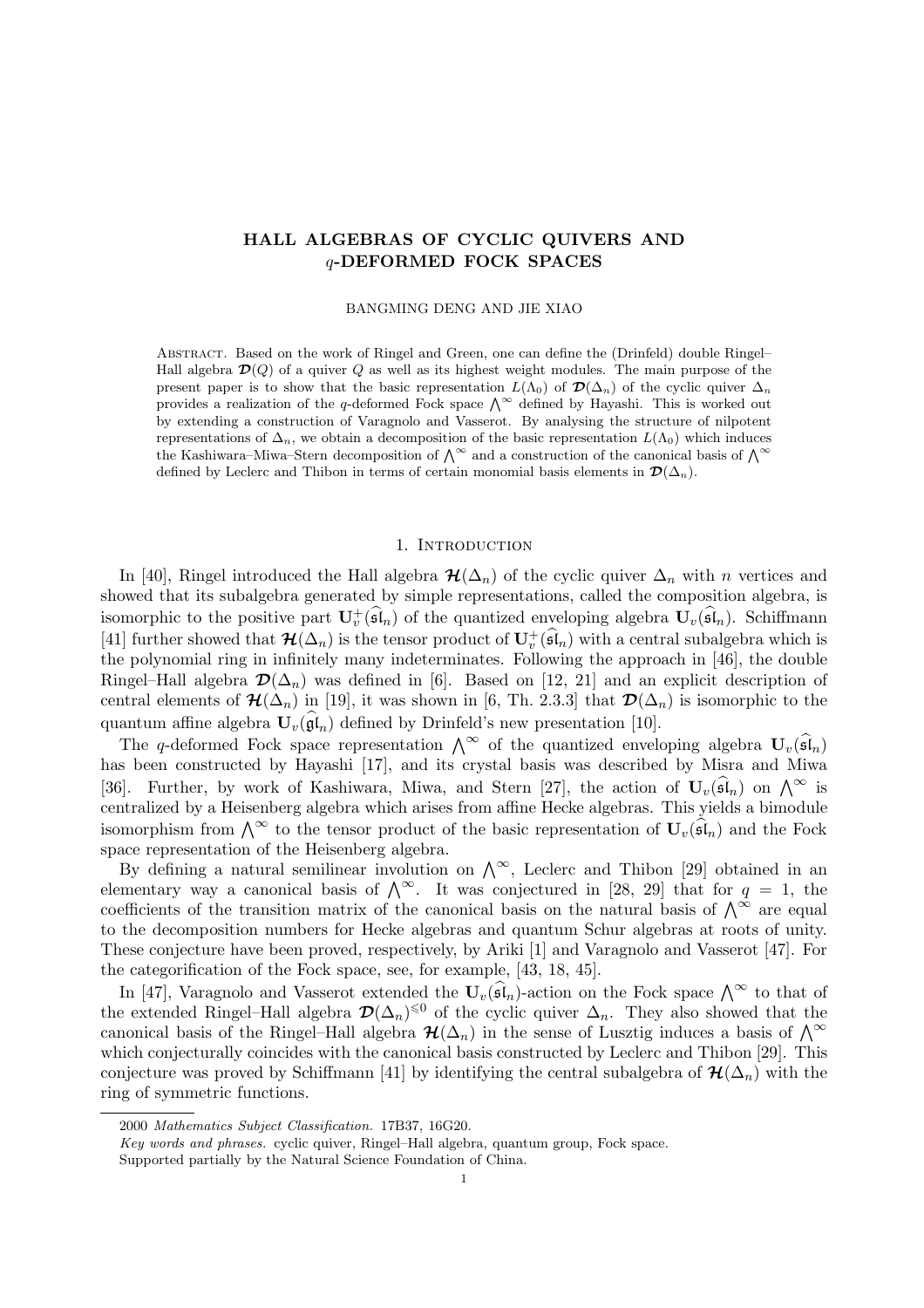The main purpose of the present paper is to extend Varagnolo–Vasserot's construction to obtain a  $\mathcal{D}(\Delta_n)$ -module structure on the Fock space  $\bigwedge^{\infty}$  which is shown to be isomorphic to the basic representation  $L(\Lambda_0)$  of  $\mathcal{D}(\Delta_n)$ . Moreover, the central elements in the positive and negative parts of  $\mathcal{D}(\Delta_n)$  constructed by Hubery [19] give rise naturally to the operators introduced in [27] which generate the Heisenberg algebra. Furthermore, the structure of  $\mathcal{D}(\Delta_n)$  yields a decomposition of  $L(\Lambda_0)$  which induces the Kashiwara–Miwa–Stern decomposition of  $\bigwedge^{\infty}$ . This also provides a way to construct the canonical basis of  $\bigwedge^{\infty}$  in [29] in terms of certain monomial basis elements of  $\mathcal{D}(\Delta_n)$ .

The paper is organized as follows. In Section 2 we review the classification of (nilpotent) representations of both infinite linear quiver  $\Delta_{\infty}$  and the cyclic quiver  $\Delta_n$  with n vertices and discuss their generic extensions. Section 3 recalls the definition of Ringel–Hall algebras  $\mathcal{H}(\Delta_{\infty})$  and  $\mathcal{H}(\Delta_n)$ of  $\Delta_{\infty}$  and  $\Delta_n$  as well as the maps from the homogeneous spaces of  $\mathcal{H}(\Delta_n)$  to those of  $\mathcal{H}(\Delta_{\infty})$ introduced in [47]. The images of basis elements of  $\mathcal{H}(\Delta_n)$  under these maps are described. In Section 4 we first follow the approach in [46] to present the construction of double Ringel–Hall algebras of both  $\Delta_{\infty}$  and  $\Delta_n$  and then study the irreducible highest weight  $\mathcal{D}(\Delta_n)$ -modules based on the results in [23]. Section 5 recalls from [17, 36, 47] the Fock space representation  $\bigwedge^{\infty}$  over  $\mathbf{U}_{v}(\widehat{\mathfrak{sl}}_{\infty})$  $(\cong \mathcal{D}(\Delta_{\infty}))$  as well as over  $\mathbf{U}_{v}^{+}(\widehat{\mathfrak{sl}}_{n})$ . In Section 6 we define the  $\mathcal{D}(\Delta_{n})$ -module structure on  $\bigwedge^{\infty}$ based on [27, 47]. It is shown in Section 7 that  $\bigwedge^{\infty}$  is isomorphic to the basic representation of  $\mathcal{D}(\Delta_n)$ . In the final section, we present a way to construct the canonical basis of  $\bigwedge^{\infty}$  and interpret the "ladder method" construction of certain basis elements in  $\bigwedge^{\infty}$  in terms of generic extensions of nilpotent representations of  $\Delta_n$ .

### 2. Nilpotent representations and generic extensions

In this section we consider nilpotent representations of both a cyclic quiver  $\Delta = \Delta_n$  with n vertices  $(n \geq 2)$  and the infinite quiver  $\Delta = \Delta_{\infty}$  of type  $A_{\infty}^{\infty}$  and study their generic extensions. We show that the degeneration order of nilpotent representations of  $\Delta_n$  induces the dominant order of partitions.

Let  $\Delta_{\infty}$  denote the infinite quiver of type  $A_{\infty}^{\infty}$ 



with vertex set  $I = I_{\infty} = \mathbb{Z}$ , and for  $n \geq 2$ , let  $\Delta_n$  denote the cyclic quiver



with vertex set  $I = I_n = \mathbb{Z}/n\mathbb{Z} = \{0, 1, \ldots, n-1\}$ . For each  $i \in I_\infty = \mathbb{Z}$ , let  $\overline{i}$  denote its residue class in  $I_n = \mathbb{Z}/n\mathbb{Z}$ . We also simply write  $\bar{i} \pm 1$  to denote the residue class of  $i \pm 1$  in  $\mathbb{Z}/n\mathbb{Z}$ .

Given a field k, we denote by Rep  ${}^{0}\Delta$  the category of finite dimensional nilpotent representations of  $\Delta$  (=  $\Delta_{\infty}$  or  $\Delta_n$ ) over k. (Note that each finite dimensional representation of  $\Delta_{\infty}$  is automatically nilpotent.) Given a representation  $V = (V_i, V_\rho) \in \text{Rep}^0\Delta$ , the vector  $\dim V = (\dim_k V_i)_{i \in I}$  is called the *dimension vector* of V. The Grothendieck group of Rep<sup>0</sup> $\Delta$  is identified with the free abelian group  $\mathbb{Z}I$  with basis  $I$ . Let  $\{\varepsilon_i \mid i \in I\}$  denote the standard basis of  $\mathbb{Z}I$ . Thus, elements in  $\mathbb{Z}I$  will be written as  $\mathbf{d} = (d_i)_{i \in I}$  or  $\mathbf{d} = \sum_{i \in I} d_i \varepsilon_i$ . In case  $I = \mathbb{Z}/n\mathbb{Z}$ , we sometimes write  $\mathbb{Z}^n$  for  $\mathbb{Z}I$ .

The Euler form  $\langle -, - \rangle : \mathbb{Z} I \times \mathbb{Z} I \to \mathbb{Z}$  is defined by

$$
\langle \dim M, \dim N \rangle = \dim_k \operatorname{Hom}_{k\Delta}(M, N) - \dim_k \operatorname{Ext}_{k\Delta}^1(M, N).
$$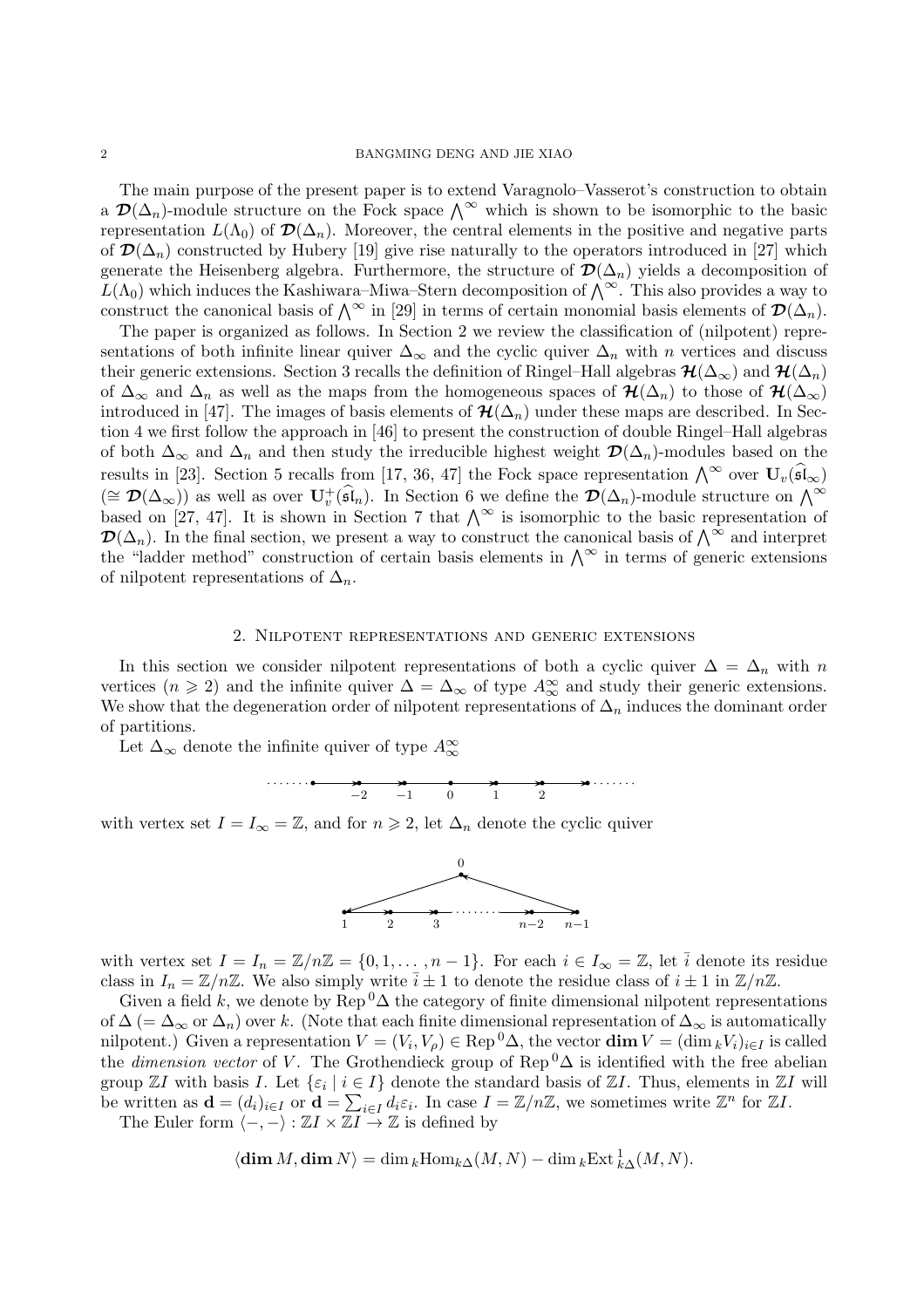Its symmetrization

$$
(\dim M, \dim N) = \langle \dim M, \dim N \rangle + \langle \dim N, \dim M \rangle
$$

is called the symmetric Euler form.

It is well known that the isoclasses (isomorphism classes) of representations in Rep<sup>0</sup> $\Delta$  are parametrized by the set  $\mathfrak{M}$  consisting of all multisegments

$$
\mathfrak{m}=\sum_{i\in I,\,l\geqslant 1}m_{i,l}[i,l),
$$

where all  $m_{i,l} \in \mathbb{N}$  but finitely many are zero. More precisely, the representation  $M(\mathfrak{m}) = M_k(\mathfrak{m})$ associated with m is defined by

$$
M(\mathfrak{m})=\bigoplus_{i\in I, l\geqslant 1}m_{i,l}S_i[l],
$$

where  $S_i[l]$  denotes the indecomposable representation of  $\Delta$  with the simple top  $S_i$  and length l. For each  $\mathbf{d} \in \mathbb{N}I$ , put

$$
\mathfrak{M}^{\mathbf{d}}=\{\mathfrak{m}\in\mathfrak{M}\mid\dim M(\mathfrak{m})=\mathbf{d}\}.
$$

Furthermore, we will write  $\mathfrak{M} = \mathfrak{M}_{\infty}$  (resp.,  $\mathfrak{M} = \mathfrak{M}_n$ ) if  $I = \mathbb{Z}$  (resp.,  $I = \mathbb{Z}/n\mathbb{Z}$ ).

It is also known that there exist Auslander–Reiten sequences in Rep <sup>0</sup> $\Delta$ , that is, for each  $M \in$  $\text{Rep}^0\Delta$ , there is an Auslander–Reiten sequence

$$
0 \longrightarrow \tau M \longrightarrow E \longrightarrow M \longrightarrow 0,
$$

where  $\tau M$  denotes the Auslander–Reiten translation of M. It is clear that  $\tau$  induces an isomorphism  $\tau : \mathbb{Z}I \to \mathbb{Z}I$  such that  $\tau(\dim M) = \dim \tau M$ . In particular,  $\tau(\varepsilon_i) = \varepsilon_{i+1}$ ,  $\forall i \in I$ . If  $\Delta = \Delta_n$ , then  $\tau^{sn} = \text{id}$  for all  $s \in \mathbb{Z}$ . For  $\mathfrak{m} \in \mathfrak{M}$ , let  $\tau \mathfrak{m}$  be defined by  $M(\tau \mathfrak{m}) \cong \tau M(\mathfrak{m})$ .

Given  $\mathbf{d} \in \mathbb{N}I$ , let  $V = \bigoplus_{i \in I} V_i$  be an *I*-graded vector space with dimension vector **d**. Consider

$$
E_V = \{(x_i) \in \bigoplus_{i \in I} \text{Hom}_k(V_i, V_{i+1}) \mid x_{n-1} \cdots x_0 \text{ is nilpotent if } \Delta = \Delta_n \}.
$$

Then each element  $x \in E_V$  defines a representation  $(V, x)$  of dimension vector **d** in Rep<sup>0</sup> $\Delta$ . Moreover, the group

$$
G_V = \prod_{i \in I} \mathrm{GL}(V_i)
$$

acts on  $E_V$  by conjugation, and there is a bijection between the  $G_V$ -orbits and the isoclasses of representations in Rep <sup>0</sup> $\Delta$  of dimension vector **d**. For each  $x \in E_V$ , by  $\mathcal{O}_x$  we denote the  $G_V$ -orbit of  $x$ . In case  $k$  is algebraically closed, we have the equalities

(2.0.1) 
$$
\dim \mathcal{O}_x = \dim G_V - \dim \text{End}_{k\Delta}(V, x) = \sum_{i \in I} d_i^2 - \dim \text{End}_{k\Delta}(V, x).
$$

By abuse of notation, for each  $M \in \text{Rep}^0\Delta$ , we denote by  $\mathcal{O}_M$  the orbit of M.

Following [3, 37, 5], given two representations  $M, N$  in Rep  ${}^{0}\Delta$ , there exists a unique (up to isomorphism) extension G of M by N such that dim  $\text{End}_{k\Delta}(G)$  is minimal. The extension G is called the *generic extension* of M by N, denoted by  $M*N$ . Moreover, generic extensions satisfy the associativity, i.e., for  $L, M, N \in \text{Rep}^0 \Delta$ ,

$$
L * (M * N) \cong (L * M) * N.
$$

Let  $\mathcal{M}(\Delta)$  denote the set of isoclasses of representations in Rep<sup>0</sup> $\Delta$ . Define a multiplication on  $\mathcal{M}(\Delta)$  by setting

$$
[M] * [N] = [M * N].
$$

Then  $\mathcal{M}(\Delta)$  is a monoid with identity [0], the isoclass of zero representation of  $\Delta$ .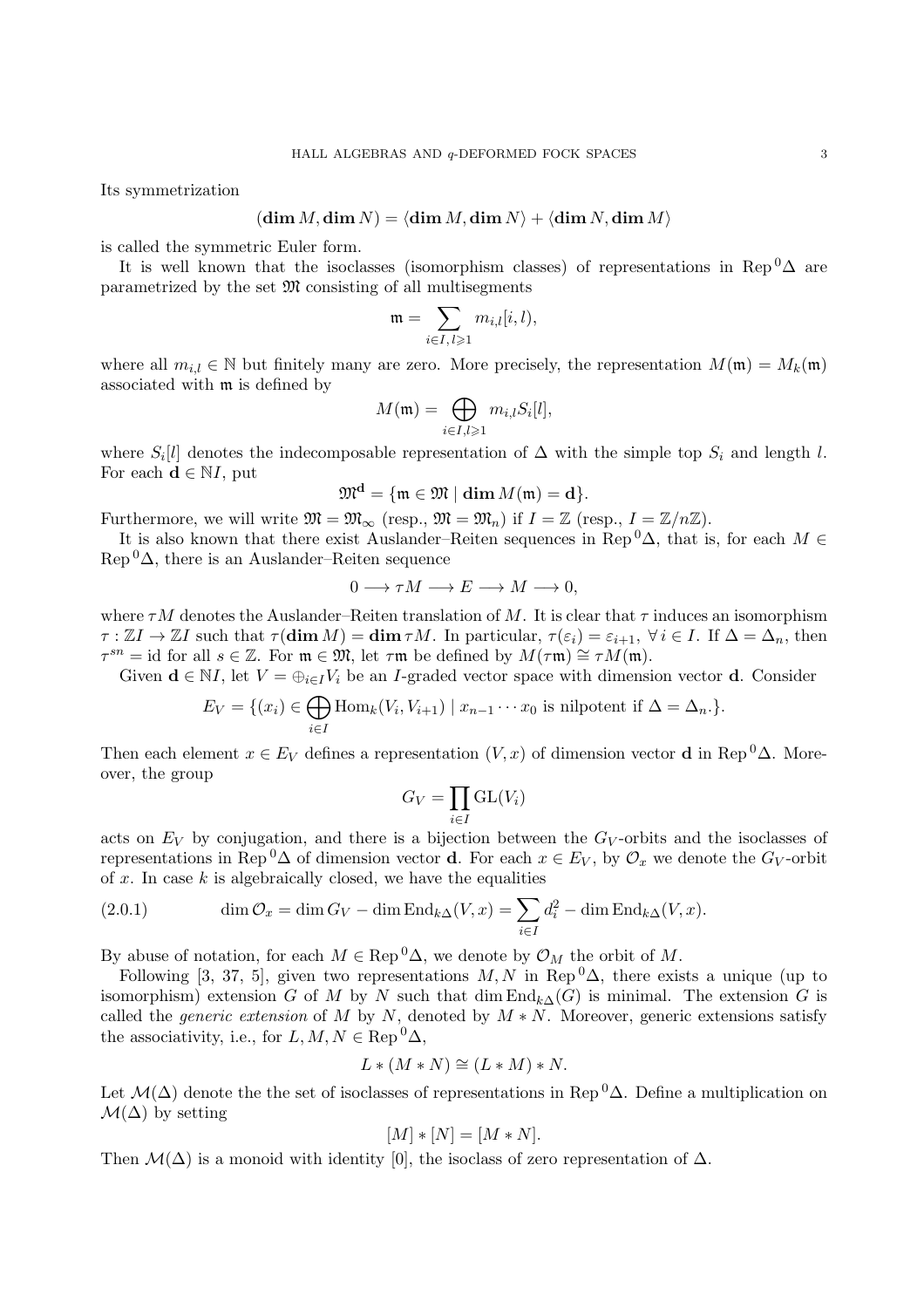By [37, 5], the generic extension  $M*N$  can be also characterized as the unique maximal element among all the extensions of M by N with respect to the degeneration order  $\leq_{\text{deg}}$  which is defined by setting  $M \leq_{\text{deg}} N$  if  $\dim M = \dim N$  and

(2.0.2) 
$$
\dim_k \text{Hom}_{k\Delta}(M, X) \geq \dim_k \text{Hom}_{k\Delta}(N, X), \text{ for all } X \in \text{Rep}^0 \Delta.
$$

If k is algebraically closed, then  $M \leq_{\text{deg}} N$  if and only if  $\overline{\mathcal{O}}_M \subseteq \mathcal{O}_N$ , where  $\overline{\mathcal{O}}_M$  is the closure of  $\mathcal{O}_M$ . This defines a partial order relation on the set  $\mathcal{M}(\Delta)$  of isoclasses of representations in  $\text{Rep}^{0}\Delta$ ; see [48, Th. 2] or [5, Lem. 3.2]. By [37, 2.4], for  $M, N, M', N' \in \text{Rep}^{0}\Delta$ ,

$$
M' \leq_{\text{deg}} M, N' \leq_{\text{deg}} N \Longrightarrow M' * N' \leq_{\text{deg}} M * N.
$$

For  $\mathfrak{m}, \mathfrak{m}' \in \mathfrak{M}_n$  (resp.,  $\mathfrak{M}_{\infty}$ ), we write  $\mathfrak{m} \leq_{\text{deg}} \mathfrak{m}'$  (resp.,  $\mathfrak{m} \leq_{\text{deg}}^{\infty} \mathfrak{m}'$ ) if  $M(\mathfrak{m}) \leq_{\text{deg}} M(\mathfrak{m}')$  in  $\text{Rep}^0\Delta_n$  (resp.,  $\text{Rep }\Delta_\infty$ ).

By [4, 13], there is a covering functor

$$
\mathscr{F}: \operatorname{Rep}\nolimits \Delta_{\infty} \longrightarrow \operatorname{Rep}\nolimits^0 \Delta_n
$$

sending  $S_i[l]$  to  $S_{\overline{i}}[l]$  for  $i \in \mathbb{Z}$  and  $l \geq 1$ . Moreover,  $\mathscr F$  is dense and exact, and the Galois group of  $\mathscr F$  is the infinite cyclic group G generated by  $\tau^n$ , i.e.,  $\tau^n(S_i[l] = S_{i+n}[l])$ . For  $\mathfrak m \in \mathfrak M_\infty$ , let  $\mathscr{F}(\mathfrak{m}) \in \mathfrak{M}_n$  be such that  $M(\mathscr{F}(\mathfrak{m})) \cong \mathscr{F}(M(\mathfrak{m})) \in \text{Rep}^0\Delta_n$ . From (2.0.2) we easily deduce that for  $M, N \in \text{Rep } \Delta_{\infty}$ ,

(2.0.3) 
$$
M \leq_{\text{deg}} N \Longrightarrow \mathscr{F}(M) \leq_{\text{deg}} \mathscr{F}(N).
$$

The following two classes of representations will play an important role later on. For each  $\mathbf{d} = (d_i) \in \mathbb{N}I$ , we set

$$
S_{\mathbf{d}} = \bigoplus_{i \in I} d_i S_i[1] \in \text{Rep}^0 \Delta.
$$

In other words,  $S_d$  is the unique semisimple representation of dimension vector  $d$ .

Let  $\Pi$  be the set of all partitions  $\lambda = (\lambda_1, \ldots, \lambda_t)$  (i.e.,  $\lambda_1 \geqslant \cdots \geqslant \lambda_t \geqslant 1$ ). For each  $\lambda \in \Pi$ , define

$$
\mathfrak{m}_{\lambda} = \sum_{s=1}^{t} [1 - s, \lambda_s) \in \mathfrak{M}.
$$

Then

$$
M(\mathfrak{m}_{\lambda}) = S_0[\lambda_1] \oplus S_{-1}[\lambda_2] \oplus \cdots \oplus S_{1-t}[\lambda_t] \in \text{Rep}^0 \Delta.
$$

If  $\Delta = \Delta_{\infty}$ , then we sometimes write  $\mathfrak{m}_{\lambda} = \mathfrak{m}_{\lambda}^{\infty} \in \mathfrak{M}_{\infty}$  to make a distinction. It follows from the definition that  $\mathscr{F}(\mathfrak{m}_{\lambda}^{\infty}) = \mathfrak{m}_{\lambda}$  for all  $\lambda \in \Pi$ .

Proposition 2.1. Let  $\lambda, \mu \in \Pi$ .

(1) If  $\Delta = \Delta_{\infty}$ , then

$$
\dim M(\mathfrak{m}_{\mu}^{\infty}) = \dim M(\mathfrak{m}_{\lambda}^{\infty}) \Longleftrightarrow \mu = \lambda.
$$

In particular, for each  $\mathfrak{m} \in \mathfrak{M}_{\infty}$ , there exists at most one  $\nu \in \Pi$  such that  $\mathfrak{m} = \mathfrak{m}_{\nu}^{\infty}$ . (2) If  $\Delta = \Delta_n$ , then

 $M(\mathfrak{m}_{\mu}) \leqslant_{\text{deg}} M(\mathfrak{m}_{\lambda}) \Longrightarrow \mu \trianglelefteq \lambda,$ 

where  $\leq$  is the dominance order on  $\Pi$ , i.e.,  $\mu \leq \lambda \Longleftrightarrow \sum_{j=1}^{i} \mu_j \leq \sum_{j=1}^{i} \lambda_j$ ,  $\forall i \geq 1$ .

*Proof.* (1) By definition, both the socles of  $M(\mathfrak{m}_{\lambda}^{\infty})$  and  $M(\mathfrak{m}_{\mu}^{\infty})$  are multiplicity-free. Thus, comparing the socles of  $S_0[\lambda_1]$  and  $S_0[\mu_1]$  gives  $\lambda_1 = \mu_1$ . The lemma then follows from an inductive argument.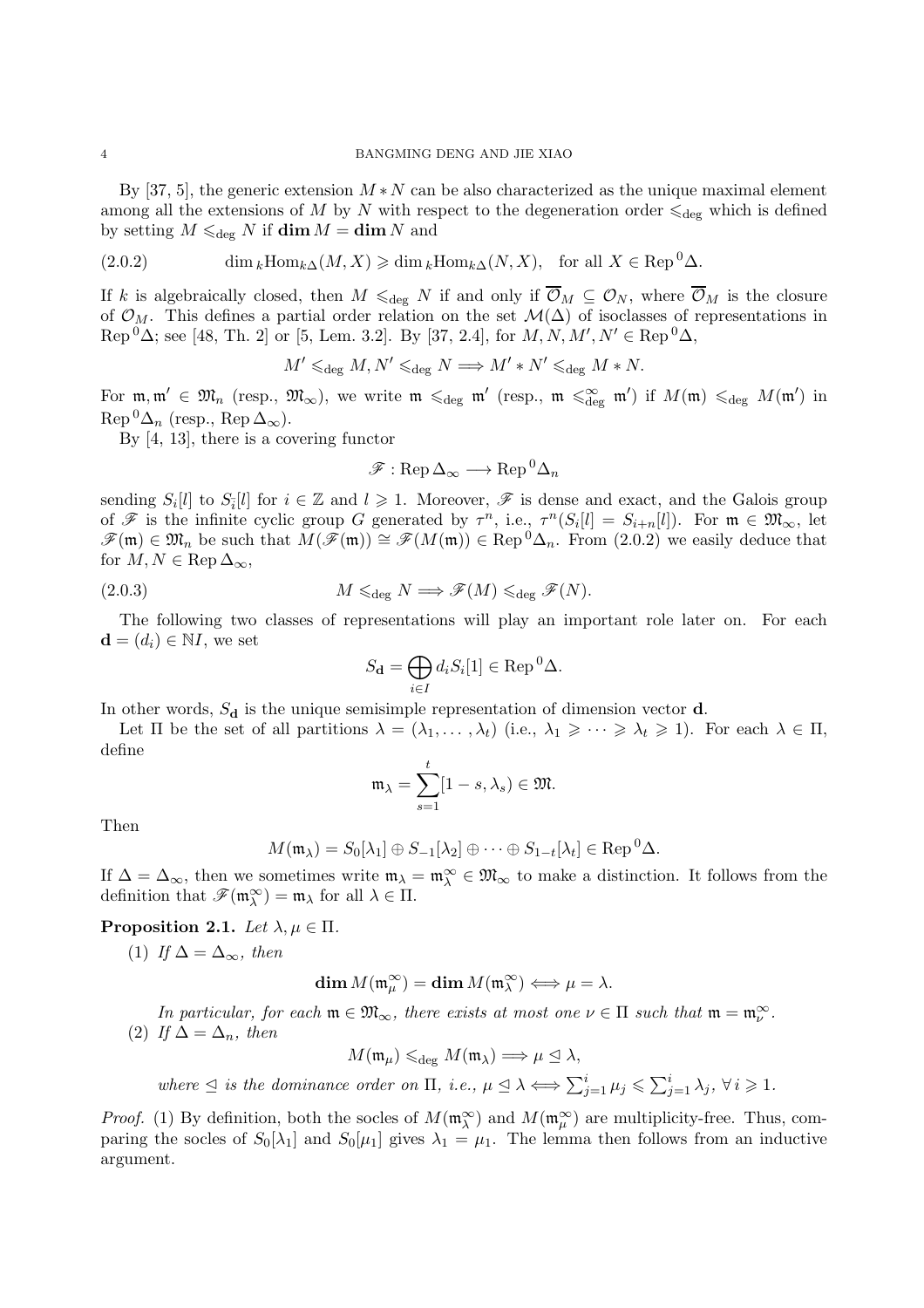(2) Suppose  $M(\mathfrak{m}_{\mu}) \leq \mathfrak{g}_{\text{deg}} M(\mathfrak{m}_{\lambda})$ . By viewing  $\mathfrak{m}_{\lambda}$  and  $\mathfrak{m}_{\mu}$  as multipartitions in  $\mathfrak{M}_n$ , we obtain by [7, Prop. 2.7] that for each  $l \geq 1$ ,

$$
\sum_{s=1}^l \widetilde{\mu}_s \geqslant \sum_{s=1}^l \widetilde{\lambda}_s,
$$

where  $\lambda = (\lambda_1, \lambda_2, \dots)$  and  $\tilde{\mu} = (\tilde{\mu}_1, \tilde{\mu}_2, \dots)$  are the dual partition of  $\lambda$  and  $\mu$ , respectively, that is,  $\widetilde{\mu} \ge \lambda$ . By [35, 1.1],  $\mu \le \lambda$ .

#### 3. RINGEL–HALL ALGEBRA OF THE QUIVER  $\Delta$

In this section we introduce the Ringel–Hall algebra  $\mathcal{H}(\Delta)$  of  $\Delta$  (=  $\Delta_n$  or  $\Delta_{\infty}$ ) and the maps from homogeneous subspaces of  $\mathcal{H}(\Delta_n)$  to those of  $\mathcal{H}(\Delta_{\infty})$  defined in [47, 6.1]. We also describe the images of basis elements of  $\mathcal{H}(\Delta_n)$  under these maps.

The cyclic quiver  $\Delta_n$  gives the  $n \times n$  Cartan matrix  $C_n = (a_{ij})_{i,j \in I}$  of type  $\widehat{A}_{n-1}$ , while  $\Delta_\infty$  defines the infinite Cartan matrix  $C_{\infty} = (a_{ij})_{i,j \in \mathbb{Z}}$ . Thus, we have the associated quantum enveloping algebras  $\mathbf{U}_v(\widehat{\mathfrak{sl}}_n)$  and  $\mathbf{U}_v(\mathfrak{sl}_{\infty})$  which are  $\mathbb{Q}(v)$ -algebras with generators  $K_i^{\pm 1}, E_i, F_i, D^{\pm 1}$   $(i \in I =$  $\mathbb{Z}/n\mathbb{Z}$  and  $K_i^{\pm 1}, E_i, F_i$   $(i \in \mathbb{Z})$ , respectively, and the quantum Serre relations. In particular, the relations involving the generator  $D^{\pm 1}$  in  $\mathbf{U}_{v}(\widehat{\mathfrak{sl}}_n)$  are

$$
DD^{-1} = 1 = D^{-1}D, K_iD = DK_i, DE_i = v^{\delta_{0,i}}E_iD, DF_i = v^{-\delta_{0,i}}F_iD, \forall i \in I;
$$

see [2, Def. 3.16]. The subalgebra of  $\mathbf{U}_v(\widehat{\mathfrak{sl}}_n)$  generated by  $K_i^{\pm 1}, E_i, F_i$   $(i \in I = \mathbb{Z}/n\mathbb{Z})$  is denoted by  $\mathbf{U}'_v(\mathfrak{sl}_n)$ ; see [27, 1.1].

By [38, 40, 16], for  $\mathfrak{p}, \mathfrak{m}_1, \ldots, \mathfrak{m}_t \in \mathfrak{M}$ , there is a polynomial  $\varphi^{\mathfrak{p}}_{\mathfrak{m}_1, \ldots, \mathfrak{m}_t}(q) \in \mathbb{Z}[q]$  (called Hall polynomial) such that for each finite field  $k$ ,

$$
\varphi_{\mathfrak{m}_1,\ldots,\mathfrak{m}_t}^{\mathfrak{p}}(|k|) = F_{M_k(\mathfrak{m}_1),\ldots,M_k(\mathfrak{m}_t)}^{M_k(\mathfrak{p})},
$$

which is by definition the number of the filtrations

$$
M_k(\mathfrak{p}) = M_0 \supseteq M_1 \supseteq \cdots \supseteq M_{t-1} \supseteq M_t = 0
$$

such that  $M_{s-1}/M_s \cong M_k(\mathfrak{m}_s)$  for all  $1 \leq s \leq t$ . By [39, Sect. 2], for each  $\mathfrak{m} \in \mathfrak{M}$ , there is a polynomial  $a_{\mathfrak{m}}(q) \in \mathbb{Z}[q]$  such that for each finite field  $k$ ,

$$
a_{\mathfrak{m}}(|k|) = |\text{Aut}_{k\Delta}(M_k(\mathfrak{m}))|.
$$

Let  $\mathcal{Z} = \mathbb{Z}[v, v^{-1}]$  be the Laurent polynomial ring over  $\mathbb{Z}$  in indeterminate v. By definition, the (twisted generic) Ringel–Hall algebra  $\mathcal{H}(\Delta)$  of  $\Delta$  is the free Z-module with basis  $\{u_{\mathfrak{m}} \mid \mathfrak{m} \in \mathfrak{M}\}\$ and multiplication given by

(3.0.1) 
$$
u_{\mathfrak{m}}u_{\mathfrak{m}'} = v^{\langle \dim M(\mathfrak{m}), \dim M(\mathfrak{m}') \rangle} \sum_{\mathfrak{p} \in \mathfrak{M}} \varphi^{\mathfrak{p}}_{\mathfrak{m},\mathfrak{m}'}(v^2) u_{\mathfrak{p}}.
$$

In practice, we also write  $u_{\mathfrak{m}} = u_{[M(\mathfrak{m})]}$  in order to make certain calculations in terms of modules. Furthermore, for each  $\mathbf{d} \in \mathbb{N}I$ , we simply write  $u_{\mathbf{d}} = u_{[S_{\mathbf{d}}]}$ .

For each  $i \in I$ , set  $u_i = u_{[S_i]}$ . We then denote by  $\mathcal{C}(\Delta)$  the subalgebra of  $\mathcal{H}(\Delta)$  generated by the divided power  $u_i^{(t)} = u_i^t/[t]^!, i \in I$  and  $t \geq 1$ , called the *composition algebra* of  $\Delta$ , where

(3.0.2) 
$$
[t] = [t][t-1] \cdots [1] \text{ with } [m] = (v^m - v^{-m})/(v - v^{-1}).
$$

Moreover, both  $\mathcal{H}(\Delta)$  and  $\mathcal{C}(\Delta)$  are NI-graded:

(3.0.3) 
$$
\mathcal{H}(\Delta) = \bigoplus_{\mathbf{d} \in \mathbb{N}I} \mathcal{H}(\Delta)_{\mathbf{d}} \text{ and } \mathcal{C}(\Delta) = \bigoplus_{\mathbf{d} \in \mathbb{N}I} \mathcal{C}(\Delta)_{\mathbf{d}},
$$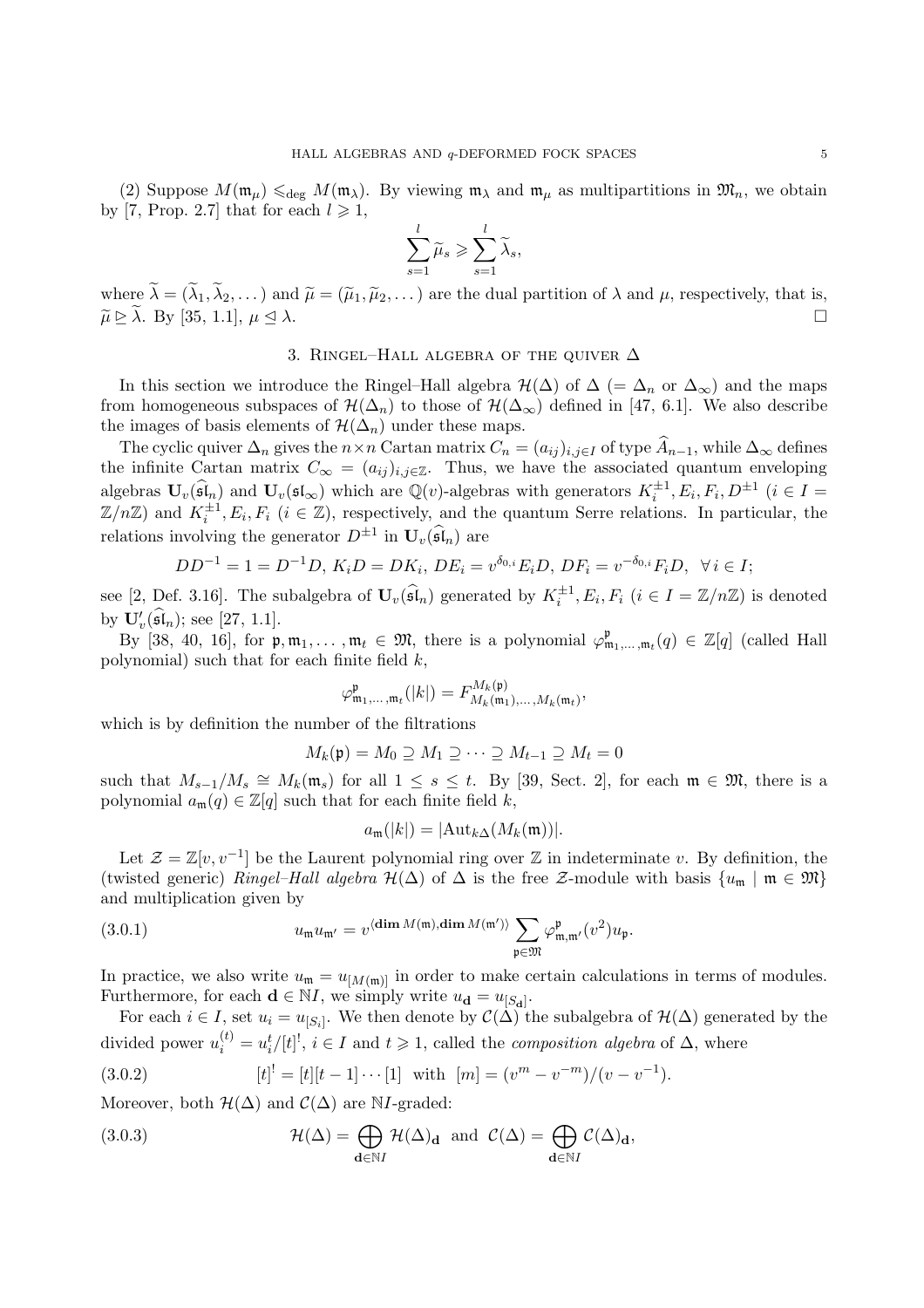where  $\mathcal{H}(\Delta)_{\mathbf{d}}$  is spanned by all  $u_{\mathfrak{m}}$  with  $\mathfrak{m} \in \mathfrak{M}^{\mathbf{d}}$  and  $\mathcal{C}(\Delta)_{\mathbf{d}} = \mathcal{C}(\Delta) \cap \mathcal{H}(\Delta)_{\mathbf{d}}$ . Since the Auslander– Reiten translate  $\tau$ : Rep<sup>0</sup> $\Delta \to$  Rep<sup>0</sup> $\Delta$  is an auto-equivalence, it induces an automorphism  $\tau$ :  $\mathcal{H}(\Delta) \to \mathcal{H}(\Delta), u_{\mathfrak{m}} \mapsto u_{\tau\mathfrak{m}}$ . We also consider the  $\mathbb{Q}(v)$ -algebras

$$
\mathcal{H}(\Delta) = \mathcal{H}(\Delta) \otimes_{\mathcal{Z}} \mathbb{Q}(v) \text{ and } \mathcal{C}(\Delta_n) = \mathcal{C}(\Delta_n) \otimes_{\mathcal{Z}} \mathbb{Q}(v).
$$

Remark 3.1. We remark that the Hall algebra of  $\Delta$  defined in [47] is the opposite algebra of  $\mathcal{H}(\Delta)$ given here with v being replaced by  $v^{-1}$ . Thus, v and  $v^{-1}$  should be swaped when comparing with the formulas in [47].

Following [38],  $\mathcal{C}(\Delta_{\infty}) = \mathcal{H}(\Delta_{\infty})$ , and there is an isomorphism  $\mathbf{U}_{v}^{+}(\mathfrak{sl}_{\infty}) \cong \mathcal{H}(\Delta_{\infty})$  taking  $E_i \mapsto u_i, \ \forall i \in I_\infty = \mathbb{Z}$ . But, for  $n \geq 2$ ,  $\mathcal{C}(\Delta_n)$  is a proper subalgebra of  $\mathcal{H}(\Delta_n)$ . By [40],

$$
\mathbf{U}_{v}^{+}(\widehat{\mathfrak{sl}}_{n}) \cong \mathcal{C}(\Delta_{n}),\ E_{i} \longmapsto u_{i},\ \forall i \in I_{n}.
$$

By [41, Th. 2.2],  $\mathcal{H}(\Delta_n)$  is decomposed into the tensor product of  $\mathcal{C}(\Delta_n)$  and a polynomial ring in infinitely many indeterminates which are central elements in  $\mathcal{H}(\Delta_n)$ . Such central elements have been explicitly constructed in [19]. More precisely, for each  $t \geq 1$ , let

(3.1.1) 
$$
\mathbf{c}_t = (-1)^t v^{-2nt} \sum_{\mathfrak{m}} (-1)^{\dim \mathrm{End}(M(\mathfrak{m}))} a_{\mathfrak{m}}(v^2) u_{\mathfrak{m}} \in \mathcal{H}(\Delta_n),
$$

where the sum is taken over all  $\mathfrak{m} \in \mathfrak{M}_n$  such that  $\dim M(\mathfrak{m}) = t\delta$  with  $\delta = (1, \ldots, 1) \in \mathbb{N}I_n$ , and soc  $M(\mathfrak{m})$  is square-free, i.e.,  $\dim$  soc  $M(\mathfrak{m}) \leq \delta$ . The following result is proved in [19].

**Theorem 3.2.** The elements  $c_m$  are central in  $\mathcal{H}(\Delta_n)$ . Moreover, there is a decomposition

$$
\mathcal{H}(\Delta_n)=\mathcal{C}(\Delta_n)\otimes_{\mathbb{Q}(v)}\mathbb{Q}(v)[\boldsymbol{c}_1,\boldsymbol{c}_2,\dots],
$$

where  $\mathbb{Q}(v)[c_1,c_2,\ldots]$  is the polynomial algebra in  $c_t$  for  $t \geq 1$ . In particular,  $\mathcal{H}(\Delta_n)$  is generated by  $u_i$  and  $c_t$  for  $i \in I_n$  and  $t \geq 1$ .

For each  $\mathfrak{m} \in \mathfrak{M}$ , set  $d(\mathfrak{m}) = \dim M(\mathfrak{m})$ ,  $\mathbf{d}(\mathfrak{m}) = \dim M(\mathfrak{m})$  and define

(3.2.1) 
$$
\widetilde{u}_{\mathfrak{m}} = v^{\dim \text{End}_{k\Delta}(M(\mathfrak{m})) - d(\mathfrak{m})} u_{\mathfrak{m}}.
$$

Then  $\{\tilde{u}_m \mid m \in \mathfrak{M}\}\$ is also a  $\mathcal{Z}$ -basis of  $\mathcal{H}(\Delta)$  which plays a role in the construction of the canonical basis. In particular,

$$
\widetilde{u}_i = u_i
$$
 for each  $i \in I$  and  $\widetilde{u}_d = v^{\sum_i (d_i^2 - d_i)} u_d$  for each  $d \in \mathbb{N}I$ .

Consider the map  $\pi : \mathbb{Z}I_{\infty} \to \mathbb{Z}I_n, \mathbf{d} \mapsto \bar{\mathbf{d}}$ , where  $\pi(\mathbf{d}) = \bar{\mathbf{d}} = (d_{\bar{i}})$  is defined by

$$
d_{\bar{i}} = \sum_{j \in \bar{i}} d_j, \ \forall \, \bar{i} \in I_n = \mathbb{Z}/n\mathbb{Z}.
$$

In particular, for each representation  $M \in \text{Rep } \Delta_{\infty}$ ,  $\dim \mathscr{F}(M) = \pi(\dim M)$ .

In the following we briefly recall from [47, 6.1] the  $\mathcal{Z}\text{-linear map}$ 

$$
\gamma_{\mathbf{d}}:\mathcal{H}(\Delta_n)_{\bar{\mathbf{d}}}\longrightarrow\mathcal{H}(\Delta_{\infty})_{\mathbf{d}}
$$

for each  $\mathbf{d} \in \mathbb{N}I_{\infty}$ . These maps play a crucial role in defining an action of  $\mathcal{H}(\Delta_n)$  on the Fock space later on.

Let  $k = \mathbb{F}_q$  be a finite filed with q elements and let  $V = \bigoplus_{i \in I} V_i$  be an I-graded  $\mathbb{F}_q$ -vector space with dimension vector **d**. Then we define  $\mathbb{C}_{G_V}(E_V)$  to be the set of  $G_V$ -invariant functions  $E_V \to \mathbb{C}$ , which is a vector space over  $\mathbb C$ . Then  $\mathcal{H}(\Delta)_{\mathbf{d}} \otimes_{\mathcal{Z}} \mathbb C$  (at  $v = \sqrt{q}$ ) can be identified with  $\mathbb C_{G_V}(E_V)$ via taking  $u_{[(V,x)]}$  to the characteristic function of the  $G_V$ -orbit of x in  $E_V$ .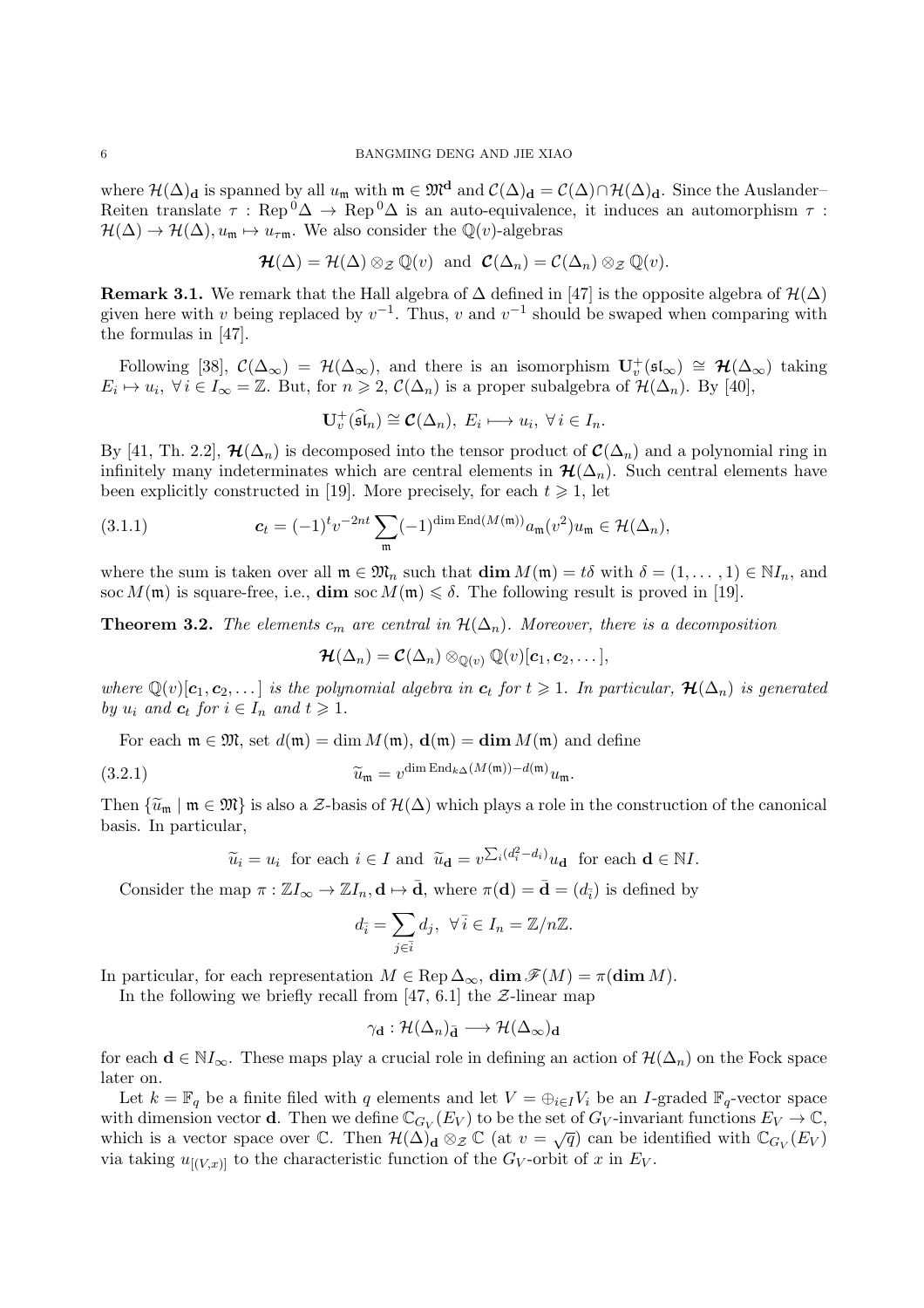Now take  $\mathbf{d} \in \mathbb{N}I_{\infty}$  and let  $V = \bigoplus_{i \in \mathbb{Z}} V_i$  be an  $I_{\infty}$ -graded  $\mathbb{F}_q$ -vector space of dimension vector **d**. This gives an  $I_n$ -graded space  $\overline{V} = \bigoplus_{\overline{i} \in I_n} V_{\overline{i}}$  of dimension vector  $\overline{\mathbf{d}}$  with  $\overline{V}_{\overline{i}} = \bigoplus_{j \in \overline{i}} V_j$ ,  $\forall \overline{i} \in I_n$ . Moreover,  $\overline{V}$  admits a filtration by the subspaces

$$
\overline{V}_{\geq i} = \bigoplus_{j \geq i} V_j, \ \forall \, i \in \mathbb{Z}.
$$

Then the associated graded space  $\bigoplus_{i\in\mathbb{Z}}\overline{V}_{\geq i}/\overline{V}_{\geq i-1}$  is naturally identified with the Z-graded space V. Set

$$
E_{\overline{V},V} = \{ x \in E_{\overline{V}} \mid x(\overline{V}_{\geqslant i}) \subseteq \overline{V}_{i+1} \} \subset E_{\overline{V}}.
$$

This gives a map  $p: E_{\overline{V},V} \to E_V$ , which takes a representation of  $\Delta_n$  in  $E_{\overline{V}}$  to the induced representation of  $\Delta_{\infty}$  in  $E_V^{\prime\prime}$ , and the embedding  $\iota: E_{\overline{V},V} \to E_{\overline{V}}$ . By specializing v to  $\sqrt{q}$ , the map  $\gamma_d$  is then given by

$$
(\gamma_{\mathbf{d}} \otimes_{\mathcal{Z}} \mathbb{C}) \mid_{v=\sqrt{q}}: \mathbb{C}_{G_{\overline{V}}}(E_{\overline{V}}) \longrightarrow \mathbb{C}_{G_V}(E_V), \ f \longmapsto \sqrt{q}^{h(\mathbf{d})} p_! \iota^*(f),
$$

where  $h(\mathbf{d}) = \sum_{i \le j, \bar{i}=j} d_i (d_{j+1} - d_j)$ . Here we identify  $\mathcal{H}(\Delta_n)_{\mathbf{d}} \otimes_{\mathcal{Z}} \mathbb{C}$  with  $\mathbb{C}_{G_{\overline{V}}}E_{\overline{V}}$  and  $\mathcal{H}(\Delta_{\infty})_{\mathbf{d}} \otimes_{\mathcal{Z}}$  $\mathbb{C}$  with  $\mathbb{C}_{G_V}(E_V)$ .

The first two statements in the following lemma are taken from [47, Sect. 6.1], and the third one follows from the isomorphism  $\tau : \mathcal{H}(\Delta_{\infty}) \to \mathcal{H}(\Delta_{\infty}).$ 

**Lemma 3.3.** (1) For each  $\mathbf{d} \in \mathbb{N}_{\infty}$ ,  $\gamma_{\mathbf{d}}(\tilde{u}_{\tilde{d}}) = v^{-h(\mathbf{d})}\tilde{u}_{\mathbf{d}}$ .<br>(3) Fig.  $\beta \in \mathbb{N}_{\infty}$  with  $\tilde{d} = \alpha + \beta$ . Then for  $\alpha \in \mathcal{U}(\Delta)$ . (2) Fix  $\alpha, \beta \in \mathbb{N}I_n$  with  $\bar{\mathbf{d}} = \alpha + \beta$ . Then for  $x \in \mathcal{H}(\bar{\Delta}_n)_{\alpha}$  and  $y \in \mathcal{H}(\Delta_n)_{\beta}$ ,

(3.3.1) 
$$
\sum_{\mathbf{a},\mathbf{b}} v^{\kappa(\mathbf{a},\mathbf{b})} \gamma_{\mathbf{a}}(x) \gamma_{\mathbf{b}}(y) = \gamma_{\mathbf{d}}(xy),
$$

where the sum is taken over all pairs  $\mathbf{a}, \mathbf{b} \in \mathbb{N} I_{\infty}$  satisfying  $\mathbf{a} + \mathbf{b} = \mathbf{d}, \ \bar{\mathbf{a}} = \alpha$ , and  $\bar{\mathbf{b}} = \beta$ , and  $\kappa(\mathbf{a}, \mathbf{b}) = \sum_{i > j, \bar{i} = \bar{j}} a_i (2b_j - b_{j-1} - b_{j+1}).$ 

(3) For each  $\mathbf{d} \in \mathbb{N} I_{\infty}$  and  $\mathfrak{m} \in \mathfrak{M}_n^{\overline{\mathbf{d}}}, \gamma_{\tau^n(\mathbf{d})}(\widetilde{u}_{\mathfrak{m}}) = \tau^n(\gamma_{\mathbf{d}}(\widetilde{u}_{\mathfrak{m}})).$ 

We now describe the images of the basis elements  $\tilde{u}_m$  of  $\mathcal{H}(\Delta_n)_{\bar{\mathbf{d}}}$  under  $\gamma_{\mathbf{d}}$ .

**Proposition 3.4.** Let  $d \in N I_{\infty}$  and  $m \in \mathfrak{M}_n$  be such that  $\alpha := \dim M(m) = \overline{d}$ . Then

$$
\gamma_{\mathbf{d}}(\widetilde{u}_{\mathfrak{m}})\in\sum_{\mathfrak{z}\in\mathfrak{M}_{\infty},\,\mathscr{F}(\mathfrak{z})\leqslant_{\deg^{\mathfrak{m}}}}\mathcal{Z}\widetilde{u}_{\mathfrak{z}}
$$

.

*Proof.* Consider the radical filtration of  $M = M(\mathfrak{m})$ 

$$
M = \operatorname{rad}^0 M \supseteq \operatorname{rad} M (= \operatorname{rad}^1 M) \supseteq \cdots \supseteq \operatorname{rad}^{\ell-1} M \supseteq \operatorname{rad}^{\ell} M = 0
$$

with rad <sup>s−1</sup>M/rad <sup>s</sup> $M \cong S_{\alpha_s}$ , where  $\ell$  is the Loewy length of M and  $\alpha_s \in N I_n$  for  $1 \leq s \leq \ell$ . Then  $M = S_{\alpha_1} * \cdots * S_{\alpha_\ell}$ . Moreover, by [8, Sect. 9],

$$
\widetilde{u}_{\alpha_1}\cdots \widetilde{u}_{\alpha_\ell}=\widetilde{u}_{\mathfrak{m}}+\sum_{\mathfrak{p}<_{\deg} \mathfrak{m}}f_{\mathfrak{m},\mathfrak{p}}\widetilde{u}_{\mathfrak{p}},\ \ \text{where}\ f_{\mathfrak{m},\mathfrak{p}}\in \mathcal{Z}.
$$

On the one hand, by induction with respect to the order  $\leqslant_{\text{deg}}$ , we may assume that for each  $\mathfrak{p} \in \mathfrak{M}^{\mathbf{d}}_{\mathbf{n}}$  with  $\mathfrak{p} <_{\text{deg}} \mathfrak{m}, \gamma_{\mathbf{d}}(\widetilde{u}_{\mathfrak{p}})$  is a  $\mathcal{Z}\text{-linear combination of } \widetilde{u}_{\mathfrak{y}}$  with  $\mathfrak{y} \in \mathfrak{M}_{\infty}$  satisfying  $\mathscr{F}(\mathfrak{y}) \leq_{\text{deg}} \mathfrak{p}$ . Therefore,

(3.4.1) 
$$
\gamma_{\mathbf{d}}(\widetilde{u}_{\mathfrak{m}}) = \gamma_{\mathbf{d}}(\widetilde{u}_{\alpha_1} \cdots \widetilde{u}_{\alpha_\ell}) + x,
$$

where  $x = -\sum_{\mathfrak{p} < \deg m} f_{\mathfrak{m},\mathfrak{p}} \gamma_{\mathbf{d}}(\widetilde{u}_{\mathfrak{p}})$  is a  $\mathcal{Z}\text{-linear combination of } \widetilde{u}_{\mathfrak{z}}$  with  $\mathscr{F}(\mathfrak{z}) < \deg \mathfrak{m}$ .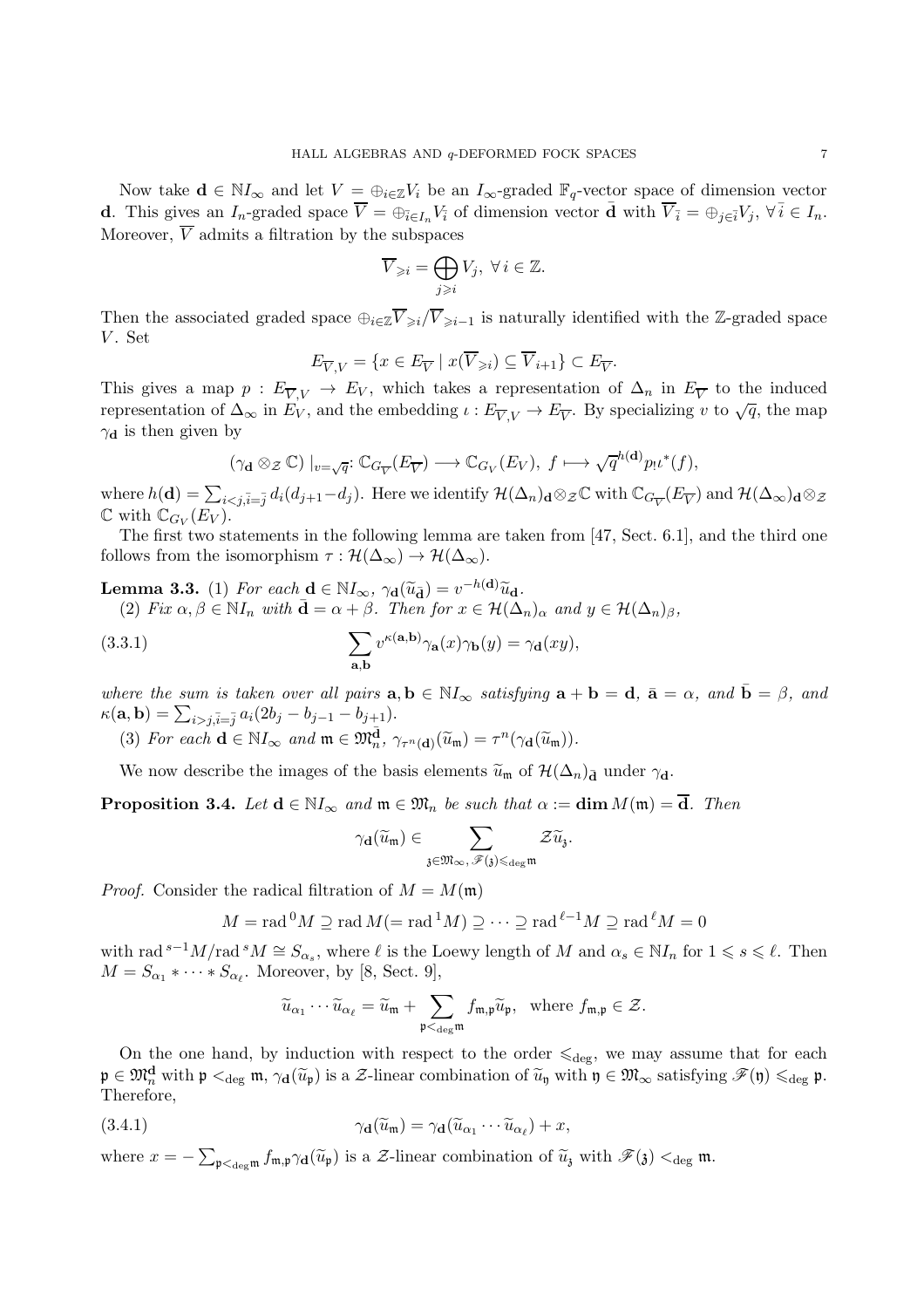On the other hand, by applying (3.3.1) inductively, we obtain

(3.4.2) 
$$
\gamma_{\mathbf{d}}(\widetilde{u}_{\alpha_1}\cdots \widetilde{u}_{\alpha_\ell}) = \sum_{\mathbf{a}_1,\ldots,\mathbf{a}_\ell} v^{\sum_{s
$$

where the sum is taken over all sequences  $\mathbf{a}_1, \dots, \mathbf{a}_\ell \in \mathbb{N}I_\infty$  satisfying

 $\mathbf{a}_1 + \cdots + \mathbf{a}_{\ell} = \mathbf{d}$  and  $\overline{\mathbf{a}_s} = \alpha_s, \forall 1 \leq s \leq \ell$ .

By the definition, each term  $\widetilde{u}_{a_1} \cdots \widetilde{u}_{a_\ell}$  is a  $\mathcal{Z}\text{-linear combination of } \widetilde{u}_{\mathfrak{y}}$  such that  $M(\mathfrak{y})$  admits a filtration filtration

$$
M(\mathfrak{y}) = X_0 \supset X_1 \supset \cdots \supset X_{\ell-1} \supset X_{\ell} = 0
$$

satisfying  $X_{s-1}/X_s \cong S_{\mathbf{a}_s}$  for all  $1 \leq s \leq \ell$ . Applying the exact functor  $\mathscr F$  gives a filtration of  $\mathscr{F}(M(\mathfrak{y}))$ 

$$
\mathscr{F}(M(\mathfrak{y})) = \mathscr{F}(X_0) \supset \mathscr{F}(X_1) \supset \cdots \supset \mathscr{F}(X_{\ell-1}) \supset \mathscr{F}(X_{\ell}) = 0
$$

such that

$$
\mathscr{F}(X_{s-1})/\mathscr{F}(X_s)\cong \mathscr{F}(X_{s-1}/X_s)\cong S_{\alpha_s},\ \forall\, 1\leqslant s\leqslant \ell.
$$

Therefore,

$$
\mathscr{F}(M(\mathfrak{y}))=M(\mathscr{F}(\pi))\leqslant_{\mathrm{deg}} S_{\alpha_1}*\cdots* S_{\alpha_\ell}=M(\mathfrak{m}),
$$

that is,  $\mathscr{F}(\mathfrak{y}) \leq_{\text{deg}} \mathfrak{m}$ .

In conclusion, we obtain that

$$
\gamma_{\mathbf{d}}(\widetilde{u}_{\mathfrak{m}})\in \sum_{\mathfrak{z}\in \mathfrak{M}_{\infty},\ \mathscr{F}(\mathfrak{z})\leqslant_{\deg \mathfrak{m}}}\mathcal{Z}\widetilde{u}_{\mathfrak{z}}.
$$

Fix  $\lambda \in \Pi$  and write

$$
\mathbf{d}(\lambda) = \dim M(\mathfrak{m}_{\lambda}^{\infty}) \in \mathbb{N} I_{\infty} \text{ and } \alpha(\lambda) = \dim M(\mathfrak{m}_{\lambda}) \in \mathbb{N} I_n.
$$

By the definition of  $M(\mathfrak{m}_{\lambda}^{\infty})$  and  $M(\mathfrak{m}_{\lambda})$ , the radical filtration of  $M = M(\mathfrak{m}_{\lambda}^{\infty})$ 

$$
\widetilde{M} = \text{rad}^0 \widetilde{M} \supseteq \text{rad } \widetilde{M} \supseteq \cdots \supseteq \text{rad }^{\ell-1} \widetilde{M} \supseteq \text{rad }^{\ell} \widetilde{M} = 0
$$

gives rise to the radical filtration of  $M(\mathfrak{m}_{\lambda}) = \mathscr{F}(\widetilde{M})$ 

$$
M(\mathfrak{m}_{\lambda}) = \mathscr{F}(\text{rad}^0 \widetilde{M}) \supseteq \mathscr{F}(\text{rad} \widetilde{M}) \supseteq \cdots \supseteq \mathscr{F}(\text{rad}^{\ell-1} \widetilde{M}) \supseteq \mathscr{F}(\text{rad}^{\ell} \widetilde{M}) = 0,
$$

that is,  $\mathscr{F}(\text{rad} \,^s \widetilde{M}) = \text{rad} \,^s(M(\mathfrak{m}_{\lambda}))$  for  $1 \leqslant s \leqslant \ell$ . Let  $\mathbf{d}(\lambda)_s \in \mathbb{N} I_{\infty}$  and  $\alpha(\lambda)_s \in \mathbb{N} I_n$ ,  $1 \leqslant s \leqslant \ell$ , be such that

$$
\operatorname{rad}^{s-1}\widetilde{M}/\operatorname{rad}^s\widetilde{M}\cong S_{\mathbf{d}(\lambda)_s}\text{ and }\operatorname{rad}^{s-1}M(\mathfrak{m}_\lambda)/\operatorname{rad}^sM(\mathfrak{m}_\lambda)\cong S_{\alpha(\lambda)_s}.
$$

Then  $\overline{\mathbf{d}(\lambda)_s} = \alpha(\lambda)_s$  for  $1 \leq s \leq \ell$ . Applying (3.4.1) and (3.4.2) to  $\mathfrak{m}_{\lambda}$  gives the following result.

Corollary 3.5. (1) Let  $\lambda \in \Pi$  and keep the notation above. Then

$$
\gamma_{\mathbf{d}(\lambda)}(\widetilde{u}_{\mathfrak{m}_\lambda}) \in v^{\theta(\lambda)}\widetilde{u}_{\mathfrak{m}_\lambda^\infty} + \sum_{\mathfrak{z} \in \mathfrak{M}_\infty, \ \mathscr{F}(\mathfrak{z}) <_{\deg \mathfrak{m}_\lambda}} \mathcal{Z} \widetilde{u}_{\mathfrak{z}}
$$

,

where  $\theta(\lambda) = \sum_{s \leq t} \kappa(\mathbf{d}(\lambda)s, \mathbf{d}(\lambda)t) - \sum_{s=1}^{\ell} h(\mathbf{d}(\lambda)s).$ 

(2) Let  $\mathbf{d} \in \mathbb{N} I_{\infty}$  with  $\overline{\mathbf{d}} = \alpha(\lambda)$ . If  $\mathbf{d} = \tau^{rm}(\mathbf{d}(\lambda))$  for some  $r \in \mathbb{Z}$ , then

$$
\gamma_{\mathbf{d}}(\widetilde{u}_{\mathfrak{m}_\lambda}) \in v^{\theta(\lambda)}\widetilde{u}_{\tau^{rm}(\mathfrak{m}_\lambda^\infty)} + \sum_{\mathfrak{z} \in \mathfrak{M}_\infty,\ \mathscr{F}(\mathfrak{z}) < \deg \mathfrak{m}_\lambda} \mathcal{Z} \widetilde{u}_{\mathfrak{z}}.
$$

 $\Box$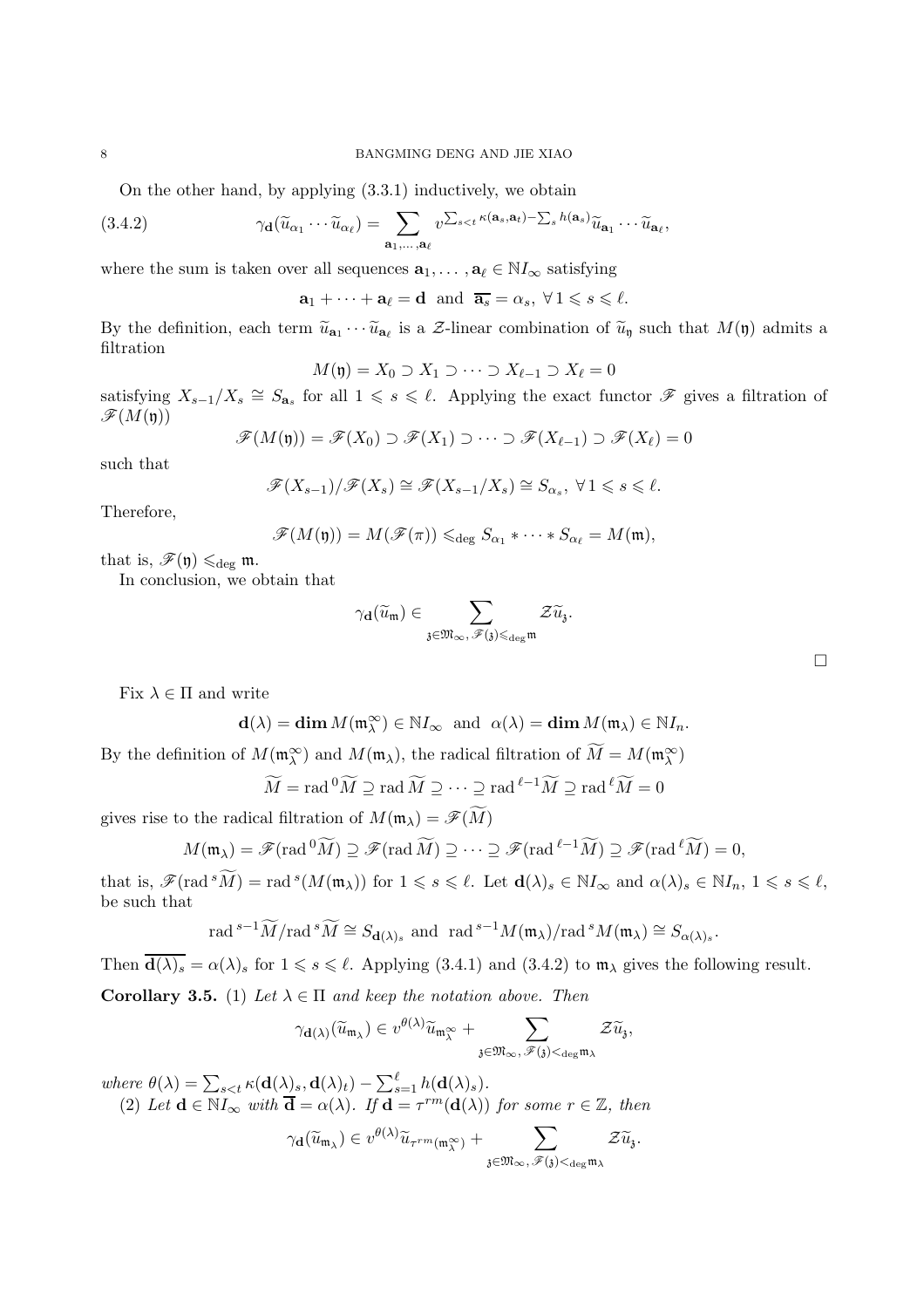Otherwise,

$$
\gamma_{\mathbf{d}}(\widetilde{u}_{\mathfrak{m}_\lambda}) \in \sum_{\mathfrak{z} \in \mathfrak{M}_{\infty}^{\mathbf{d}}, \, \mathscr{F}(\mathfrak{z}) <_{\deg \mathfrak{m}_\lambda}} \mathcal{Z} \widetilde{u}_{\mathfrak{z}}.
$$

In the following we briefly recall the canonical basis of  $\mathcal{H}(\Delta)$  for  $\Delta = \Delta_n$  or  $\Delta_{\infty}$ . By [31] and [47, Prop. 7.5], there is a semilinear ring involution  $\iota : \mathcal{H}(\Delta) \to \mathcal{H}(\Delta)$  taking  $v \mapsto v^{-1}$  and  $\widetilde{u}_{\mathbf{d}} \mapsto \widetilde{u}_{\mathbf{d}}$ <br>for all  $\mathbf{d} \in \mathbb{Z}$ . It is often salled the horizonly involving around large inv for all  $\mathbf{d} \in \mathbb{Z}I$ . It is often called the bar-involution, usually written as  $\bar{x} = \iota(x)$ . The canonical basis (or the global crystal basis in the sense of Kashiwara)  $\mathbf{B} := \{b_m \mid m \in \mathfrak{M}\}\)$  for  $\mathcal{H}(\Delta)$  (at  $v = \infty$ ) can be characterized as follows:

(3.5.1) 
$$
\overline{b}_{\mathfrak{m}} = b_{\mathfrak{m}}, \ \ b_{\mathfrak{m}} \in \widetilde{u}_{\mathfrak{m}} + \sum_{\mathfrak{p} <_{\text{deg}} \mathfrak{m}} v^{-1} \mathbb{Z}[v^{-1}] \widetilde{u}_{\mathfrak{p}};
$$

see [31]. The canonical basis elements  $b_m$  also admit a geometric characterization given in [32, 47]. Let  $H^i_{\mathcal{O}_{\mathfrak{p}}}(IC_{\mathcal{O}_{\mathfrak{m}}})$  be the stalk at a point of  $\mathcal{O}_{\mathfrak{p}}$  of the *i*-th intersection cohomology sheaf of the closure  $\overline{\mathcal{O}_{\mathfrak{m}}}$  of  $\mathcal{O}_{\mathfrak{m}}$ . Then

$$
b_{\mathfrak{m}}=\sum_{\underset{\mathfrak{p}\leqslant\deg^{\mathfrak{m}}}{i\in\mathbb{N}}}v^{i-\dim\mathcal{O}_{\mathfrak{m}}+\dim\mathcal{O}_{\mathfrak{p}}}\dim H^{i}_{\mathcal{O}_{\mathfrak{p}}}(IC_{\mathcal{O}_{\mathfrak{m}}})\widetilde{u}_{\mathfrak{p}}.
$$

For the cyclic quiver case, by [33], the subset of B

$$
\mathbf{B}^{\mathrm{ap}}:=\{b_{\mathfrak{m}}\mid \mathfrak{m}\in\mathfrak{M}_n^{\mathrm{ap}}\}
$$

is the canonical basis of  $\mathcal{C}(\Delta_n)$ , where  $\mathfrak{M}_n^{\text{ap}}$  denotes the set of aperiodic multisegments, that is, those multisegments  $\mathfrak{m} = \sum_{i \in I_n, l \geq 1} m_{i,l}[i, l]$  satisfying that for each  $l \geq 1$ , there is some  $i \in I_n$ such that  $m_{i,l} = 0$ . In other words,  $\mathbf{B}^{\text{ap}}$  is the canonical basis of  $\mathbf{U}_{v}^{\pm}(\widehat{\mathfrak{sl}}_{n})$ . Note that for each  $\lambda = (\lambda_1, \dots, \lambda_m) \in \Pi$ , the corresponding multisegment  $\mathfrak{m}_{\lambda}$  is aperiodic if and only if  $\lambda$  is *n*-regular which, by definition, satisfies  $\lambda_s > \lambda_{s+n-1}$  for  $1 \leq s \leq s+n-1 \leq m$ .

### 4. Double Ringel–Hall algebras and highest weight modules

In this section we follows [46, 6] to define the double Ringel–Hall algebra  $\mathcal{D}(\Delta)$  of the quiver  $\Delta = \Delta_n$  or  $\Delta_\infty$  and study the irreducible highest weight modules of  $\mathcal{D}(\Delta_n)$  associated with integral dominant weights in terms of a quantized generalized Kac–Moody algebra.

The Ringel–Hall algebra  $\mathcal{H}(\tilde{\Delta})$  of  $\Delta$  can be extended to a Hopf algebra  $\mathcal{D}(\Delta)^{\geq 0}$  which is a  $\mathbb{Q}(v)$ -vector space with a basis  $\{u_{\mathfrak{m}}^+ K_{\alpha} \mid \alpha \in \mathbb{Z}I, \mathfrak{m} \in \mathfrak{M}\};$  see [38, 15, 46] or [6, Prop. 1.5.3]. Its algebra structure is given by

(4.0.2) 
$$
K_{\alpha}K_{\beta} = K_{\alpha+\beta}, \quad K_{\alpha}u_{\mathfrak{m}}^{+} = v^{(\mathbf{d}(\mathfrak{m}),\alpha)}u_{\mathfrak{m}}^{+}K_{\alpha},
$$

$$
u_{\mathfrak{m}}^{+}u_{\mathfrak{m}'}^{+} = \sum_{\mathfrak{p}\in\mathfrak{M}} v^{(\mathbf{d}(\mathfrak{m}),\mathbf{d}(\mathfrak{m}'))}\varphi_{\mathfrak{m},\mathfrak{m}'}^{\mathfrak{p}}(v^{2})u_{\mathfrak{p}}^{+},
$$

where  $\mathfrak{m}, \mathfrak{m}' \in \mathfrak{M}$  and  $\alpha, \beta \in \mathbb{Z}I$ , and its coalgebra structure is given by (4.0.3)

$$
\Delta(u_{\mathfrak{m}}^{+}) = \sum_{\mathfrak{m}',\mathfrak{m}'' \in \mathfrak{M}} v^{\langle \mathbf{d}(\mathfrak{m}'),\mathbf{d}(\mathfrak{m}'') \rangle} \frac{\mathfrak{a}_{\mathfrak{m}'}(v^{2}) \mathfrak{a}_{\mathfrak{m}''}(v^{2})}{\mathfrak{a}_{\mathfrak{m}}(v^{2})} \varphi_{\mathfrak{m}',\mathfrak{m}''}^{\mathfrak{m}}(v^{2}) u_{\mathfrak{m}''}^{+} \otimes u_{\mathfrak{m}'}^{+} K_{\mathbf{d}(\mathfrak{m}'')},
$$
  

$$
\Delta(K_{\alpha}) = K_{\alpha} \otimes K_{\alpha}, \ \ \varepsilon(u_{\mathfrak{m}}^{+}) = 0 \ (\mathfrak{m} \neq 0), \ \ \varepsilon(K_{\alpha}) = 1,
$$

where  $\mathfrak{m} \in \mathfrak{M}$  and  $\alpha \in \mathbb{Z}I$ . We refer to [46] or [6] for the definition of the antipode.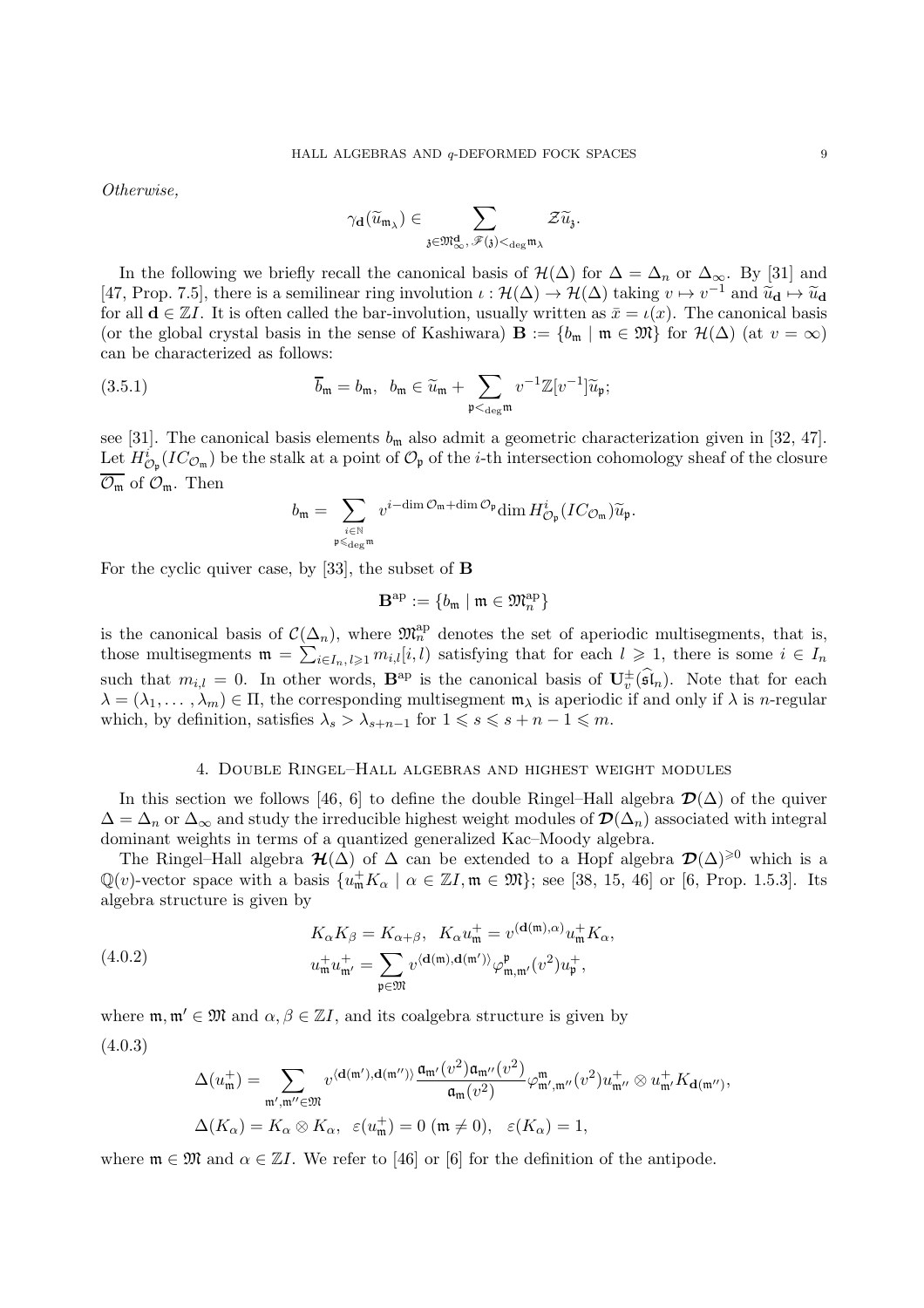Dually, there is a Hopf algebra  $\mathcal{D}(\Delta)^{\leq 0}$  with basis  $\{K_{\alpha}u_{\mathfrak{m}}^- \mid \alpha \in \mathbb{Z}I, \mathfrak{m} \in \mathfrak{M}\}\.$  In particular, the multiplication is given by

(4.0.4) 
$$
K_{\alpha}K_{\beta} = K_{\alpha+\beta}, \quad K_{\alpha}u_{\mathfrak{m}}^{-} = v^{-(\mathbf{d}(\mathfrak{m}),\alpha)}u_{\mathfrak{m}}^{-}K_{\alpha},
$$

$$
u_{\mathfrak{m}}^{-}u_{\mathfrak{m}'}^{-} = \sum_{\mathfrak{p}\in\mathfrak{M}} v^{\langle\mathbf{d}(\mathfrak{m}'),\mathbf{d}(\mathfrak{m})\rangle}\varphi_{\mathfrak{m}',\mathfrak{m}}^{\mathfrak{p}}(v^{2})u_{\mathfrak{p}}^{-},
$$

where  $\mathfrak{m}, \mathfrak{m}' \in \mathfrak{M}$  and  $\alpha, \beta \in \mathbb{Z}I$ . The comultiplication and the counit are given by

(4.0.5)  
\n
$$
\Delta(u_{\mathfrak{m}}^{-}) = \sum_{\mathfrak{m}',\mathfrak{m}'' \in \mathfrak{M}} v^{\langle \mathbf{d}(\mathfrak{m}'),\mathbf{d}(\mathfrak{m}'') \rangle} \frac{\mathfrak{a}_{\mathfrak{m}'} \mathfrak{a}_{\mathfrak{m}''}}{\mathfrak{a}_{\mathfrak{m}}} \varphi_{\mathfrak{m}',\mathfrak{m}''}^{\mathfrak{m}} (v^{2}) u_{\mathfrak{m}''}^{-} K_{-\mathbf{d}(\mathfrak{m}')} \otimes u_{\mathfrak{m}'}^{-},
$$
\n
$$
\Delta(K_{\alpha}) = K_{\alpha} \otimes K_{\alpha}, \ \ \varepsilon(u_{\mathfrak{m}}^{-}) = 0 \ (\mathfrak{m} \neq 0), \ \ \varepsilon(K_{\alpha}) = 1,
$$

where  $\alpha \in \mathbb{Z}I$  and  $\mathfrak{m} \in \mathfrak{M}$ .

It is routine to check that the bilinear form  $\psi : \mathcal{D}(\Delta)^{\geq 0} \times \mathcal{D}(\Delta)^{\leq 0} \to \mathbb{Q}(v)$  defined by

(4.0.6) 
$$
\psi(K_{\alpha}u_{\mathfrak{m}}^{+}, K_{\beta}u_{\mathfrak{m}'}^{-}) = v^{(\alpha,\beta)-\langle \mathbf{d}(\mathfrak{m}), \mathbf{d}(\mathfrak{m}) \rangle + 2d(\mathfrak{m})} \frac{\delta_{\mathfrak{m},\mathfrak{m}'}}{\mathfrak{a}_{\mathfrak{m}}(v^{2})}
$$

is a skew-Hopf pairing in the sense of [24]; see, for example, [6, Prop. 2.1.3].

Following [46] or [6, §2.1], with the triple  $(\mathcal{D}(\Delta)^{\geq 0}, \mathcal{D}(\Delta)^{\leq 0}, \psi)$  we obtain the associated reduced double Ringel–Hall algebra  $\mathcal{D}(\Delta)$  which inherits a Hopf algebra structure from those of  $\mathcal{D}(\Delta)^{\geqslant 0}$ and  $\mathcal{D}(\Delta)^{\leq 0}$ . In particular, for all elements  $x \in \mathcal{D}(\Delta)^{\geq 0}$  and  $y \in \mathcal{D}(\Delta)^{\leq 0}$ , we have in  $\mathcal{D}(\Delta)$  the following relations

(4.0.7) 
$$
\sum \psi(x_1, y_1) y_2 x_2 = \sum \psi(x_2, y_2) x_1 y_1,
$$

where  $\Delta(x) = \sum x_1 \otimes x_2$  and  $\Delta(y) = \sum y_1 \otimes y_2$  (Here we use the Sweedler notation). Moreover,  $\mathcal{D}(\Delta)$  admits a triangular decomposition

(4.0.8) 
$$
\mathcal{D}(\Delta) = \mathcal{D}(\Delta)^{+} \otimes \mathcal{D}(\Delta)^{0} \otimes \mathcal{D}(\Delta)^{-},
$$

where  $\mathcal{D}(\Delta)^{\pm}$  are subalgebras generated by  $u_{\mathfrak{m}}^{\pm}$  ( $\mathfrak{m} \in \mathfrak{M}$ ), and  $\mathcal{D}(\Delta)^{0}$  is generated by  $K_{\alpha}$  ( $\alpha \in \mathbb{Z}I$ ). Thus,  $\mathcal{D}(\Delta)^0$  is identified with the Laurent polynomial ring  $\mathbb{Q}(v)[K_i^{\pm 1} : i \in I],$ 

$$
\mathcal{H}(\Delta) = \mathcal{H}(\Delta) \otimes_{\mathcal{Z}} \mathbb{Q}(v) \xrightarrow{\sim} \mathcal{D}(\Delta)^+, \ u_{\mathfrak{m}} \longmapsto u_{\mathfrak{m}}^+,
$$
  

$$
\mathcal{H}(\Delta)^{\mathrm{op}} = \mathcal{H}(\Delta)^{\mathrm{op}} \otimes_{\mathcal{Z}} \mathbb{Q}(v) \xrightarrow{\sim} \mathcal{D}(\Delta)^-, \ u_{\mathfrak{m}} \longmapsto u_{\mathfrak{m}}^-.
$$

For  $i \in I$ ,  $\alpha \in NI$  and  $\mathfrak{m} \in \mathfrak{M}$ , we write

$$
u_i^\pm=u_{[S_i]}^\pm,\ \ u_\alpha^\pm=u_{[S_\alpha]}^\pm,\ \ \text{ and }\ \ \widetilde u_{\mathfrak m}^\pm=v^{\dim \operatorname{End}_{\Delta}(M(\mathfrak m))-\dim M(\mathfrak m)}u_{\mathfrak m}^\pm.
$$

The canonical basis of  $\mathcal{H}(\Delta)$  in (3.5.1) gives the canonical bases  $\mathbf{B}^{\pm} := \{b_{\mathfrak{m}}^{\pm} \mid \mathfrak{m} \in \mathfrak{M}\}\$  of  $\mathcal{D}(\Delta)^{\pm}$ satisfying

(4.0.9) 
$$
b_{\mathfrak{m}}^{\pm} \in \widetilde{u}_{\mathfrak{m}}^{\pm} + \sum_{\mathfrak{p} < \deg \mathfrak{m}} v^{-1} \mathbb{Z}[v^{-1}] \widetilde{u}_{\mathfrak{p}}^{\pm}.
$$

It is known that  $\mathcal{D}(\Delta_{\infty})$  is generated by  $u_i^{\pm}, K_i^{\pm 1}$   $(i \in \mathbb{Z})$  and is isomorphic to  $\mathbf{U}_v(\mathfrak{sl}_{\infty})$ . By [40], the Q(v)-subalgebra of  $\mathcal{D}(\Delta_n)$  generated by  $u_i^{\pm}, K_i^{\pm 1}$   $(i \in I_n = \mathbb{Z}/n\mathbb{Z})$  is isomorphic to  $\mathbf{U}'_v(\widehat{\mathfrak{sl}}_n)$ , while  $\mathcal{D}(\Delta_n)$  is isomorphic to  $\mathbf{U}_v(\widehat{\mathfrak{gl}}_n)$ ; see [42, 21, 6]. From now on, we write for notational simplicity,

$$
\mathcal{D}(\infty) = \mathcal{D}(\Delta_{\infty})
$$
 and  $\mathcal{D}(n) = \mathcal{D}(\Delta_n)$ .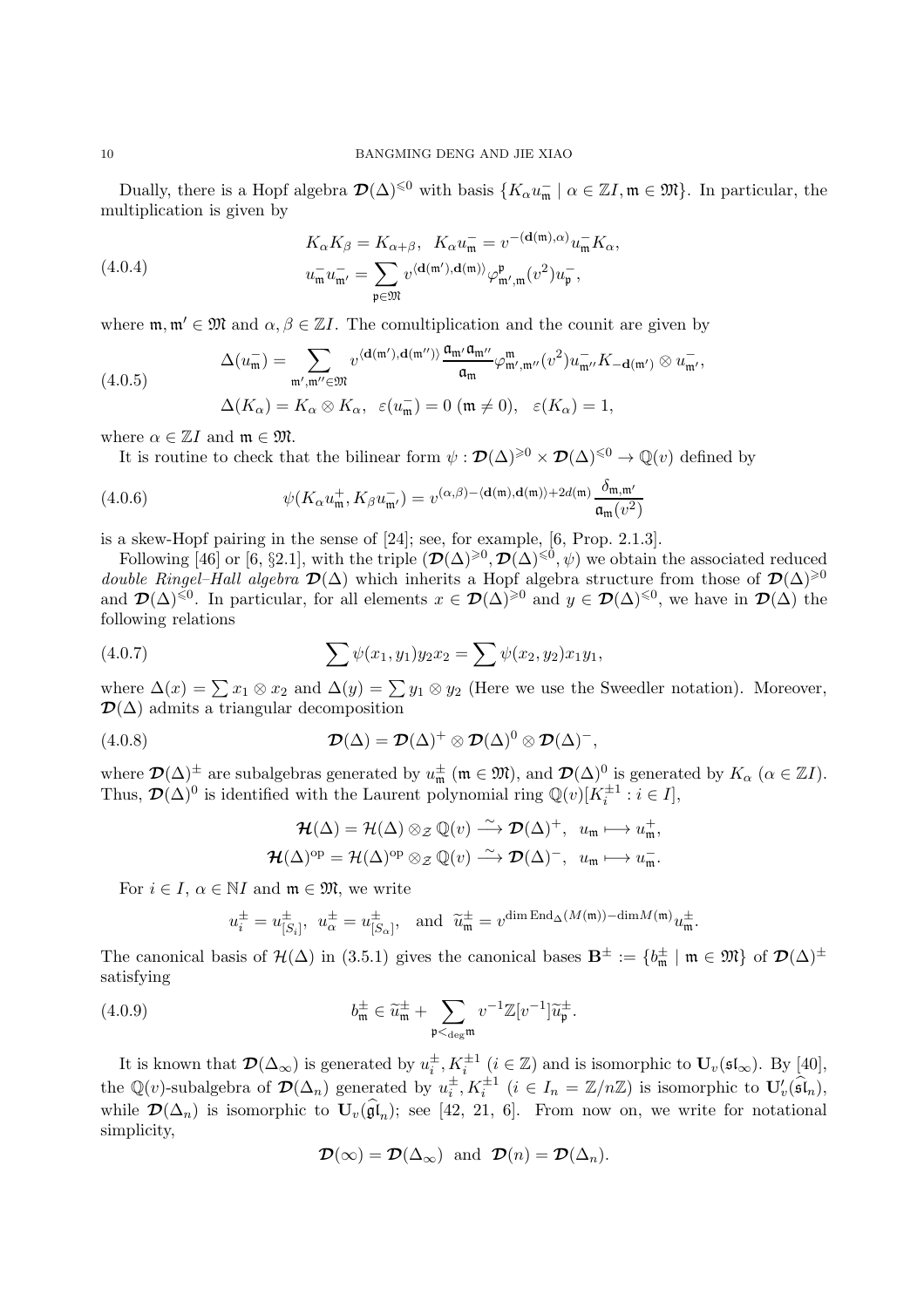**Remarks 4.1.** (1) The construction of  $\mathcal{D}(n)$  is slightly different from that in [6, §2.1]. In particular, the  $K_i$  here play a role as  $\widetilde{K}_i = K_i K_{i+1}^{-1}$  there. In particular, they do not satisfy the equality  $K_0K_1\cdots K_{n-1}=1.$ 

(2) We can extend  $\mathcal{D}(n)$  to the  $\mathbb{Q}(v)$ -algebra  $\widehat{\mathcal{D}}(n)$  by adding new generators  $D^{\pm 1}$  with relations

$$
DD^{-1} = 1 = D^{-1}D, K_i D = DK_i, DE_i = v^{\delta_{0,i}} E_i D, DF_i = v^{-\delta_{0,i}} F_i D, Du_m^{\pm} = v^{\pm a_0} u_m^{\pm} D
$$

for all  $i \in I_n$  and  $\mathfrak{m} \in \mathfrak{M}$ , where  $\mathbf{d}(\mathfrak{m}) = (a_i)_{i \in I_n}$ . Then  $\mathbf{U}_v(\mathfrak{sl}_n)$  clearly becomes a subalgebra of  $\mathcal{D}(n)$ .

As in (3.1.1), define for each  $t \geq 1$ ,

$$
\pmb{c}_t^{\pm}=(-1)^t v^{-2tn}\sum_{\mathfrak{m}}(-1)^{\dim \operatorname{End}(M(\mathfrak{m}))}\mathfrak{a}_{\mathfrak{m}}(v^2)u_{\mathfrak{m}}^{\pm}\in \pmb{\mathcal{D}}(n)^{\pm},
$$

By Theorem 3.2, the elements  $c_t^+$  and  $c_t^-$  are central in  $\mathcal{D}(n)^+$  and  $\mathcal{D}(n)^-$ , respectively. Following [21, Sect. 4], define recursively for  $t \geq 1$ ,

$$
\boldsymbol{x}_t^{\pm}=t\boldsymbol{c}_t^{\pm}-\sum_{s=1}^{t-1}\boldsymbol{x}_s^{\pm}\boldsymbol{c}_{t-s}^{\pm}\in \boldsymbol{\mathcal{D}}(n)^{\pm}.
$$

Clearly,  $x_t^+$  and  $x_t^-$  are again central elements in  $\mathcal{D}(n)^+$  and  $\mathcal{D}(n)^-$ , respectively. By applying [19, Cor. 10 & 12, the  $x_t^{\pm}$  are primitive, i.e.,

$$
\Delta(\boldsymbol{x}_t^+) = \boldsymbol{x}_t^+ \otimes K_{t\delta} + 1 \otimes \boldsymbol{x}_t^+ \text{ and } \Delta(\boldsymbol{x}_t^-) = \boldsymbol{x}_t^- \otimes 1 + K_{-t\delta} \otimes \boldsymbol{x}_t^-,
$$

and they satisfy

$$
\psi(\boldsymbol{x}_t^+, \boldsymbol{x}_s^-) = v^{2tn} \{ \boldsymbol{x}_t, \boldsymbol{x}_s \} = \delta_{t,s} t v^{2tn} v^{-2tn} (1 - v^{-2tn}) = \delta_{t,s} t (1 - v^{-2tn}).
$$

Finally, as in [6,  $\S 2.2$ ], we scale the elements  $x_t^{\pm}$  by setting

$$
\boldsymbol{z}_t^{\pm} = \frac{v^{tn}}{v^t - v^{-t}} \boldsymbol{x}_t^{\pm} \in \mathcal{D}(n)^{\pm} \text{ for } t \geq 1.
$$

Then

(4.1.1) 
$$
\Delta(z_t^+) = z_t^+ \otimes K_{t\delta} + 1 \otimes z_t^+, \ \Delta(z_t^-) = z_t^- \otimes 1 + K_{-t\delta} \otimes z_t^-,
$$

and

$$
\psi(z_t^+, z_s^-) = \delta_{t,s} \frac{t(v^{2tn} - 1)}{(v^t - v^{-t})^2}.
$$

**Lemma 4.2.** (1) For each  $i \in I_n$ ,

$$
[u_i^+, u_i^-] = \frac{K_i - K_i^{-1}}{v - v^{-1}}.
$$

(2) For  $\alpha \in \mathbb{N}I_n$  and  $t, s \geq 1$ ,  $K_{\alpha} z_t^{\pm} = z_t^{\pm} K_{\alpha}$  and

(4.2.1) 
$$
[z_t^+, z_s^-] = \delta_{t,s} \frac{t(v^{2tn} - 1)}{(v^t - v^{-t})^2} (K_{t\delta} - K_{-t\delta}).
$$

Moreover, for each  $i \in I_n$  and  $t \geq 1$ ,

$$
[u_i^+, \boldsymbol{z}_t^-] = 0 = [u_i^-, \boldsymbol{z}_t^+].
$$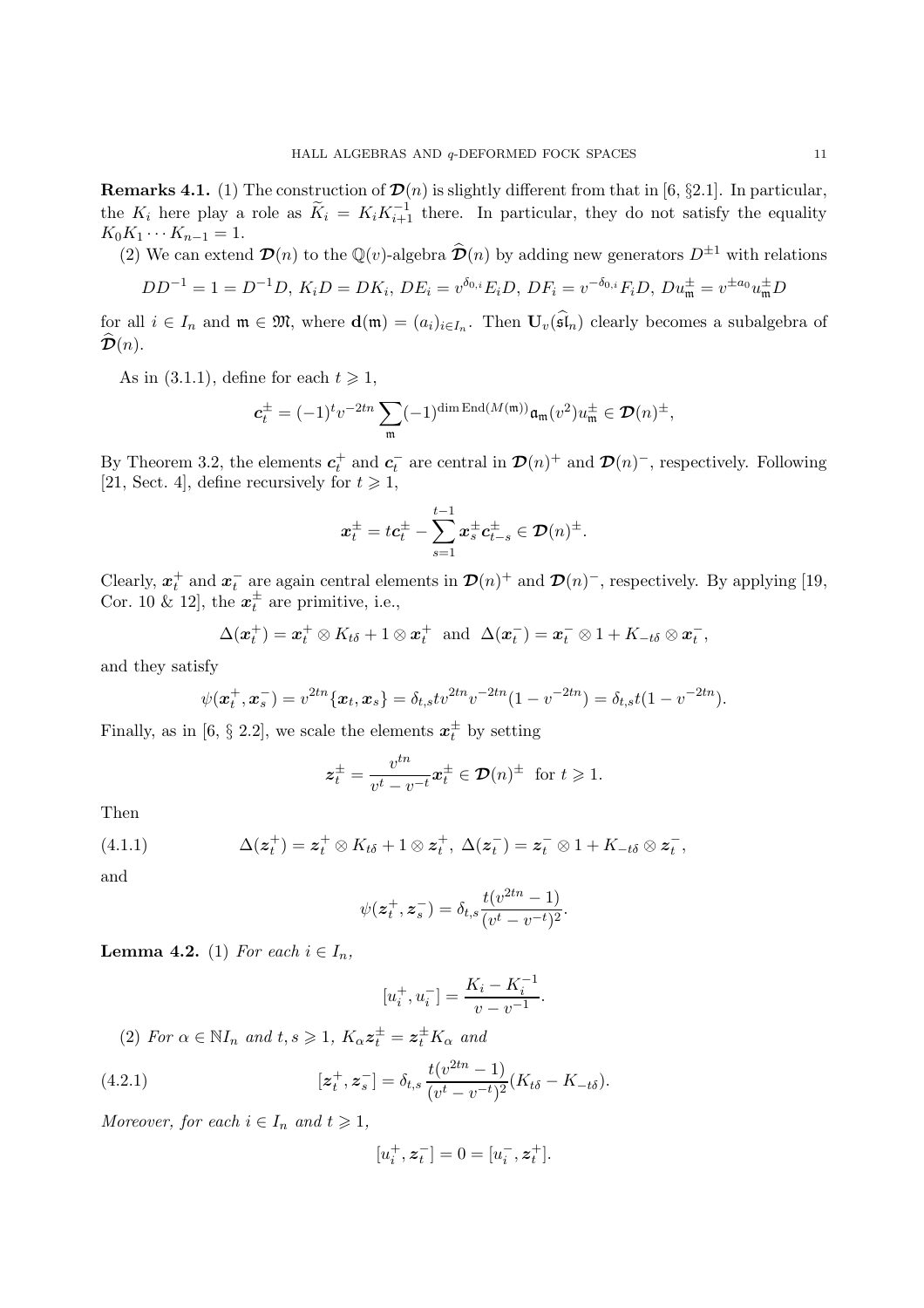*Proof.* We only prove the formula (4.2.1). The remaining ones are easy calculations. Since  $\Delta(z_t^+)$  $z_t^+ \otimes K_{t\delta} + 1 \otimes z_t^+$  and  $\Delta(z_s^-) = z_s^- \otimes 1 + K_{-s\delta} \otimes z_s^-$ , we have by (4.0.7) that

$$
K_{t\delta}\psi(z_t^+, z_s^-) + z_t^+ \psi(1, z_s^-) + z_s^- K_{t\delta}\psi(z_t^+, K_{-s\delta}) + z_s^- z_t^+ \psi(1, K_{-s\delta})
$$
  
=  $z_t^+ z_s^- \psi(K_{t\delta}, 1) + z_s^- \psi(z_t^+, 1) + z_t^+ K_{-s\delta}\psi(K_{t\delta}, z_s^-) + K_{-s\delta}\psi(z_t^+, z_s^-).$ 

This implies that

$$
[z_t^+, z_s^-] = \psi(z_t^+, z_s^-)(K_{t\delta} - K_{-s\delta}) = \delta_{t,s} \frac{t(v^{2tn} - 1)}{(v^t - v^{-t})^2} (K_{t\delta} - K_{-t\delta})
$$

since  $\psi(1, \mathbf{z}_s^-) = \psi(\mathbf{z}_t^+, K_{s\delta}) = \psi(\mathbf{z}_t^+, 1) = \psi(K_{t\delta}, \mathbf{z}_s^-) = 0$  and  $\psi(1, K_{s\delta}) = \psi(K_{-t\delta}, 1) = 1.$ 

Using arguments similar to those in the proof of [6, Th. 2.3.1], we obtain a presentation of  $\mathcal{D}(n)$ . More precisely,  $\mathcal{D}(n)$  is the Q(v)-algebra generated by  $K_i^{\pm 1}$ ,  $u_i^+ = E_i$ ,  $u_i^- = F_i$ , and  $z_i^{\pm}$  for  $i \in I_n$ and  $t \geqslant 1$  with defining relations:

(DH1)  $K_i K_j = K_j K_i, K_i K_i^{-1} = 1 = K_i^{-1} K_i;$ (DH2)  $K_i E_j = v^{a_{ij}} E_j K_i, K_i F_j = v^{-a_{ij}} F_j K_i, K_i z_t^{\pm} = z_t^{\pm} K_i;$ (DH3)  $[E_i, F_j] = \delta_{i,j} \frac{K_i - K_i^{-1}}{v - v^{-1}}, [E_i, \mathbf{z}_t^{-}] = 0, [\mathbf{z}_t^{+}, F_i] = 0,$  $[z_t^+, z_s^-] = \delta_{t,s} \frac{t(v^{2tn}-1)}{(v^t-v^{-t})^2} (K_{t\delta} - K_{-t\delta});$ (DH4)  $\sum_{a} (-1)^{a} \begin{bmatrix} 1 - c_{i,j} \\ a \end{bmatrix}$ 1  $E_i^a E_j E_i^b = 0$  for  $i \neq j$ ,

$$
(D.H.) \t\t z_t^+ z_s^+ = z_s^+ z_t^+, E_i z_t^+ = z_t^+ E_i;
$$
  
\n
$$
(D.H.) \sum_{a+b=1-c_{i,j}} (-1)^a \begin{bmatrix} 1-c_{i,j} \\ a \end{bmatrix} F_i^a F_j F_i^b = 0 \text{ for } i \neq j,
$$
  
\n
$$
z_t^- z_s^- = z_s^- z_t^-, F_i z_t^- = z_t^- F_i,
$$

where  $i, j \in I_n$  and  $t, s \geq 1$ .

In the following we simply identify  $I_n = \mathbb{Z}/n\mathbb{Z}$  with the subset  $\{0, 1, \ldots, n-1\}$  of  $\mathbb{Z}$ . Let  $P^{\vee} = (\bigoplus_{i \in I_n} \mathbb{Z} h_i) \oplus \mathbb{Z} d$  be the free abelian group with basis  $\{h_i \mid i \in I_n\} \cup \{d\}$ . Set  $\mathfrak{h} = P^{\vee} \otimes_{\mathbb{Z}} \mathbb{Q}$ and define

$$
P = \{ \Lambda \in \mathfrak{h}^* = \text{Hom}_{\mathbb{Q}}(\mathfrak{h}, \mathbb{Q}) \mid \Lambda(P^{\vee}) \subset \mathbb{Z} \}.
$$

Then  $P = (\bigoplus_{i \in I_n} \mathbb{Z}\Lambda_i) \oplus \mathbb{Z}\omega$ , where  $\{\Lambda_i \mid i \in I_n\} \cup \{\omega\}$  is the dual basis of  $\{h_i \mid i \in I_n\} \cup \{d\}$ . This gives rise to the Cartan datum  $(P^{\vee}, P, \Pi^{\vee}, \Pi)$  associated with the Cartan matrix  $C_n = (a_{ij})$ , where  $\Pi^{\vee} = \{h_i \mid i \in I_n\}$  is set of simple coroots and  $\Pi = \{\alpha_i \mid i \in I_n\}$  is the set of simple roots defined by

$$
\alpha_i(h_j) = a_{ji}, \ \alpha_i(d) = \delta_{0,i} \ \text{ for all } i, j \in I_n.
$$

Finally, let

$$
P^+ = \{ \Lambda \in P \mid \Lambda(h_i) \geq 0, \ \forall \ i \in I_n \} = \left( \bigoplus_{i \in I_n} \mathbb{N}\Lambda_i \right) \oplus \mathbb{Z}\omega
$$

denote the set of dominant weights.

For each  $\Lambda \in P$ , consider the left ideal  $J_{\Lambda}$  of  $\mathcal{D}(n)$  defined by

$$
J_{\Lambda} = \sum_{\mathfrak{m} \in \mathfrak{M}_n \setminus \{0\}} \mathcal{D}(n) u_{\mathfrak{m}}^+ + \sum_{\alpha \in \mathbb{Z}I_n} \mathcal{D}(n) (K_{\alpha} - v^{\Lambda(\alpha)})
$$
  
= 
$$
\sum_{\mathfrak{m} \in \mathfrak{M}_n \setminus \{0\}} \mathcal{D}(n) u_{\mathfrak{m}}^+ + \sum_{i \in I_n} \mathcal{D}(n) (K_i - v^{\Lambda(h_i)}),
$$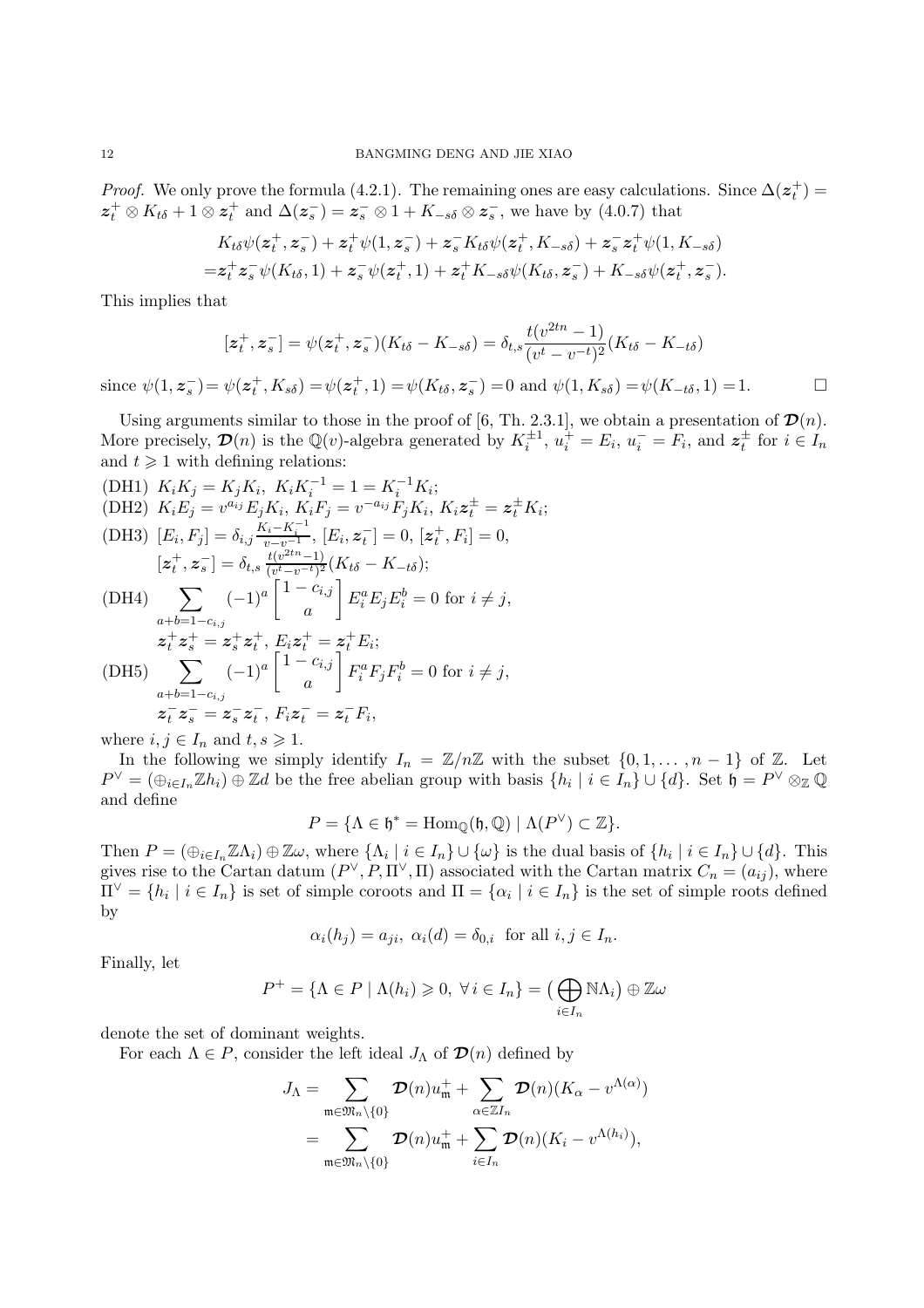where 
$$
\Lambda(\alpha) = \sum_{i \in I_n} a_i \Lambda(h_i)
$$
 if  $\alpha = \sum_{i \in I_n} a_i \varepsilon_i \in \mathbb{Z}I_n$ . The quotient module  $M(\Lambda) := \mathcal{D}(n)/J_{\Lambda}$ 

is called the Verma module which is a highest weight module with highest vector  $\eta_{\Lambda} := 1 + J_{\Lambda}$ . Applying the triangular decomposition (4.0.8) shows that

$$
\mathcal{D}(n)^{-} \longrightarrow M(\Lambda), \ x^{-} \longmapsto x^{-} + J_{\Lambda}
$$

is an isomorphism of  $\mathbb{Q}(v)$ -vector spaces. Via this isomorphism,  $\mathcal{D}(n)$ <sup>-</sup> becomes a  $\mathcal{D}(n)$ -module. It is clear that  $M(\Lambda)$  contains a unique maximal submodule  $M'$  which gives rise to an irreducible  $\mathcal{D}(n)$ -module  $L(\Lambda) = M(\Lambda)/M'$ .

**Remark 4.3.** By the construction, if  $\Lambda, \Lambda' \in P^+$  satisfy  $\Lambda - \Lambda' \in \mathbb{Z}\omega$ , then  $L(\Lambda) = L(\Lambda')$ . Therefore, it might be more appropriate to work with the algebra  $\hat{\mathcal{D}}(n)$  defined in Remark 4.1(2).

**Theorem 4.4.** Let  $\Lambda = \sum_{i \in I_n} a_i \Lambda_i + b\omega \in P^+$  be a dominant weight with  $\sum_{i \in I_n} a_i > 0$ . Then

$$
L(\Lambda) \cong \mathcal{D}(n)^{-}/\left(\sum_{i\in I_n} \mathcal{D}(n)^{-}(u_i^{-})^{a_i+1}\right).
$$

*Proof.* As in [9, Sect. 3], we extend the Cartan matrix  $C = (a_{ij})_{i,j \in I_n}$  to a Borcherds–Cartan matrix  $\widetilde{C} = (\widetilde{a}_{ij})_{i,j \in \mathbb{N}}$  by setting  $\widetilde{a}_{ij} = a_{ij}$  for  $0 \leq i, j < n$  and  $\widetilde{a}_{ij} = 0$  otherwise. Consider the free abelian group  $\widetilde{P}^{\vee} = (\bigoplus_{i \in \mathbb{N}} \mathbb{Z} h_i) \oplus (\bigoplus_{i \in \mathbb{N}} \mathbb{Z} d_i)$  and define

$$
\widetilde{P} = \{ \theta \in (\widetilde{P}^{\vee} \otimes \mathbb{Q})^* \mid \theta(\widetilde{P}^{\vee}) \subset \mathbb{Z} \}.
$$

We then obtain a Cartan datum of type  $\widetilde{C}$ 

$$
(\widetilde{P}^{\vee}, \widetilde{P}, \widetilde{\Pi}^{\vee} = \{ h_i \mid i \in \mathbb{N} \}, \widetilde{\Pi} = \{ \widetilde{\alpha}_i \mid i \in \mathbb{N} \})
$$

where the  $\widetilde{\alpha}_i$  are defined by

$$
\widetilde{\alpha}_i(h_j) = \widetilde{\alpha}_{ji}
$$
 and  $\widetilde{\alpha}_i(d_j) = \delta_{i,j}, \forall i, j \in \mathbb{N}.$ 

Following [25, Def. 2.1] or [23, Def. 1.3], with the above Cartan datum we have the associated quantum generalized Kac–Moody algebra  $U_v(\tilde{C})$  which is by definition a  $\mathbb{Q}(v)$ -algebra generated by  $K_i^{\pm 1}, D_i^{\pm 1}, E_i, F_i$  for  $i \in \mathbb{N}$  with relations; see [23, (1.4)] for the details. Clearly, the subalgebra of  $\mathbf{U}_v(\widetilde{C})$  generated by  $K_i^{\pm 1}, D_0^{\pm 1}, E_i, F_i$  for  $0 \leq i < n$  is isomorphic to  $\mathbf{U}_v(\widehat{\mathfrak{sl}}_n)$ .

In order to make a comparison with  $\mathcal{D}(n)$ , we consider the subalgebra  $\widetilde{\mathbf{U}}$  of  $\mathbf{U}_v(\widetilde{C})$  generated by  $K_i^{\pm 1}, E_i, F_i$  for  $i \in \mathbb{N}$ . Then  $\widetilde{\mathbf{U}}$  admits a triangular decomposition

$$
\widetilde{\mathbf{U}} = \widetilde{\mathbf{U}}^{-} \otimes \widetilde{\mathbf{U}}^{0} \otimes \widetilde{\mathbf{U}}^{+},
$$

where  $\widetilde{\mathbf{U}}^-$ ,  $\widetilde{\mathbf{U}}^+$ , and  $\widetilde{\mathbf{U}}^0$  are subalgebras generated by  $F_i$ ,  $E_i$ , and  $K_i^{\pm 1}$  for  $i \in \mathbb{N}$ , respectively. In particular,  $\widetilde{\mathbf{U}}^0 = \mathbb{Q}(v)[K_i^{\pm 1} : i \in \mathbb{N}]$ . It follows from the definition that there is a surjective algebra homomorphism  $\Psi : \widetilde{\mathbf{U}} \to \mathcal{D}(n)$  given by

$$
\Psi(E_i) = \begin{cases} u_i^+, & \text{if } 0 \leqslant i < n; \\ y_{i-n+1}z_{i-n+1}^+, & \text{if } i \geqslant n, \end{cases} \qquad \Psi(F_i) = \begin{cases} u_i^-, & \text{if } 0 \leqslant i < n; \\ z_{i-n+1}^-, & \text{if } i \geqslant n \end{cases}, \qquad \text{and}
$$
\n
$$
\Psi(K_i^{\pm 1}) = \begin{cases} K_i^{\pm 1}, & \text{if } 0 \leqslant i < n; \\ K_{(i-n+1)\delta}^{\pm 1}, & \text{if } i \geqslant n, \end{cases}
$$

where  $y_t = t(v^{2tn}-1)(v-v^{-1})/(v^t-v^{-t})^2$  for  $t \geq 1$ ; see (4.2.1). Hence, each  $\mathcal{D}(n)$ -module can be viewed as a  $\tilde{\mathbf{U}}$ -module via the homomorphism  $\Psi$ . By the definition,  $\Psi$  induces isomorphisms  $\widetilde{\mathbf{U}}^{\pm} \cong \mathcal{D}(n)^{\pm}$ . Thus, in what follows, we will identify  $\widetilde{\mathbf{U}}^{\pm}$  with  $\mathcal{D}(n)^{\pm}$  via  $\Psi$ .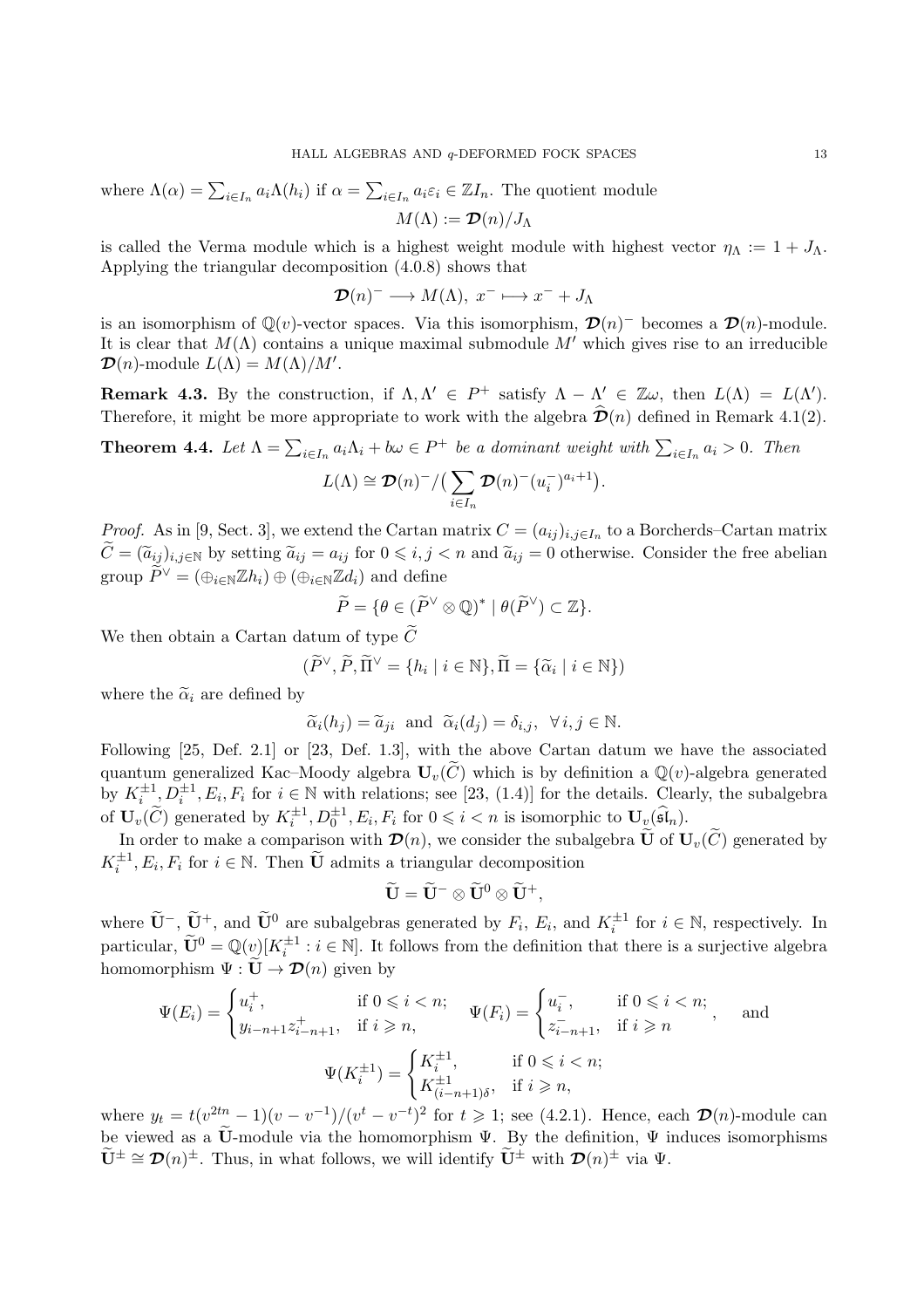As defined in [23, Sect. 2.1], for each  $\theta \in \tilde{P}$ , there is an associated irreducible  $\tilde{U}$ -module  $L(\theta)$ . By [23, Prop. 3.3],  $L(\theta)$  is integrable if and only if  $\theta$  is dominant, that is,

$$
\theta \in \widetilde{P}^+ = \{ \rho \in (\widetilde{P}^{\vee} \otimes \mathbb{Q})^* \mid \rho(\widetilde{P}^{\vee}) \subset \mathbb{N} \}.
$$

Moreover, by [25, Cor. 4.7], for  $\theta \in \tilde{P}^+$ ,

$$
L(\theta) \cong \widetilde{\mathbf{U}}^{-}/\big(\sum_{i\in I_n} \widetilde{\mathbf{U}}^{-} F_i^{\theta(h_i)+1} + \sum_{i\geqslant n, \theta(h_i)=0} \widetilde{\mathbf{U}}^{-} F_i\big).
$$

Viewing the irreducible  $\mathcal{D}(n)$ -module  $L(\Lambda)$  as a  $\widetilde{\mathbf{U}}$ -module, it is then isomorphic to  $L(\widetilde{\Lambda})$ , where  $\widetilde{\Lambda} \in \widetilde{P}$  is defined by

$$
\widetilde{\Lambda}(h_i) = \begin{cases} \Lambda(h_i) = a_i, & \text{if } 0 \leq i < n; \\ (i - n + 1) \sum_{0 \leq j < n} a_j, & \text{if } i \geq n \end{cases} \quad \text{and} \quad \widetilde{\Lambda}(d_i) = \delta_{i,0}b.
$$

From the assumption  $\sum_{i\in I} a_i > 0$  it follows that  $\tilde{\Lambda}(h_i) > 0$  for all  $i \geq n$ . Consequently,

$$
L(\Lambda) \cong L(\widetilde{\Lambda}) \cong \widetilde{\mathbf{U}}^{-}/\left(\sum_{i\in I_{n}}\widetilde{\mathbf{U}}^{-}F_{i}^{a_{i}+1}\right) = \mathcal{D}(n)^{-}/\left(\sum_{i\in I_{n}}\mathcal{D}(n)^{-}(u_{i}^{-})^{a_{i}+1}\right).
$$

For each  $\Lambda \in P$ , let  $L_0(\Lambda)$  denote the irreducible  $\mathbf{U}'_v(\mathfrak{sl}_n)$ -module of highest weight  $\Lambda$ . Applying Theorem 3.2 gives the following result.

Corollary 4.5. Let  $\Lambda = \sum_{i \in I_n} a_i \Lambda_i + b\omega \in P^+$  with  $\sum_{i \in I_n} a_i > 0$ . Then  $L_0(\Lambda)$  is the  $\mathbf{U}'_v(\widehat{\mathfrak{sl}}_n)$ . submodule of  $L(\Lambda)$  generated by the highest weight vector  $\eta_{\Lambda}$  and there is a vector space decomposition

$$
L(\Lambda) = L_0(\Lambda) \otimes \mathbb{Q}(v)[z_1^-, z_2^-, \dots].
$$

In particular, if  $L(\Lambda)|_{\mathbf{U}'_v(\widehat{\mathfrak{sl}}_n)}$  denotes the  $\mathbf{U}'_v(\mathfrak{sl}_n)$ -module via restriction, then

(4.5.1) 
$$
L(\Lambda)|_{\mathbf{U}_{v}^{\prime}(\widehat{\mathfrak{sl}}_{n})} \cong \bigoplus_{m \geq 0} L_{0}(\Lambda - m\delta^{*})^{\oplus p(m)},
$$

where  $\delta^* = \sum_{i \in I_n} \alpha_i$  and  $p(m)$  is the number of partitions of m. Proof. By Theorem 3.2,

$$
\mathcal{D}(n)^{-}=\mathbf{U}_{v}^{-}(\widehat{\mathfrak{sl}}_n)\otimes \mathbb{Q}(v)[\boldsymbol{z}_1^{-}, \boldsymbol{z}_2^{-}, \dots].
$$

This implies that

$$
L(\Lambda) \cong \mathcal{D}(n)^{-}/\left(\sum_{i\in I_n} \mathcal{D}(n)^{-}(u_i^{-})^{a_i+1}\right) \cong \left(\mathbf{U}_v^{-}(\widehat{\mathfrak{sl}}_n)/\left(\sum_{i\in I_n} \mathbf{U}_v^{-}(\widehat{\mathfrak{sl}}_n) F_i^{a_i+1}\right)\right) \otimes \mathbb{Q}(v)[\mathbf{z}_1^{-}, \mathbf{z}_2^{-}, \dots].
$$

By [34, Cor. 6.2.3],  $L_0(\Lambda) \cong \mathbf{U}_v^-(\widehat{\mathfrak{sl}}_n)/(\sum_{i\in I_n} \mathbf{U}_v^-(\widehat{\mathfrak{sl}}_n)F_i^{a_i+1})$ . Hence,  $L_0(\Lambda)$  is the  $\mathbf{U}_v'(\widehat{\mathfrak{sl}}_n)$ submodule of  $L(\Lambda)$  generated by  $\eta_{\Lambda}$  and the desired decomposition is obtained.

For each family of nonnegative integers  $\{m_t | t \geq 1\}$  satisfying all but finitely many  $m_t$  are zero,  $L_0(\Lambda) \otimes \prod_{t \geqslant 1} (\boldsymbol{z}_t^{-})^{m_t}$  is a  $\mathbf{U}'_v(\widehat{\mathfrak{sl}}_n)$ -submodule of  $L(\Lambda)$  since  $[u_i^{\pm}, \boldsymbol{z}_t^{-}] = 0$  for all  $i \in I_n$  and  $t \geqslant 1$ . It is easy to see that

$$
L_0(\Lambda) \otimes \prod_{t \geqslant 1} (z_t^{-})^{m_t} \cong L_0(\Lambda - (\sum_{t \geqslant 1} m_t) \delta^*).
$$

We conclude that

$$
L(\Lambda)|_{{\mathbf{U}}_v'(\widehat{\mathfrak{sl}}_n)}\cong \bigoplus_{m\geqslant 0}L_0(\Lambda-m\delta^*)^{\oplus p(m)}.
$$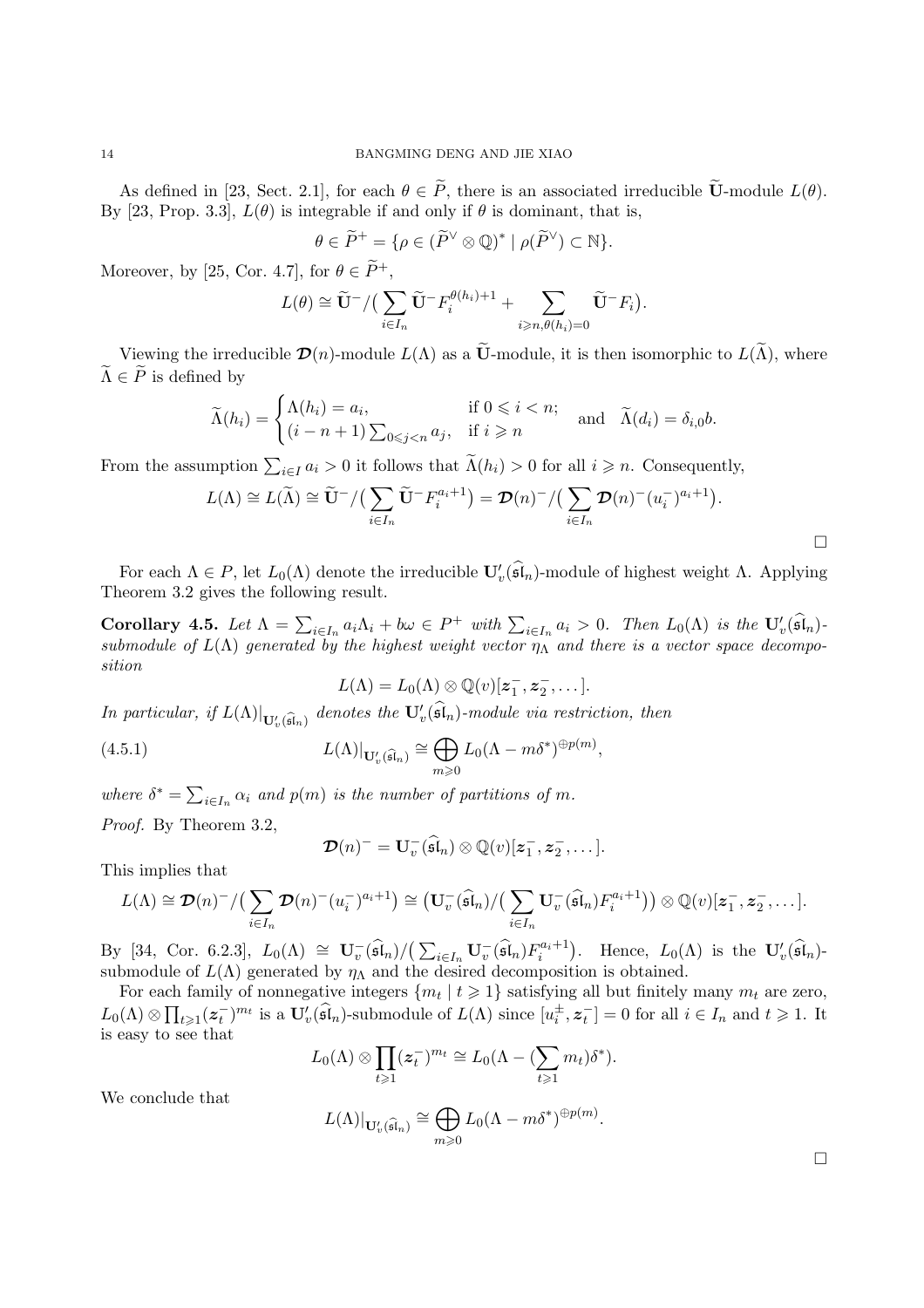By [34, Th. 14.4.11], for each  $\Lambda \in P^+$ , the canonical basis  $\{b_{\mathfrak{m}}^- \mid \mathfrak{m} \in \mathfrak{M}_n^{\mathrm{ap}}\}$  of  $\mathbf{U}_v^-(\widehat{\mathfrak{sl}}_n)$  gives rise to the canonical basis

$$
\{b_{\mathfrak{m}}^- \eta_\Lambda \neq 0 \mid \mathfrak{m} \in \mathfrak{M}_n^{\mathrm{ap}}\}
$$

of  $L_0(\Lambda)$ . On the other hand, the crystal basis theory for the quantum generalized Kac–Moody algebra  $\mathbf{U}(C)$  has been developed in [23]. Since all the  $F_i$  for  $i \geq n$  correspond to imaginary simple roots and are central in  $\tilde{\mathbf{U}}^{-} = \mathcal{D}(n)^{-}$ , applying the construction in [23, Sect. 6] shows that the set

$$
\mathbf{B}':=\big\{\big(\prod_{i\geqslant n}F_i^{m_i}\big)b_{\mathfrak{m}}^-\mid\mathfrak{m}\in\mathfrak{M}_n^{\mathrm{ap}}\text{ and all }m_i\in\mathbb{N}\text{ but finitely many are zero}\big\}
$$

forms the global crystal basis of  $\tilde{\mathbf{U}}^{-} = \mathcal{D}(n)^{-}$ . We remark that **B'** does not coincide with the canonical basis  $\mathbf{B}^-$  of  $\mathcal{D}(n)^-$ .

## 5. THE  $q$ -DEFORMED FOCK SPACE I:  $\mathcal{D}(\infty)$ -MODULE

In this section we introduce the q-deformed Fock space  $\Lambda^{\infty}$  from [17] and review its module structure over  $\mathcal{D}(\infty) = U_v(\mathfrak{sl}_{\infty})$  defined in [36, 47], as well as its  $U_v(\widehat{\mathfrak{sl}}_n)$ -module structure. We also provide a proof of [47, Prop. 5.1] by using the properties of representations of  $\Delta_{\infty}$ . Throughout this section, we identify  $\mathcal{D}(\infty)$  with  $\mathbf{U}_v(\widehat{\mathfrak{sl}}_{\infty})$  via taking  $u_i^+ \mapsto E_i$ ,  $u_i^- \mapsto F_i$  for all  $i \in I_{\infty} = \mathbb{Z}$ .

For each partition  $\lambda \in \Pi$ , let  $T(\lambda)$  denote the tableau of shape  $\lambda$  whose box in the intersection of the *i*-th row and the j-th column is labelled with  $j - i$  (The box is then said to be with color  $j - i$ ). For example, if  $\lambda = (4, 2, 2, 1)$ , then  $T(\lambda)$  has the form



For given  $i \in \mathbb{Z}$ , a removable *i*-box of  $T(\lambda)$  is by definition a box with color i which can be removed in such a way that the new tableau has the form  $T(\mu)$  for some  $\mu \in \Pi$ . On the contrary, an indent *i*-box of  $T(\lambda)$  is a box with color *i* which can be added to  $T(\lambda)$ . For  $i \in \mathbb{Z}$  and  $\lambda \in \Pi$ , define

 $n_i(\lambda) = |\{\text{indent i-boxes of } T(\lambda)\}| - |\{\text{removable } i\text{-boxes of } T(\lambda)\}|.$ 

Let  $\bigwedge^{\infty}$  be the  $\mathbb{Q}(v)$ -vector space with basis  $\{|\lambda\rangle \mid \lambda \in \Pi\}$ . Following [47, 4.2], there is a left  $\mathbf{U}_{v}(\mathfrak{sl}_{\infty})$ -module structure on  $\bigwedge^{\infty}$  defined by

(5.0.2) 
$$
K_i \cdot |\lambda\rangle = v^{n_i(\lambda)} |\lambda\rangle, \ E_i \cdot |\lambda\rangle = |\nu\rangle, \ F_i \cdot |\lambda\rangle = |\mu\rangle, \ \forall i \in \mathbb{Z}, \lambda \in \Pi,
$$

where  $\mu, \nu \in \Pi$  are such that  $T(\mu) - T(\lambda)$  and  $T(\lambda) - T(\nu)$  are a box with color i. As remarked in [36, Sect. 2] and [47, 4.2],  $\Lambda^{\infty}$  is isomorphic to the basic representation of  $U_v(\mathfrak{sl}_{\infty})$  with the canonical basis  $\{|\lambda\rangle \mid \lambda \in \Pi\}.$ 

**Lemma 5.1.** (1) For  $i \in \mathbb{Z}$  and  $\lambda, \mu \in \Pi$ , if  $u_i^- \cdot |\mu\rangle = |\lambda\rangle$ , then there is an exact sequence

$$
0 \longrightarrow S_i \longrightarrow M(\mathfrak{m}_{\lambda}) \longrightarrow M(\mathfrak{m}_{\mu}) \longrightarrow 0.
$$

(2) Let  $\mathfrak{m} = [i, l)$  for some  $i \in \mathbb{Z}$  and  $l \geq 1$ . Then  $\widetilde{u}_{\mathfrak{m}} \cdot |\emptyset\rangle \in \mathcal{Z}|\lambda\rangle$  if  $i \leq 0$  and  $i + l - 1 \geq 0$  and  $0$ otherwise, where  $\lambda = (i + l, 1^{(-i)})$ . In particular, if  $i = 0$ , then  $\widetilde{u}_{\mathfrak{m}} \cdot |\emptyset\rangle = |\lambda\rangle$ .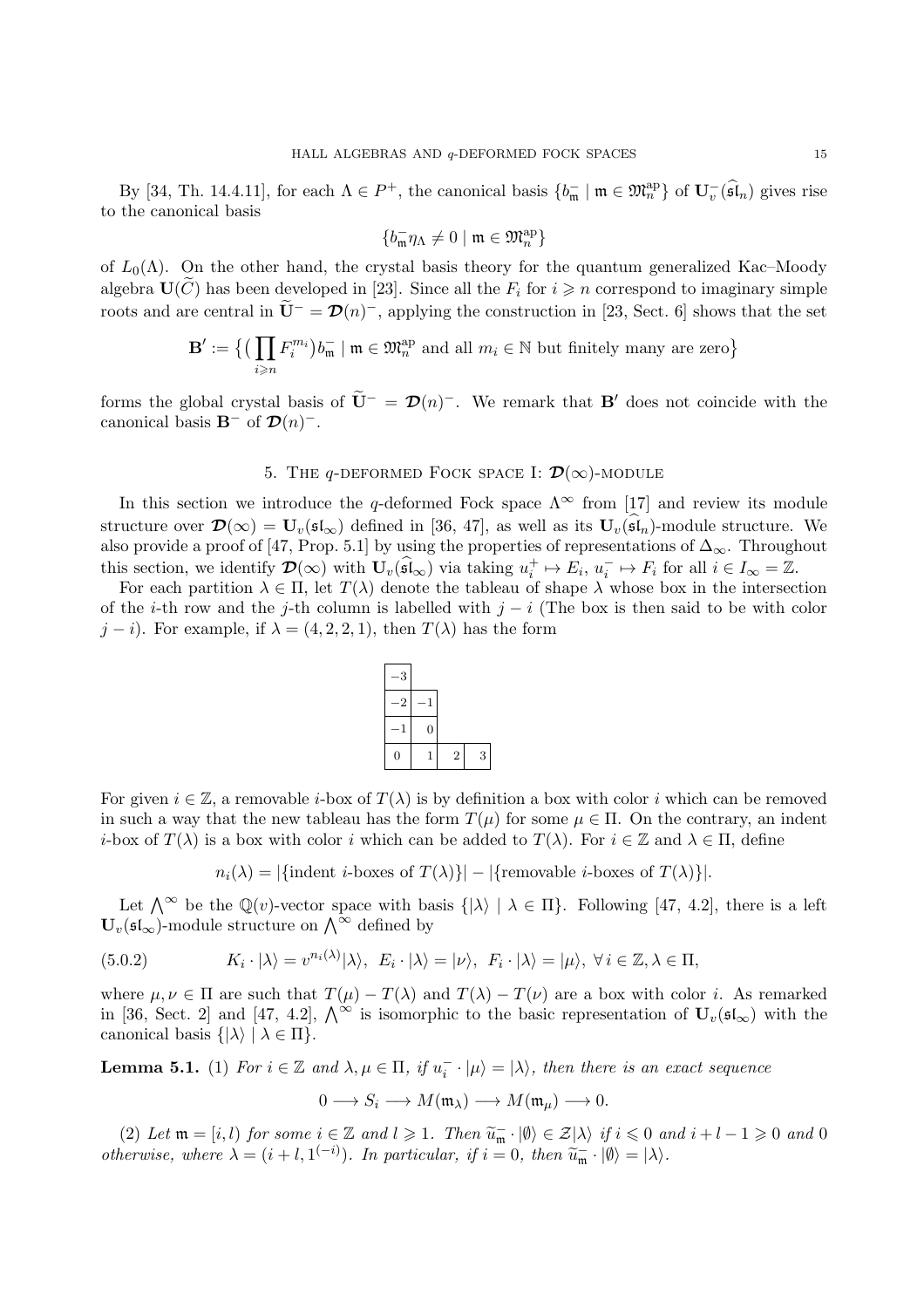Proof. (1) This follows directly from the definition.

(2) We proceed induction on l. The statement is trivial if  $l = 1$ . Suppose now  $l > 1$ . By the definition,  $M(\mathfrak{m}) = S_i[l]$  with  $\dim M(\mathfrak{m}) = \sum_{j=i}^{i+l-1} \varepsilon_j$ . Then

$$
u_{i+l-1}^- \cdots u_{i+1}^- u_i^- = v^{1-l} u_{\mathfrak{m}}^- + \sum_{\mathfrak{z} < \sum_{\deg \mathfrak{m}}^{\infty} v^{1-l} u_{\mathfrak{z}}^-
$$

.

 $\Box$ 

For each  $\mathfrak z$  with  $\mathfrak z \leq_{\deg}^{\infty} \mathfrak m$ ,  $M(\mathfrak z)$  is decomposable. Thus, we may write

$$
M(\mathfrak{z})=M(\mathfrak{y})\oplus M(\mathfrak{z}_1),
$$

where  $\mathfrak{y} \in \mathfrak{M}_{\infty}$  and  $\mathfrak{z}_1 = [j, i + l - j)$  for some  $i < j \leq i + l - 1$ . This implies that

$$
u_{\mathfrak{y}}^- u_{\mathfrak{z}_1}^- = u_{\mathfrak{z}}^-
$$

.

By the induction hypothesis,

$$
u_{\mathfrak{z}_1}^{-} \cdot |\emptyset\rangle \in \mathcal{Z}|\mu\rangle
$$
 if  $j \leq 0$  and  $i + l - 1 \geq 0$ ,

and 0 otherwise, where  $\mu = (i + l, 1^{(-j)})$ . Let now  $j \leq 0$  and  $i + l - 1 \geq 0$  and let  $k_1, \ldots, k_{j-i}$  be a permutation of  $i, i + 1, \ldots, j - 1$ . Then

$$
(u_{k_1}^- u_{k_2}^- \cdots u_{k_{j-i}}^-) \cdot |\mu\rangle = 0
$$

unless  $k_1 = i, k_2 = i + 1 \dots, k_{i-i} = j - 1$ , and moreover

$$
(u_i^- u_{i+1}^- \cdots u_{j-1}^-) \cdot |\mu\rangle = |\lambda\rangle.
$$

Since  $u_{\overline{y}}^-$  is a  $\mathcal{Z}\text{-linear combination of the monomials } u_{k_1}^- u_{k_2}^- \cdots u_{k_{j-i}}^-$ , we have  $\widetilde{u}_{\overline{m}} \cdot |\emptyset\rangle \in \mathcal{Z}|\lambda\rangle$ . Now let  $i = 0$ . Then  $u_{31}^- \cdot |\emptyset\rangle = 0$  for each  $\mathfrak{z}_1 = [j, i + l - j)$  with  $0 < j \leq i + l - 1$ . Hence,

$$
\widetilde{u}_{\mathfrak{m}}^-\cdot |\emptyset\rangle = v^{1-l}u_{\mathfrak{m}}^-\cdot |\emptyset\rangle = (u_{l-1}^-\cdots u_1^- u_0^-)\cdot |\emptyset\rangle + \sum_{\mathfrak{z}<\underset{\deg^{\mathfrak{m}}}{\infty}} u_{\mathfrak{z}}^-\cdot |\emptyset\rangle = |\lambda\rangle.
$$

**Lemma 5.2.** Let  $\mathfrak{m} = \sum_{l \geq 1} m_{i,l}[i,l) \in \mathfrak{M}_{\infty}$  and  $\lambda \in \Pi$ .

- (1) If there is  $j \in \mathbb{Z}$  such that  $\sum_{l \geq 1} m_{j,l} \geq 2$ , then  $\widetilde{u}_{\overline{n}} \cdot |\lambda\rangle = 0$ . In particular, for each  $i \in \mathbb{Z}$ and  $t \ge 2$ ,  $(u_i^{-})^{(t)} \cdot |\lambda\rangle = 0$ , where  $(u_i^{-})^{(t)} = (u_i^{-})^{t}/[t]!$ ; see (3.0.2).
- (2) The element  $\widetilde{u}_{\mathfrak{m}} \cdot |\lambda\rangle$  is a Z-linear combination of  $|\mu\rangle$  with  $\mu \in \Pi$ .

*Proof.* (1) For each  $i \in \mathbb{Z}$ , we put

$$
m_i = \sum_{l \geq 1} m_{i,l} \text{ and } M_i = \bigoplus_{l \geq 1} m_{i,l} S_i[l].
$$

Then  $M = M(\mathfrak{m}) = \bigoplus_{i \in \mathbb{Z}} M_i$ , where all but finitely many  $M_i$  are zero and

$$
u_{\mathfrak{m}}^- = v^{-\sum_{i>j} \langle \dim M_i, \dim M_j \rangle} \langle \cdots u_{[M_{-1}]}^- u_{[M_0]}^- u_{[M_1]}^- \cdots \rangle.
$$

Suppose there is  $j \in \mathbb{Z}$  with  $m = m_j \geq 2$ . Then  $M_j$  admits a decomposition

$$
M_j = S_j[a_1] \oplus \cdots \oplus S_j[a_m] \text{ with } a_1 \geqslant \cdots \geqslant a_m \geqslant 1.
$$

This implies that

$$
u_{[S_j[a_m]]}^- \cdots u_{[S_j[a_1]]}^- = v^{b_j} u_{[M_j]}^-,
$$

where  $b_j = \sum_{1 \leq p < q \leq m} \langle \dim S_j[m_p], \dim S_j[m_q] \rangle$ . Hence, it suffices to show that for each  $\mu \in \Pi$ ,

$$
u_{[M_j]}^-\cdot |\mu\rangle = v^{-b_j} (u_{[S_j[a_m]]}^-\cdots u_{[S_j[a_1]]}^-)\cdot |\mu\rangle = 0.
$$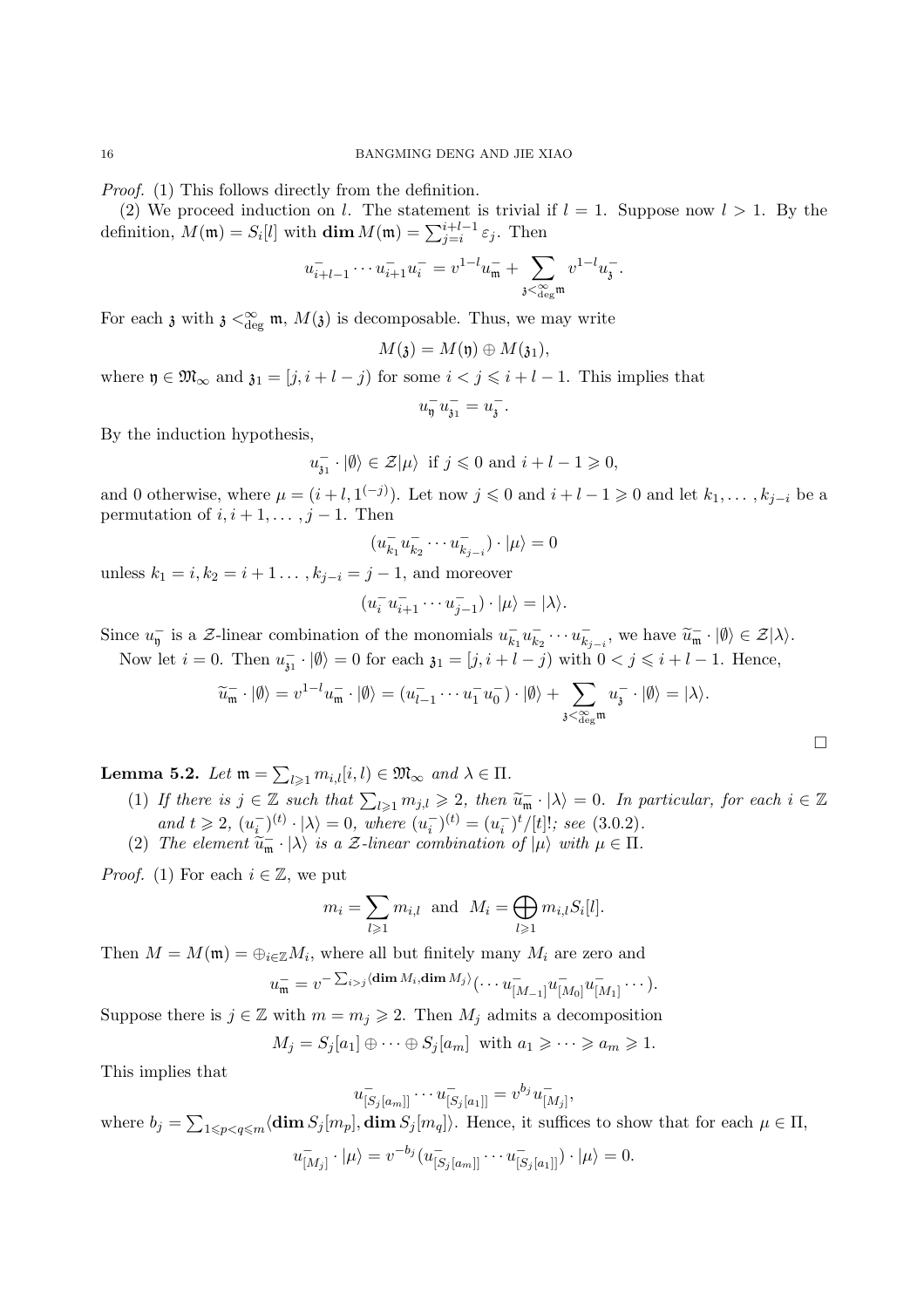By the definition,  $u_{[S_j[a_1]]}^-\cdot |\mu\rangle$  is a  $\mathbb{Q}(v)$ -linear combination of  $\nu$  which are obtained from  $\mu$  by adding a  $(j + r)$ -box for each  $0 \le r < a_1$ . Thus, each such  $\nu$  does not admit an indent j-box. Thus,  $u_{[S_j[a_1]]}^-\cdot |\nu\rangle = 0$  and, hence,  $(u_{[S_j[a_m]]}^-\cdots u_{[S_j[a_1]]}^-)\cdot |\mu\rangle = 0$ . We conclude that  $\widetilde{u}_{\mathfrak{m}}^-\cdot |\lambda\rangle = 0$ .

(2) It is known that  $\widetilde{u}_{\mathfrak{m}}$  is a  $\mathcal{Z}$ -linear combination of monomials of divided powers  $(u_{i}^{-})^{(t)}$  for  $i \in \mathbb{Z}$  and  $t \geq 1$ . Since by  $(1), (u_i^{-})^{(t)} \cdot |\mu\rangle = 0$  for all  $i \in \mathbb{Z}, \mu \in \Pi$  and  $t \geq 2$ , it follows that  $\widetilde{u}_{\overline{n}} \cdot |\lambda\rangle$ is a Z-linear combination of  $(u_{i_1}^-\cdots u_{i_m}^-)\cdot |\lambda\rangle$ , where  $m=\dim M(\mathfrak{m})$  and  $i_1,\ldots,i_m\in\mathbb{Z}$ . By the definition,  $(u_{i_1}^{\dagger} \cdots u_{i_m}^{\dagger}) \cdot |\lambda\rangle$  either is zero or equal to  $|\mu\rangle$  for some  $\mu \in \Pi$ . Therefore,  $\widetilde{u}_{\mathfrak{m}} \cdot |\lambda\rangle$  is a  $\mathcal{Z}\text{-linear combination of }|\mu\rangle$  with  $\mu \in \Pi$ .

**Proposition 5.3.** (1) For each  $m \in \mathfrak{M}_{\infty}$ ,

$$
\widetilde{u}_{\mathfrak{m}} \cdot |\emptyset\rangle \in \mathcal{Z}|\lambda\rangle
$$
 for some  $\lambda \in \Pi$  with  $\mathfrak{m}_{\lambda} \leq_{\text{deg}}^{\infty} \mathfrak{m}$ .

(2) For each  $\lambda \in \Pi$ ,

$$
\widetilde{u}_{\mathfrak{m}_{\lambda}} \cdot |\emptyset\rangle = |\lambda\rangle \quad and \quad \widetilde{u}_{\mathfrak{p}} \cdot |\emptyset\rangle = 0 \quad for \ all \ \mathfrak{p} \in \mathfrak{M} \ with \ \mathfrak{p} <_{\deg}^{\infty} \mathfrak{m}_{\lambda}.
$$

In particular,  $b_{\mathfrak{m}_{\lambda}}^{-} \cdot |\emptyset\rangle = |\lambda\rangle$ .

Proof. (1) If  $\widetilde{u}_{\mathfrak{m}} \cdot |\emptyset\rangle = 0$ , there is nothing to prove. Now suppose  $\widetilde{u}_{\mathfrak{m}} \cdot |\emptyset\rangle \neq 0$ . By Lemma 5.2(2), we write

$$
\widetilde{u}_{\mathfrak{m}}^-\cdot |\emptyset\rangle = \sum_{\lambda \in \Pi} f_{\lambda}(v) |\lambda\rangle,
$$

where all  $f_{\lambda}(v) \in \mathcal{Z}$  but finitely many are zero. If  $f_{\lambda}(v) \neq 0$ , then  $\dim M(\mathfrak{m}_{\lambda}) = \dim M(\mathfrak{m})$ . By Lemma 2.1(1), such a  $\lambda \in \Pi$  is unique. Hence, we may suppose  $\widetilde{u}_{\mathfrak{m}} \cdot |\emptyset\rangle = f(v)|\lambda\rangle$  for some  $\Omega$  of  $f(v) \in \mathcal{I}$  and  $h \in \Pi$ . It associates the share that  $\mathfrak{m} \leq \mathfrak{D}$  or  $\mathfrak{m}$  $0 \neq f(v) \in \mathcal{Z}$  and  $\lambda \in \Pi$ . It remains to show that  $\mathfrak{m}_{\lambda} \leq \mathfrak{g}_{\text{deg}}^{\infty} \mathfrak{m}$ .

Applying Lemma 5.2(1) implies that

$$
M = M(\mathfrak{m}) = S_{i_1}[a_1] \oplus \cdots \oplus S_{i_t}[a_t],
$$

where  $i_1 < \cdots < i_t$  and  $a_1, \ldots, a_t \geq 1$ . Then

$$
u_{[S_{i_1}[a_1]]}^- \cdots u_{[S_{i_t}[a_t]]}^- = v^a u_{\mathfrak{m}}^-,
$$

where  $a = \sum_{1 \leq p < q \leq t} \langle \dim S_{i_q}[a_q], \dim S_{i_p}[a_p] \rangle$ .

We proceed induction on t to show that  $M(\mathfrak{m}_{\lambda}) \leq \geq 0 \leq M \leq M(\mathfrak{m})$ . If  $t = 1$ , this follows from Lemma 5.1(2). Let now  $t > 1$  and let  $\mu \in \Pi$  be such that

$$
(u_{[S_{i_2}[a_2]]}^- \cdots u_{[S_{i_t}[a_t]]}^-) \cdot |\emptyset\rangle = g(v)|\mu\rangle \text{ for some } 0 \neq g(v) \in \mathcal{Z}.
$$

Then  $u_{[S_{i_1}[a_1]]}^{-} \cdot |\mu\rangle = v^a f(v)g(v)^{-1} |\lambda\rangle$ . By the induction hypothesis,

$$
M(\mathfrak{m}_{\mu}) \leq \mathfrak{g}_{\text{deg}} S_{i_2}[a_2] \oplus \cdots \oplus S_{i_t}[a_t].
$$

By writing  $u_{[S_{i_1}[a_1]]}^{-1}$  as a  $\mathcal{Z}\text{-linear}$  combination of monomials of  $u_i^{-1}$ 's and applying Lemma 5.1(1), there exists  $X \in \text{Rep } \Delta_{\infty}$  satisfying  $\dim X = \dim S_{i_1}[a_1]$  with an exact sequence

$$
0 \longrightarrow X \longrightarrow M(\mathfrak{m}_{\lambda}) \longrightarrow M(\mathfrak{m}_{\mu}) \longrightarrow 0.
$$

Since  $S_{i_1}[a_1]$  is indecomposable, it follows that  $X \leq \epsilon_{\text{deg}}^{\infty} S_{i_1}[a_1]$ . Therefore,

$$
M(\mathfrak{m}_{\lambda}) \leq \underset{\text{deg}}{\infty} M(\mathfrak{m}_{\mu}) * X \leq \underset{\text{deg}}{\infty} (S_{i_2}[a_2] \oplus \cdots \oplus S_{i_t}[a_t]) * S_{i_1}[a_1]
$$
  
= 
$$
(S_{i_2}[a_2] \oplus \cdots \oplus S_{i_t}[a_t]) \oplus S_{i_1}[a_1] = M(\mathfrak{m}),
$$

that is,  $\mathfrak{m}_{\lambda} \leq \underset{\text{deg}}{\infty} \mathfrak{m}$ .

(2) Write  $\lambda = (\lambda_1, \ldots, \lambda_t)$  with  $\lambda_1 \geqslant \cdots \geqslant \lambda_t \geqslant 1$ . Since

$$
M(\mathfrak{m}_{\lambda})=S_0[\lambda_1]\oplus S_{-1}[\lambda_2]\oplus\cdots\oplus S_{1-t}[\lambda_t],
$$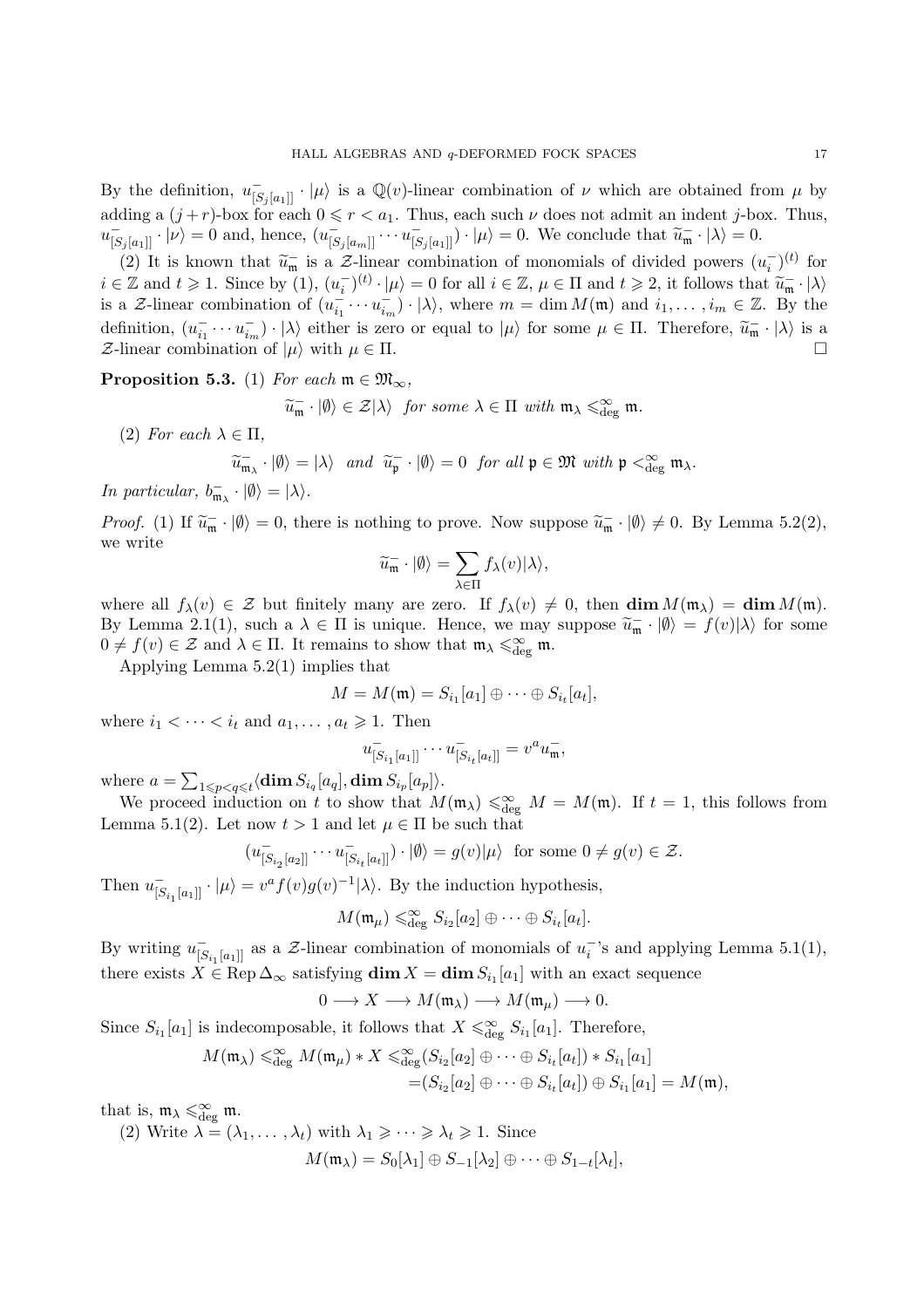we have that

$$
u_{[S_{1-t}[\lambda_t]]}^- \cdots u_{[S_{-1}[\lambda_2]]}^- u_{[S_0[\lambda_1]]}^- = v^c u_{\mathfrak{m}_{\lambda}}^-,
$$

where

$$
c = \sum_{1 \leq r < s \leq t} \langle \dim S_{1-r}[\lambda_r], \dim S_{1-s}[\lambda_s] \rangle = \sum_{1 \leq r < s \leq t} \dim \text{Hom}_{\Delta_\infty}(S_{1-r}[\lambda_r], S_{1-s}[\lambda_s]).
$$

By using an argument similar to that in the proof of Lemma  $5.1(2)$ , we obtain that

$$
v^{c}u_{\mathfrak{m}_{\lambda}}^{-} \cdot |\emptyset\rangle = (u_{[S_{1-t}[\lambda_t]]}^{-} \cdots u_{[S_{-1}[\lambda_2]]}^{-} u_{[S_{0}[\lambda_1]]}^{-}) \cdot |\emptyset\rangle
$$
  
\n
$$
= v^{\lambda_1 - 1}(u_{[S_{1-t}[\lambda_t]]}^{-} \cdots u_{[S_{-1}[\lambda_2]]}^{-}) \cdot |(\lambda_1)\rangle
$$
  
\n
$$
= c^{\lambda_1 + \lambda_2 - 2}(u_{[S_{1-t}[\lambda_t]]}^{-} \cdots u_{[S_{-2}[\lambda_3]]}^{-}) \cdot |(\lambda_1, \lambda_2)\rangle
$$
  
\n
$$
= v^{\lambda_1 + \cdots + \lambda_t - t} |(\lambda_1, \ldots, \lambda_t)\rangle = v^{\lambda_1 + \cdots + \lambda_t - t} |\lambda\rangle.
$$

Since

$$
\dim \operatorname{End}_{\Delta_{\infty}}(M(\mathfrak{m}_{\lambda})) = \sum_{1 \leq r \leq s \leq t} \dim \operatorname{Hom}_{\Delta_{\infty}}(S_{1-r}[\lambda_r], S_{1-s}[\lambda_s]) = c + t
$$

and dim  $M(\mathfrak{m}_{\lambda}) = \lambda_1 + \cdots + \lambda_t$ , it follows that

$$
\widetilde{u}_{\mathfrak{m}_{\lambda}}^{-}\cdot |\emptyset\rangle = v^{c+t-(\lambda_1+\cdots+\lambda_t)}u_{\mathfrak{m}_{\lambda}}^{-}\cdot |\emptyset\rangle = |\lambda\rangle.
$$

Now let  $\mathfrak{p} \leq_{\text{deg}}^{\infty} \mathfrak{m}_{\lambda}$  and suppose  $\widetilde{u}_{\mathfrak{p}} \cdot |\emptyset\rangle \neq 0$ . By (1), there exists  $\mu \in \Pi$  with  $\mathfrak{m}_{\mu} \leq_{\text{deg}}^{\infty} \mathfrak{p}$  such that  $\widetilde{u}_{\mathsf{p}} \cdot |\emptyset\rangle = f(v)|\mu\rangle$  for some  $f(v) \in \mathcal{Z}$ . Thus,  $\mathfrak{m}_{\mu} < \mathfrak{E}_{\text{deg}} \mathfrak{m}_{\lambda}$ . By Lemma 2.1(1),  $\mu = \lambda$  since  $\dim M(\mathfrak{m}_{\mu}) = \dim M(\mathfrak{m}_{\lambda}).$  This is a contradiction. Hence,  $\widetilde{u}_{\mathfrak{p}} \cdot |\emptyset \rangle = 0.$ 

By (4.0.9),

$$
b^-_{\mathfrak{m}_\lambda} \in \widetilde{u}_{\mathfrak{m}_\lambda}^- + \sum_{\mathfrak{p} < \sum\limits_{\deg^{\mathfrak{m}_\lambda}} v^{-1} \mathbb{Z}[v^{-1}] \widetilde{u}_{\mathfrak{p}}^-.
$$

We conclude that  $b_{\mathfrak{m}_{\lambda}} \cdot |\emptyset\rangle = \widetilde{u}_{\mathfrak{m}_{\lambda}} \cdot |\emptyset\rangle = |\lambda\rangle$ .

As a consequence of the proposition above, we obtain [47, Prop. 5.1] as follows.

Corollary 5.4. The subspace  $\mathcal{I}$  of  $U_v^-(\mathfrak{sl}_{\infty})$  spanned by  $b_m^-$  with  $\mathfrak{m} \in \mathfrak{M} - {\mathfrak{m}}_{\lambda} \mid \lambda \in \Pi$  is a left *ideal of*  $\mathbf{U}_{v}^{-}(\mathfrak{sl}_{\infty})$ . Moreover, the map

$$
\mathbf{U}_{v}^{-}(\mathfrak{sl}_{\infty})/\mathcal{I} \longrightarrow \bigwedge^{\infty}, \ \mathfrak{b}_{\mathfrak{m}_{\lambda}}^{-}+\mathcal{I} \longmapsto |\lambda\rangle, \ \forall \ \lambda \in \Pi
$$

is an isomorphism of  $\mathbf{U}_{v}^{-}(\mathfrak{sl}_{\infty})$ -modules.

Proof. On the one hand, by [34, Th. 14.4.11], the set

$$
\{b_{\mathfrak{m}}^- \cdot |\emptyset\rangle \neq 0 \mid \mathfrak{m} \in \mathfrak{M}_{\infty}\}
$$

is a basis of  $\bigwedge^{\infty}$ . On the other hand, there is a  $\mathbf{U}_{v}^{-}(\mathfrak{sl}_{\infty})$ -module homomorphism

$$
\phi: \mathbf{U}_v^-(\mathfrak{sl}_\infty) \longrightarrow \textstyle\bigwedge^\infty,\ x\longmapsto x\cdot |\emptyset\rangle.
$$

It follows from Proposition 5.3(2) that  $\mathcal{I} = \text{Ker } \phi$  is a left ideal of  $\mathbf{U}^-_v(\mathfrak{sl}_\infty)$  and that  $\phi$  induces the desired isomorphism.

Finally, for  $i \in \mathbb{Z}$  and  $\lambda \in \Pi$ , put

$$
n_i^-(\lambda) = \sum_{j < i, j \in \bar{i}} n_j(\lambda), \quad n_i^+(\lambda) = \sum_{j > i, j \in \bar{i}} n_j(\lambda), \quad \text{and} \quad n_{\bar{i}}(\lambda) = \sum_{j \in \bar{i}} n_j(\lambda).
$$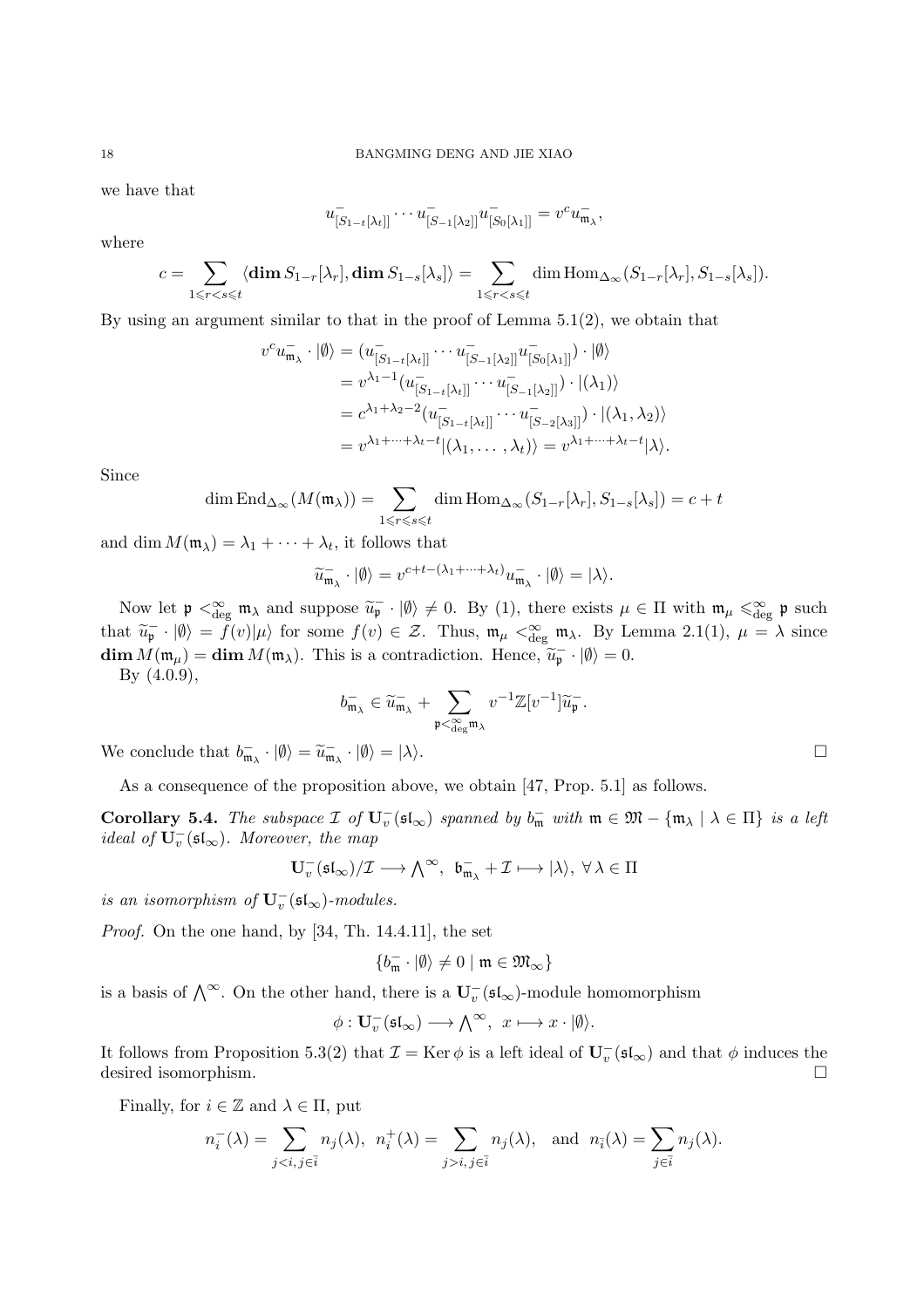By [17, 36], there is a  $\mathbf{U}_v(\widehat{\mathfrak{sl}}_n)$ -module structure on  $\bigwedge^\infty$  defined by (5.4.1)

$$
K_{\overline{i}} \cdot |\lambda\rangle = v^{n_{\overline{i}}(\lambda)} |\lambda\rangle, \ E_{\overline{i}} \cdot |\lambda\rangle = \sum_{j \in \overline{i}} v^{n_j^-(\lambda)} E_j \cdot |\lambda\rangle, \ F_{\overline{i}} \cdot |\lambda\rangle = \sum_{j \in \overline{i}} v^{-n_j^+(\lambda)} F_j \cdot |\lambda\rangle,
$$

where  $\bar{i} \in I_n = \mathbb{Z}/n\mathbb{Z}$ .

# 6. THE  $q$ -DEFORMED FOCK SPACE II:  $\mathcal{D}(n)$ -MODULE

In this section we first recall the left  $\mathcal{D}(n)^{\leq 0}$ -module structure on the Fock space  $\bigwedge^{\infty}$  defined by Varagnolo and Vasserot in [47] and then extend their construction to obtain a  $\mathcal{D}(n)$ -module structure on  $\bigwedge^{\infty}$ .

For each  $x = \sum_{\mathfrak{m}} x_{\mathfrak{m}} u_{\mathfrak{m}} \in \mathcal{H}(\Delta)$  with  $\Delta = \Delta_n$  or  $\Delta_{\infty}$ , we write

$$
x^{\pm} = \sum_{\mathfrak{m}} x_{\mathfrak{m}} u_{\mathfrak{m}}^{\pm} \in \mathcal{D}(\Delta)^{\pm}.
$$

Then for each  $\mathbf{d} \in \mathbb{N}I_{\infty}$ , the map  $\gamma_{\mathbf{d}} : \mathcal{H}(\Delta_n)_{\bar{\mathbf{d}}} \to \mathcal{H}(\Delta_{\infty})_{\mathbf{d}}$  defined in Section 3 induces  $\mathbb{Q}(v)$ -linear maps

$$
\gamma_{\mathbf{d}}^{\pm}:\mathcal{D}(n)_{\bar{\mathbf{d}}}^{\pm}\longrightarrow \mathcal{D}(\infty)_{\mathbf{d}}^{\pm}
$$

such that  $\gamma_{\mathbf{d}}^{\pm}(x^{\pm}) = (\gamma_{\mathbf{d}}(x))^{\pm}$  for each  $x \in \mathcal{H}(\Delta_{\infty})$ . Following [47, 6.2], for each  $\bar{i} \in I_n = \mathbb{Z}/n\mathbb{Z}, \lambda \in \mathfrak{M}_n$  and  $x \in \mathcal{D}(n)_{\alpha}^-$ , define

 $K_{\bar{i}} \cdot |\lambda\rangle = v^{n_{\bar{i}}(\lambda)} |\lambda\rangle$  and  $x \cdot |\lambda\rangle = \sum$ d (6.0.2)  $K_{\bar{i}} \cdot |\lambda\rangle = v^{n_{\bar{i}}(\lambda)} |\lambda\rangle \text{ and } x \cdot |\lambda\rangle = \sum (\gamma_{\mathbf{d}}(x) K_{-\mathbf{d'}}) \cdot |\lambda\rangle,$ 

where the sum is taken over all  $\mathbf{d} \in \mathbb{N} I_{\infty}$  such that  $\bar{\mathbf{d}} = \alpha$  and  $\mathbf{d}' = \sum_{i > j, \bar{i} = \bar{j}} d_j \varepsilon_i$ . By [47, Cor. 6.2], this defines a left  $\mathcal{D}(n)^{\leq 0}$ -module structure on  $\bigwedge^{\infty}$  which extends the Hayashi action of  $\mathbf{U}_{v}^{\leq 0}(\widehat{\mathfrak{sl}}_{n})$ on  $\bigwedge^{\infty}$  defined in (5.4.1).

Dually, for each  $\lambda \in \Pi$  and  $x \in \mathcal{D}(n)_{\alpha}^{+}$ , define

(6.0.3) 
$$
x \cdot |\lambda\rangle = \sum_{\mathbf{d}} (\gamma_{\mathbf{d}}^{+}(x)K_{\mathbf{d}''}) \cdot |\lambda\rangle,
$$

where the sum is taken over all  $\mathbf{d} \in \mathbb{N} I_{\infty}$  such that  $\bar{\mathbf{d}} = \alpha$  and  $\mathbf{d}'' = \sum_{i \leq j, \bar{i} = \bar{j}} d_j \varepsilon_i$ .

**Proposition 6.1.** The formula (6.0.3) defines a left  $\mathcal{D}(n)^{\geq 0}$ -module structure on  $\bigwedge^{\infty}$  which extends the Hayashi action of  $\mathbf{U}_{v}^{\geqslant 0}(\widehat{\mathfrak{sl}}_n)$  on  $\bigwedge^{\infty}$ .

*Proof.* Let  $x \in \mathcal{D}(n)_{\alpha}^+$  and  $y \in \mathcal{D}(n)_{\beta}^+$ , where  $\alpha, \beta \in \mathbb{N}I_n$ . By the definition, we have, on the one hand, that

$$
(xy)\cdot |\lambda\rangle = \sum_{\mathbf{d}} \left(\gamma_{\mathbf{d}}^+(xy)K_{\mathbf{d}''}\right)\cdot |\lambda\rangle
$$

and, on the other hand, that

$$
x\cdot (y\cdot |\lambda\rangle)=\sum_{{\mathbf{a}},{\mathbf{b}}}\left(\gamma_{{\mathbf{a}}}^+(x)K_{{\mathbf{a}}''}\gamma_{{\mathbf{b}}}^+(y)K_{{\mathbf{b}}''}\right)\cdot |\lambda\rangle,
$$

where the sum is taken over all  $\mathbf{a}, \mathbf{b} \in \mathbb{N} I_{\infty}$  such that  $\bar{\mathbf{a}} = \alpha$  and  $\bar{\mathbf{b}} = \beta$ .

Since  $K_{\mathbf{a}''}\gamma_{\mathbf{b}}^{+}(y) = v^{(\mathbf{a}'',\mathbf{b})}\gamma_{\mathbf{b}}^{+}(y)K_{\mathbf{a}''}$ , we obtain that

$$
x \cdot (y \cdot |\lambda\rangle) = \sum_{\mathbf{d}} \sum_{\mathbf{a} + \mathbf{b} = \mathbf{d}} v^{(\mathbf{a}'', \mathbf{b})} (\gamma_{\mathbf{a}}^+ (x) \gamma_{\mathbf{b}}^+ (y) K_{\mathbf{d}''}) \cdot |\lambda\rangle.
$$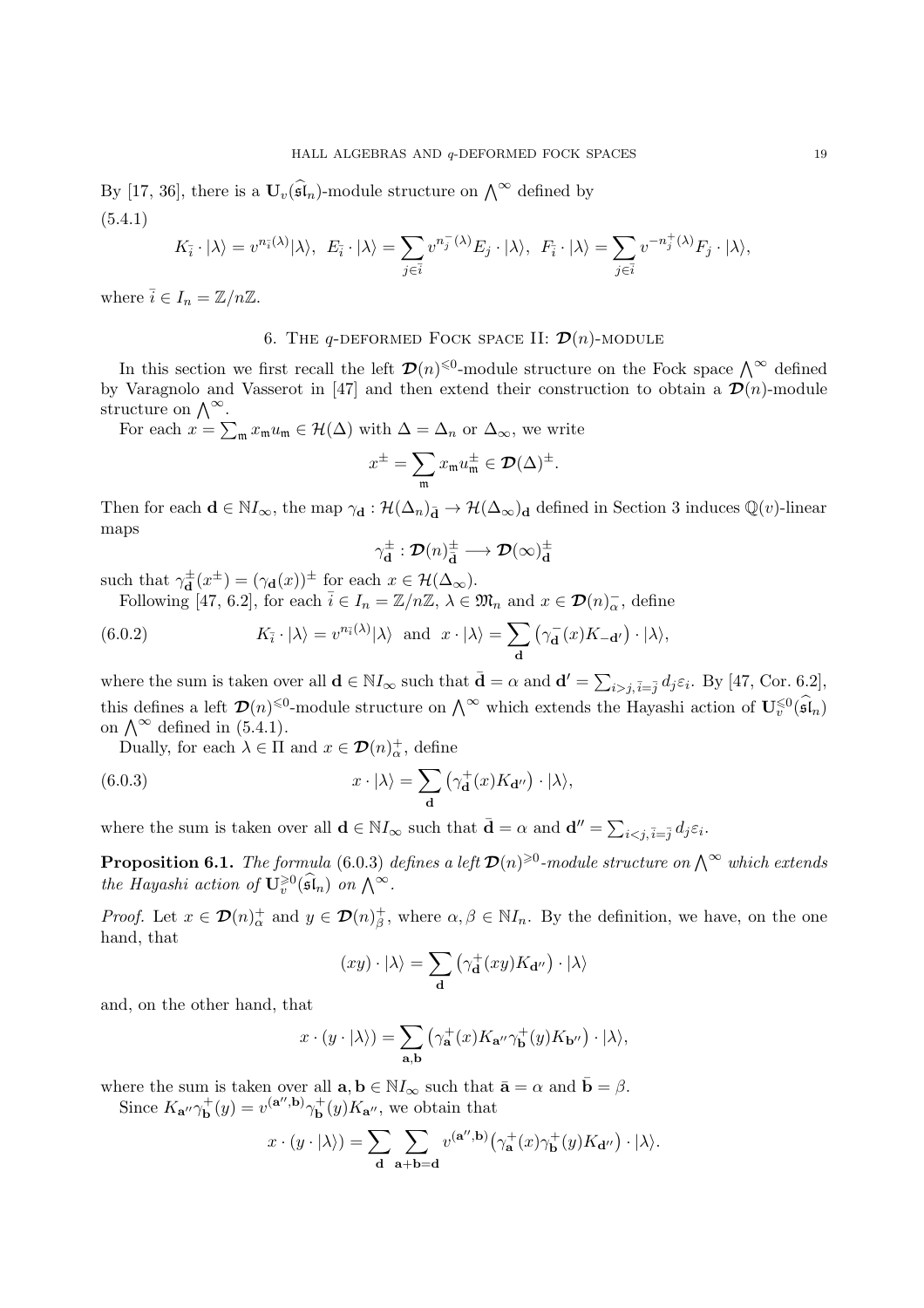By the definition,

$$
(\mathbf{a}'',\mathbf{b}) = \big(\sum_{i < j, \bar{i} = \bar{j}} a_j \varepsilon_i, \sum_i b_i \varepsilon_i\big) = \sum_{i < j, \bar{i} = \bar{j}} b_i (2a_j - a_{j-1} - a_{j+1}) = \kappa(\mathbf{a}, \mathbf{b}).
$$

Applying Lemma 3.3(2) gives that

$$
(xy)\cdot |\lambda\rangle = x\cdot (y\cdot |\lambda\rangle).
$$

Hence,  $\bigwedge^{\infty}$  becomes a left  $\mathcal{D}(n)^{\geq 0}$ -module.

For each  $\bar{i} \in I_n = \mathbb{Z}/n\mathbb{Z}$  and  $\lambda \in \Pi$ , we have

$$
u_i^+ \cdot |\lambda\rangle = \sum_{j \in \bar{i}} (u_j^+ K_{-\varepsilon''_j}) \cdot |\lambda\rangle.
$$

Since  $\varepsilon''_j = \sum_{l \le j, \bar{l} = \bar{j}} \varepsilon_l$  for each  $j \in \bar{i}$ , it follows that

$$
K_{\varepsilon''_j}\cdot |\lambda\rangle = \prod_{l
$$

This implies that

$$
u_i^+ \cdot |\lambda\rangle = \sum_{j \in \bar{i}} v^{n_j^- (\lambda)} u_j^+ \cdot |\lambda\rangle,
$$

which coincides with the formula for  $E_{\bar{i}} \cdot |\lambda\rangle$  in (5.4.1), as required.

Remark 6.2. The proof of Proposition 6.1 is analogous to that of [47, Cor. 6.2]. However, it seems to us that the  $\mathcal{D}(n)^+$ -module structure on  $\bigwedge^{\infty}$  can not be directly obtained form its  $\mathcal{D}(n)^-$ -module structure via certain duality between  $\mathcal{D}(n)^{-1}$  and  $\mathcal{D}(n)^{+}$ .

The main purpose of this section is to prove that formulas (6.0.2) and (6.0.3) indeed define a  $\mathcal{D}(n)$ -module structure on  $\bigwedge^{\infty}$ . The strategy is to pass to the semi-infinite v-wedge spaces studied in [44, 27].

Let  $\Omega$  denote the  $\mathbb{Q}(v)$ -vector space with basis  $\{\omega_i \mid i \in \mathbb{Z}\}\$ . By [6, Prop. 3.5],  $\Omega$  admits a  $\mathcal{D}(n)$ -module structure defined by

(6.2.1) 
$$
u_i^+ \cdot \omega_s = \delta_{i+1,\bar{s}} \omega_{s-1}, \quad u_i^- \cdot \omega_s = \delta_{i,\bar{s}} \omega_{s+1}
$$

$$
K_i^{\pm 1} \cdot \omega_s = v^{\pm \delta_{i,\bar{s}} \mp \delta_{i+1,\bar{s}} \omega_s}, \quad \mathbf{z}_m^{\pm} \cdot \omega_s = \omega_{s \mp mn}
$$

for all  $i \in I_n$  and  $s, m \in \mathbb{Z}$  with  $m \geq 1$ . In particular,  $K_{\delta}^{\pm 1} \cdot \omega_s = \omega_s$  for each  $s \in \mathbb{Z}$ . This is an extension of the  $\mathbf{U}'_v(\widehat{\mathfrak{sl}}_n)$ -action on  $\Omega$  defined in [27, 1.1] as well as an extension of the  $\mathcal{D}(n)^{\leq 0}$ -action on Ω defined in [47, 8.1]; see [6, 3.5].

For a fixed positive integer r, consider the r-fold tensor product  $\Omega^{\otimes r}$  which has a basis

$$
\{\omega_{\mathbf{i}} = \omega_{i_1} \otimes \cdots \otimes \omega_{i_r} \mid \mathbf{i} = (i_1, \ldots, i_r) \in \mathbb{Z}^r\}.
$$

The Hopf algebra structure of  $\mathcal{D}(n)$  induces a  $\mathcal{D}(n)$ -module structure on the r-fold tensor product  $\Omega^{\otimes r}$ . By (4.1.1), we have for each  $t \geq 1$ ,

(6.2.2)  
\n
$$
\Delta^{(r-1)}(z_t^+) = \sum_{s=0}^{r-1} \underbrace{1 \otimes \cdots \otimes 1}_{s} \otimes z_t^+ \otimes \underbrace{K_{t\delta} \otimes \cdots \otimes K_{t\delta}}_{r-s-1} \text{ and}
$$
\n
$$
\Delta^{(r-1)}(z_t^-) = \sum_{s=0}^{r-1} \underbrace{K_{-t\delta} \otimes \cdots \otimes K_{-t\delta}}_{s} \otimes z_t^- \otimes \underbrace{1 \otimes \cdots \otimes 1}_{r-s-1}.
$$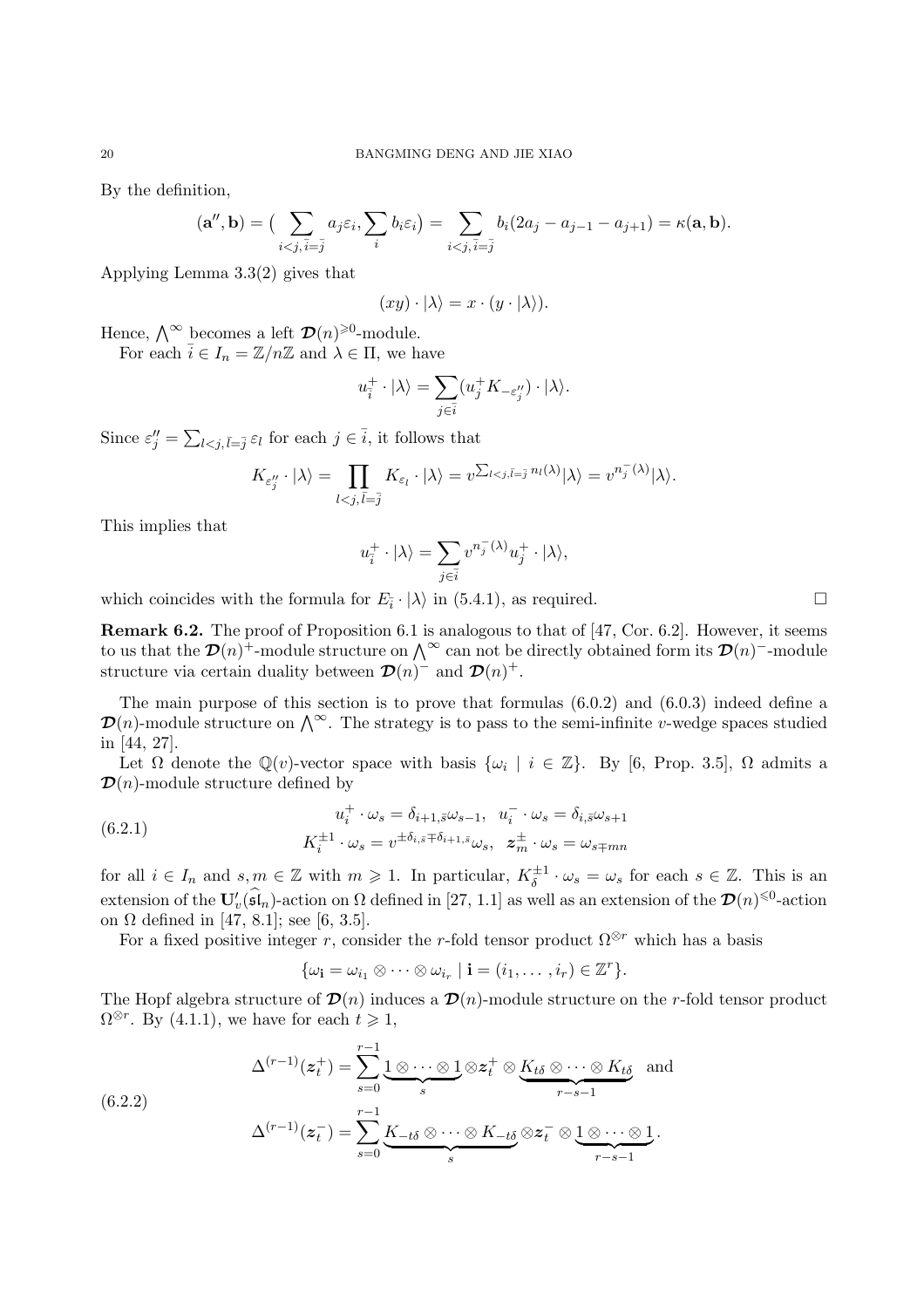This implies particularly that for each  $t \geq 1$  and  $\omega_{i} = \omega_{i_1} \otimes \cdots \otimes \omega_{i_r} \in \Omega^{\otimes r}$ ,

(6.2.3) 
$$
z_t^{\pm} \cdot \omega_{\mathbf{i}} = \sum_{s=1}^r \omega_{i_1} \otimes \cdots \otimes \omega_{i_{s-1}} \otimes \omega_{i_s \mp t_n} \otimes \omega_{i_{s+1}} \otimes \cdots \otimes \omega_{i_r}.
$$

By (4.0.3) and (4.0.5), for each  $\alpha \in NI_n$ , we have (6.2.4)

$$
\Delta^{(r-1)}(\widetilde{u}_{\alpha}^{+}) = \sum_{\alpha = \alpha^{(1)} + \dots + \alpha^{(r)}} v^{\sum_{s > t} \langle \alpha^{(s)}, \alpha^{(t)} \rangle} \times
$$

$$
\widetilde{u}_{\alpha^{(1)}}^{+} \otimes \widetilde{u}_{\alpha^{(2)}}^{+} K_{\alpha^{(1)}} \otimes \dots \otimes \widetilde{u}_{\alpha^{(r)}}^{+} K_{(\alpha^{(1)} + \alpha^{(2)} + \dots + \alpha^{(r-1)})},
$$

$$
\Delta^{(r-1)}(\widetilde{u}_{\alpha}^{-}) = \sum_{\alpha = \alpha^{(1)} + \dots + \alpha^{(r)}} v^{\sum_{s > t} \langle \alpha^{(s)}, \alpha^{(t)} \rangle} \times
$$

$$
\widetilde{u}_{\alpha^{(1)}}^{-} K_{-(\alpha^{(2)} + \dots + \alpha^{(r)})} \otimes \dots \otimes u_{\alpha^{(r-1)}}^{-} K_{-\alpha^{(r)}} \otimes \widetilde{u}_{\alpha^{(r)}}^{-}.
$$

This gives the the following lemma; see [47, Lem. 8.3] and [6, Cor. 3.5.8].

**Lemma 6.3.** Let  $\alpha \in \mathbb{N}I_n$  and  $\mathbf{i} = (i_1, \dots, i_r) \in \mathbb{Z}^r$ . Then

(6.3.1) 
$$
\widetilde{u}_{\alpha}^{+} \cdot \omega_{\mathbf{i}} = \sum_{\mathbf{n}} v^{c^{+}(\mathbf{i}, \mathbf{i} - \mathbf{n})} \omega_{\mathbf{i} - \mathbf{n}},
$$

where the sum is taken over the sequences  $\mathbf{n} = (n_1, \dots, n_r) \in \{0, 1\}^r$  satisfying  $\alpha = \sum_{s=1}^r n_s \varepsilon_{\overline{i_s - 1}}$ and

$$
c^{+}(\mathbf{i}, \mathbf{i} - \mathbf{n}) = \sum_{1 \leq s < t \leq r} n_{s}(n_{t} - 1) \langle \varepsilon_{\bar{i}_{t}}, \varepsilon_{\bar{i}_{s}} \rangle;
$$

(6.3.2) 
$$
\widetilde{u}_{\alpha}^{-} \cdot \omega_{\mathbf{i}} = \sum_{\mathbf{n}} v^{c^{-}(\mathbf{i}, \mathbf{i} + \mathbf{n})} \omega_{\mathbf{i} + \mathbf{n}},
$$

where the sum is taken over the sequences  $\mathbf{n} = (n_1, \ldots, n_r) \in \{0, 1\}^r$  satisfying  $\alpha = \sum_{s=1}^r n_s \varepsilon_{\bar{i}_s}$ and

$$
c^{-}(\mathbf{i}, \mathbf{i} + \mathbf{n}) = \sum_{1 \leq s < t \leq r} n_t(n_s - 1) \langle \varepsilon_{\bar{i}_t}, \varepsilon_{\bar{i}_s} \rangle.
$$

On the other hand, let  $\hat{H}(r)$  be the Hecke algebra of affine symmetric group of type A which is by definition a  $\mathbb{Q}(v)$ -algebra with generators  $T_i$  and  $X_j^{\pm 1}$  for  $i = 1, \ldots, r-1$ ,  $j = 1, \ldots, r$  and relations:

$$
(T_i + 1)(T_i - v^2) = 0,
$$
  
\n
$$
T_i T_{i+1} T_i = T_{i+1} T_i T_{i+1}, \quad T_i T_j = T_j T_i \ (|i - j| > 1),
$$
  
\n
$$
X_i X_i^{-1} = 1 = X_i^{-1} X_i, \quad X_i X_j = X_j X_i,
$$
  
\n
$$
T_i X_i T_i = v^2 X_{i+1}, \quad X_j T_i = T_i X_j \ (j \neq i, i + 1).
$$

This is the so-called *Bernstein presentation* of  $\widehat{H}(r)$ .

By [47, Sect. 8.2], there is a right  $\hat{H}(r)$ -module structure on  $\Omega^{\otimes r}$  defined by

(6.3.3)  
\n
$$
\omega_{\mathbf{i}} \cdot X_t = \omega_{i_1} \cdots \omega_{i_{t-1}} \omega_{i_{t-1}} \omega_{i_{t+1}} \cdots \omega_{i_r},
$$
\n
$$
\omega_{\mathbf{i}} \cdot T_k = \begin{cases}\nv^2 \omega_{\mathbf{i}}, & \text{if } i_k = i_{k+1}; \\
v \omega_{\mathbf{i}s_k}, & \text{if } -n < i_k < i_{k+1} \leq 0; \\
v \omega_{\mathbf{i}s_k} + (v^2 - 1)\omega_{\mathbf{i}}, & \text{if } -n < i_{k+1} < i_k \leq 0,\n\end{cases}
$$

where  $\mathbf{i} = (i_1, \dots, i_r) \in \mathbb{Z}^r$ ,  $\omega_{\mathbf{i}} = \omega_{i_1} \otimes \dots \otimes \omega_{i_r}$  and

$$
\omega_{\mathbf{i} s_k} = \omega_{i_1} \otimes \cdots \otimes \omega_{i_{k+1}} \otimes \omega_{i_k} \otimes \cdots \otimes \omega_{i_r}.
$$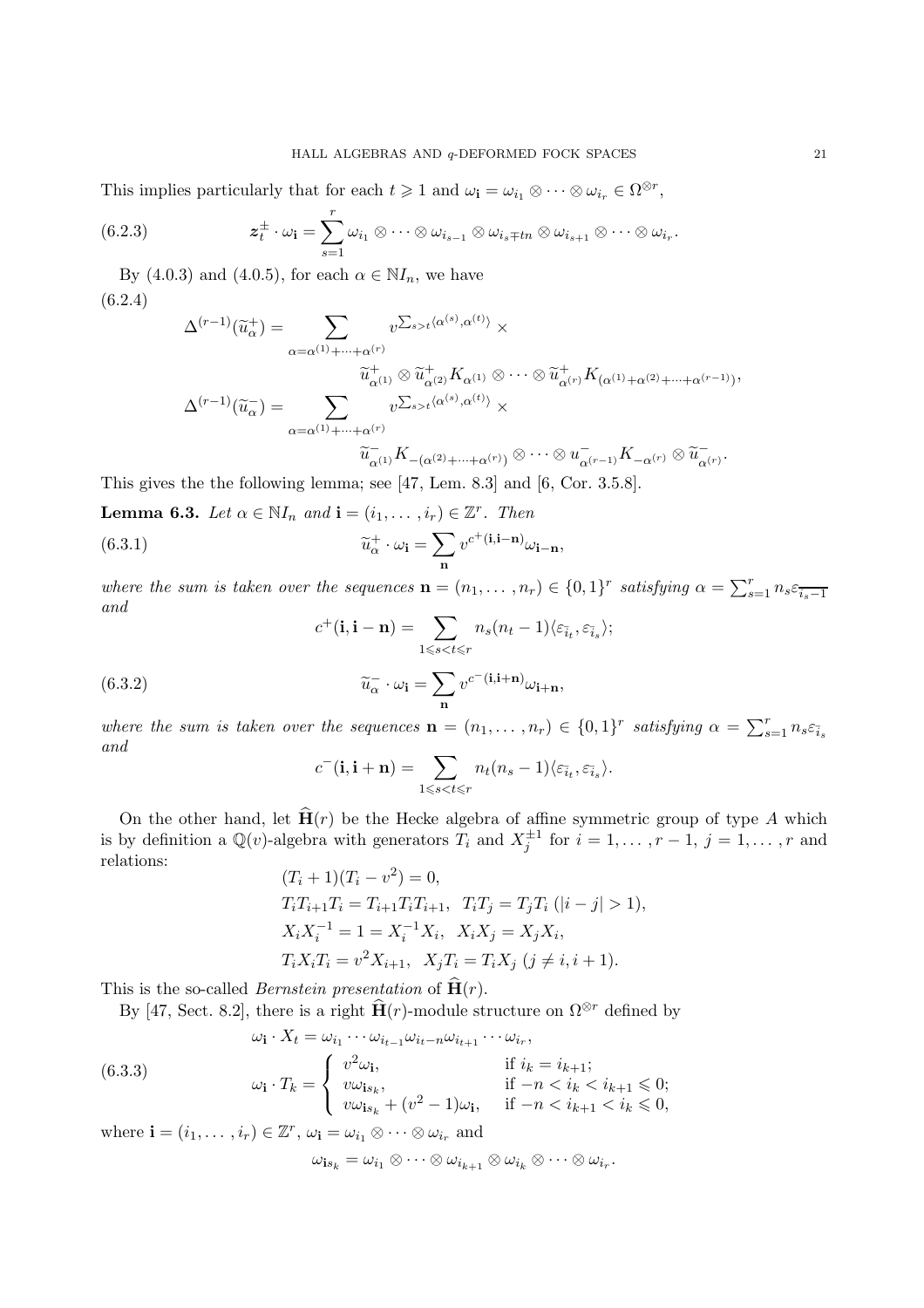Following [6, Prop. 3.5.5], the tensor space  $\Omega^{\otimes r}$  is indeed a  $\mathcal{D}(n)$ - $\hat{H}(r)$ -bimodule. Set

$$
\Xi^r = \sum_{i=1}^{r-1} \text{Im} \left( 1 + T_i \right) \subseteq \Omega^{\otimes r},
$$

which is clearly a  $\mathcal{D}(n)$ -submodule of  $\Omega^{\otimes r}$ . Thus, the quotient space  $\Omega^{\otimes r}/\Xi^r$  becomes a  $\mathcal{D}(n)$ module. For each  $\mathbf{i} = (i_1, \dots, i_r) \in \mathbb{Z}^r$ , write

$$
\wedge \omega_{\mathbf{i}} = \omega_{i_1} \wedge \ldots \wedge \omega_{i_r} = \omega_{\mathbf{i}} + \Xi^r \in \Omega^{\otimes r}/\Xi^r.
$$

By [27, Prop. 1.3], the set

$$
\{\wedge \omega_{\mathbf{i}} \mid i_1 > \cdots > i_r\}
$$

forms a basis of  $\Omega^{\otimes r}/\Xi^r$ .

For each  $m \in \mathbb{Z}$ , let  $\mathscr{B}_m$  denote the set of sequences  $\mathbf{i} = (i_1, i_2, \dots) \in \mathbb{Z}^{\infty}$  satisfying that  $i_s = m - s + 1$  for  $s \gg 0$ , and set  $\mathscr{B}_{\infty} = \bigcup_{m \in \mathbb{Z}} \mathscr{B}_m$ . As in [47, Sect. 10.1], let  $\Omega^{\infty}$  denote the space spanned by semi-infinite monomials

$$
\omega_{\mathbf{i}} = \omega_{i_1} \otimes \omega_{i_2} \otimes \cdots , \quad \text{where } \mathbf{i} = (i_1, i_2, \dots) \in \mathscr{B}_{\infty}.
$$

Then the affine Hecke algebra  $\hat{H}(\infty)$  acts on  $\Omega^{\infty}$  via the formulas in (6.3.3). Set

$$
\Xi^{\infty} = \sum_{i=1}^{\infty} \text{Im} (1 + T_i) \subseteq \Omega^{\infty}.
$$

For each  $\mathbf{i} = (i_1, i_2, \dots) \in \mathscr{B}_{\infty}$  as above, write

$$
\wedge \omega_{\mathbf{i}} = \omega_{i_1} \wedge \omega_{i_2} \wedge \cdots = \omega_{\mathbf{i}} + \Xi^{\infty} \in \Omega^{\infty}/\Xi^{\infty}.
$$

For each  $m \in \mathbb{Z}$ , let  $\mathcal{F}_{(m)}$  be the subspace of  $\Omega^{\infty}/\Xi^{\infty}$  spanned by  $\wedge \omega_{i}$  with  $i \in \mathscr{B}_{m}$ . Then

$$
\Omega^\infty/\Xi^\infty=\bigoplus_{m\in\mathbb{Z}}\mathcal{F}_{(m)}.
$$

By [27, 1.4], the  $\mathbf{U}'_v(\widehat{\mathfrak{sl}}_n)$ -module structure on  $\Omega^{\otimes r}/\Xi^r$  induces a  $\mathbf{U}'_v(\widehat{\mathfrak{sl}}_n)$ -module structure on  $\mathcal{F}_{(m)}$ for each  $m \in \mathbb{Z}$  and, hence, a  $\mathbf{U}'_v(\mathfrak{sl}_n)$ -module structure on  $\Omega^{\infty}/\Xi^{\infty}$  as well. Moreover, by [27, Prop. 1.4], the injective map

$$
\kappa: \bigwedge^{\infty} \longrightarrow \Omega^{\infty}/\Xi^{\infty}, \; |\lambda\rangle \longmapsto \wedge \omega_{\mathbf{i}_{\lambda}}
$$

is a homomorphism of  $\mathbf{U}'_v(\widehat{\mathfrak{sl}}_n)$ -modules which induces an isomorphism  $\bigwedge^{\infty} \cong \mathcal{F}_{(0)}$ , where  $\mathbf{i}_{\lambda} =$  $(i_1, i_2, \dots)$  with  $i_s = \lambda_s + 1 - s, \forall s \geq 1$ .

As in [27, (49)], for each  $m \in \mathbb{Z}$ , write

$$
|m\rangle = \omega_m \wedge \omega_{m-1} \wedge \omega_{m-2} \wedge \cdots
$$

Clearly, for each  $\mathbf{i} = (i_1, i_2, \dots) \in \mathcal{B}_m$ , there exists a sufficiently large N such that

$$
\wedge \omega_{\mathbf{i}} = (\omega_{i_1} \wedge \cdots \wedge \omega_{i_N}) \wedge |m - N\rangle.
$$

By [27, Lem. 2.2] and (6.2.4), for given  $\alpha \in \mathbb{N}I$  and  $\mathbf{i} \in \mathscr{B}_m$ , there is  $t \gg 0$  such that

$$
u_{\alpha}^{-} \cdot (\wedge \omega_{\mathbf{i}}) = (u_{\alpha}^{-} \cdot (\omega_{i_1} \wedge \cdots \wedge \omega_{i_t})) \wedge |m - t\rangle.
$$

Hence, the  $\mathcal{D}(n)^{\leq 0}$ -module structure on  $\Omega^{\otimes r}/\Xi^r$  induces a  $\mathcal{D}(n)^{\leq 0}$ -module structure on  $\Omega^{\infty}/\Xi^{\infty}$ ; see [47, Sect. 10.1]. Moreover, by [47, Lem. 10.1], the map  $\kappa : \bigwedge^{\infty} \to \Omega^{\infty}/\Xi^{\infty}$  is a  $\mathcal{D}(n)^{\leq 0}$ -module homomorphism.

Dually, for each given  $\mathbf{i} \in \mathcal{B}_m$ , there is  $t \gg 0$  such that

$$
u_{\alpha}^+\cdot(\wedge\omega_{\mathbf{i}})=\big(u_{\alpha}^+\cdot(\omega_{i_1}\wedge\cdots\wedge\omega_{i_t})\big)\wedge\big(K_{\alpha}\cdot|m-t\rangle\big).
$$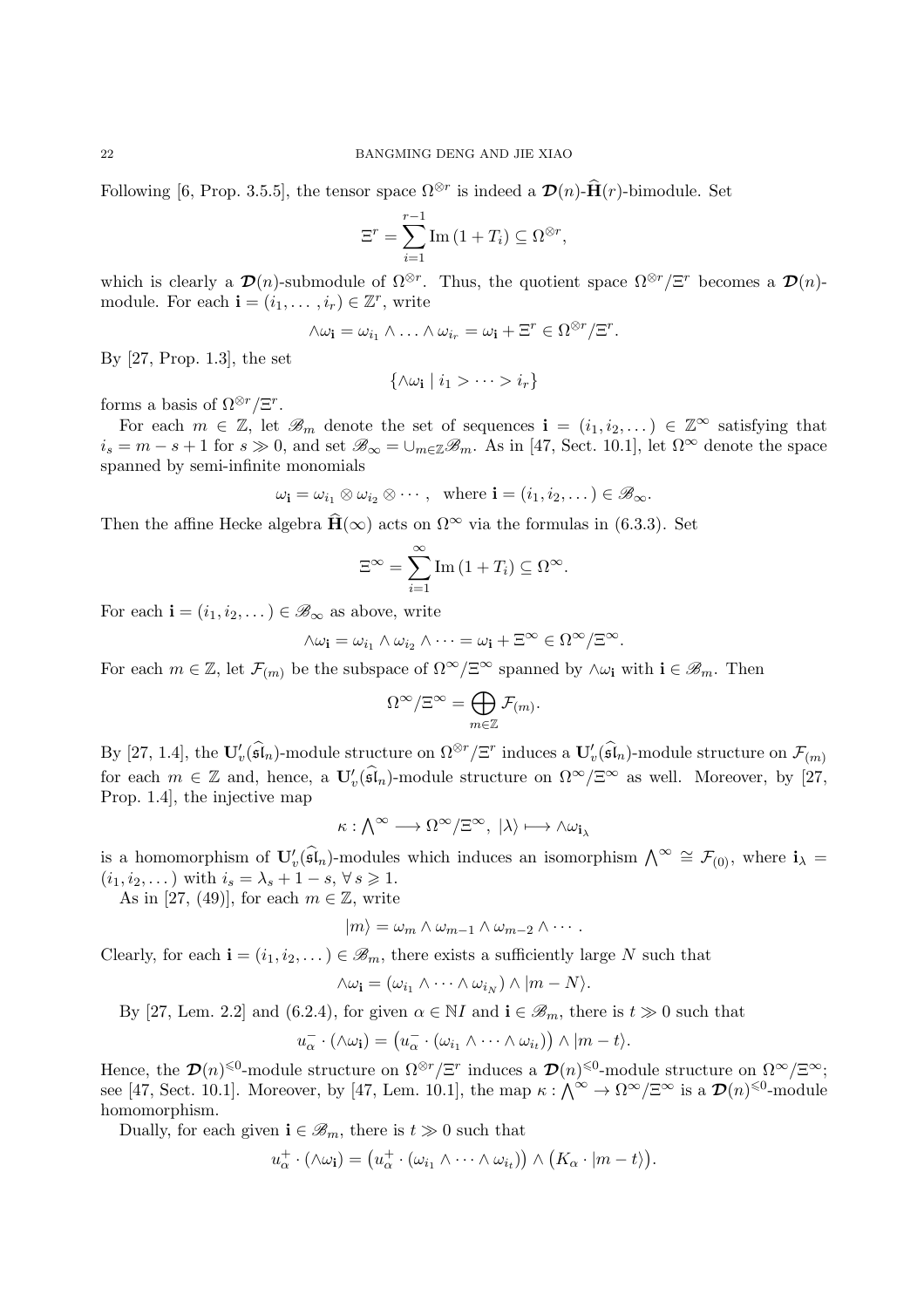Thus,  $\Omega^{\infty}/\Xi^{\infty}$  becomes a left  $\mathcal{D}(n)^{\geq 0}$ -module, too. We have the following result whose proof is similar to that of [47, Lem. 10.1].

**Proposition 6.4.** The map  $\kappa$  is a  $\mathcal{D}(n)^{\geq 0}$ -module homomorphism.

*Proof.* We need to show that for each  $\lambda \in \Pi$  and  $\alpha \in \mathbb{N}I_n$ ,

$$
\kappa(\widetilde{u}_{\alpha}^+\cdot|\lambda\rangle)=\widetilde{u}_{\alpha}^+(\kappa(|\lambda\rangle)).
$$

For simplicity, write  $\mathbf{i} := \mathbf{i}_{\lambda} = (i_1, i_2, \dots)$ . By  $(6.0.3)$ ,

$$
\widetilde{u}_{\alpha}^{+}\cdot|\lambda\rangle=\sum_{\mathbf{d}}(\gamma_{\mathbf{d}}^{+}(\widetilde{u}_{\alpha}^{+})K_{\mathbf{d}''})\cdot|\lambda\rangle=\sum_{\mathbf{d}}v^{-h(\mathbf{d})}(\widetilde{u}_{\mathbf{d}}^{+}K_{\mathbf{d}''})\cdot|\lambda\rangle,
$$

where the sum is taken over all  $\mathbf{d} \in \mathbb{N} I_{\infty}$  such that  $\bar{\mathbf{d}} = \alpha$  and  $h(\mathbf{d}) = \sum_{i \le j, \bar{i} = \bar{j}} d_i (d_{j+1} - d_j)$ .

For each fixed  $\mathbf{d} = (d_i) \in \mathbb{N} I_{\infty}$  with  $\bar{\mathbf{d}} = \alpha$ , we have

$$
\widetilde{u}_{\mathbf{d}}^+ = \cdots \widetilde{u}_{d_1\varepsilon_1}^+ \widetilde{u}_{d_0\varepsilon_0}^+ \widetilde{u}_{d_{-1}\varepsilon_{-1}}^+ \cdots = \prod_{i \in \mathbb{Z}} \widetilde{u}_{d_i\varepsilon_i}^+.
$$

By the definition,  $\tilde{u}_{\mathbf{d}}^{+}\cdot |\lambda\rangle \neq 0$  implies that

$$
\mathbf{d} = \sum_{s \geqslant 1} n_s \varepsilon_{i_s - 1},
$$

where  $n_s \in \{0,1\}$  for all  $s \geq 1$ . Moreover, if this is the case, then

$$
\widetilde{u}_{\mathbf{d}}^{+}\cdot |\lambda\rangle = |\mu_{\mathbf{n}}\rangle,
$$

where  $\mathbf{n} = (n_1, n_2, \dots)$  and  $\mu_{\mathbf{n}} = \mu \in \Pi$  is determined by  $\mathbf{i}_{\mu} = \mathbf{i} - \mathbf{n}$ . Therefore, for  $\mathbf{d} \in \mathbb{N} I_{\infty}$  with  $\mathbf{d} = \sum_{s\geqslant 1} n_s \varepsilon_{i_s-1},$ 

$$
K_{\mathbf{d}''} = \prod_{\overline{i}_s = \overline{i}_t, i_s > i_t} K_{i_t-1}^{n_s} \text{ and } h(\mathbf{d}) = \sum_{i_s > i_t} -n_s n_t (\delta_{\overline{i}_s, \overline{i}_t} - \delta_{\overline{i}_s, \overline{i}_t+1}) = -\sum_{i_s > i_t} n_s n_t \langle \varepsilon_{\overline{i}_t}, \varepsilon_{\overline{i}_s} \rangle.
$$

A calculation together with (6.3.1) implies that

$$
\kappa(\widetilde{u}_{\alpha}^+ \cdot |\lambda\rangle) = \widetilde{u}_{\alpha}^+ (\wedge \omega_{\mathbf{i}}) = \widetilde{u}_{\alpha}^+ (\kappa(|\lambda\rangle)).
$$

 $\Box$ 

As a consequence of the results above, to prove that the formulas  $(6.0.2)$  and  $(6.0.3)$  define a  $\mathcal{D}(n)$ -module structure on  $\bigwedge^{\infty}$ , it suffices to show that the  $\mathcal{D}(n)^{\leq 0}$ -module and  $\mathcal{D}(n)^{\geq 0}$ -module structures on  $\Omega^{\infty}/\Xi^{\infty}$  define a  $\mathcal{D}(n)$ -module structure. In other words, we need to show that the actions of  $K_i^{\pm 1}, u_i^+, u_i^ (i \in I_n)$  and  $z_s^+, z_s^ (s \geq 1)$  on  $\Omega^{\infty}/\Xi^{\infty}$  satisfy the relations (DH1)–(DH5) in Section 4.

Since, as discussed above,  $\Omega^{\infty}/\Xi^{\infty}$  is a  $\mathbf{U}'_v(\mathfrak{sl}_n)$ -module, all the relations in (DH1)–(DH5) in which the  $z_s^{\pm}$  are not involved are satisfied. In the following we are going to check the relations

$$
[z_t^+, z_s^-] = \delta_{t,s} \, \frac{t(v^{2tn} - 1)}{(v^t - v^{-t})^2} (K_{t\delta} - K_{-t\delta}), \ \forall \, s, t \geq 1.
$$

By [27, §2], for each  $t \geq 1$ , there are Heisenberg operators

$$
B_t^{\pm}:\Omega^{\infty}/\Xi^{\infty}\to\Omega^{\infty}/\Xi^{\infty}, \ \wedge\omega_{\mathbf{i}}\longmapsto\sum_{s=1}^{\infty}\wedge\omega_{\mathbf{i}\mp t n\mathbf{e}_s},
$$

where  $\mathbf{i} \in \mathscr{B}_{\infty}$  and  $\mathbf{e}_s = (\delta_{i,s})_{i\geq 1} \in \mathbb{Z}^{\infty}$ . Note that for each  $\mathbf{i} \in \mathscr{B}_{\infty}$ ,  $\wedge \omega_{\mathbf{i} \pm tne_s} = 0$  for  $s \gg 0$ . **Proposition 6.5.** For each  $t \geq 1$  and  $i \in \mathcal{B}_{\infty}$ ,

$$
B_t^+(\wedge \omega_{\mathbf{i}}) = v^t z_t^+ \cdot (\wedge \omega_{\mathbf{i}}) \quad and \quad B_t^-(\wedge \omega_{\mathbf{i}}) = z_t^- \cdot (\wedge \omega_{\mathbf{i}}).
$$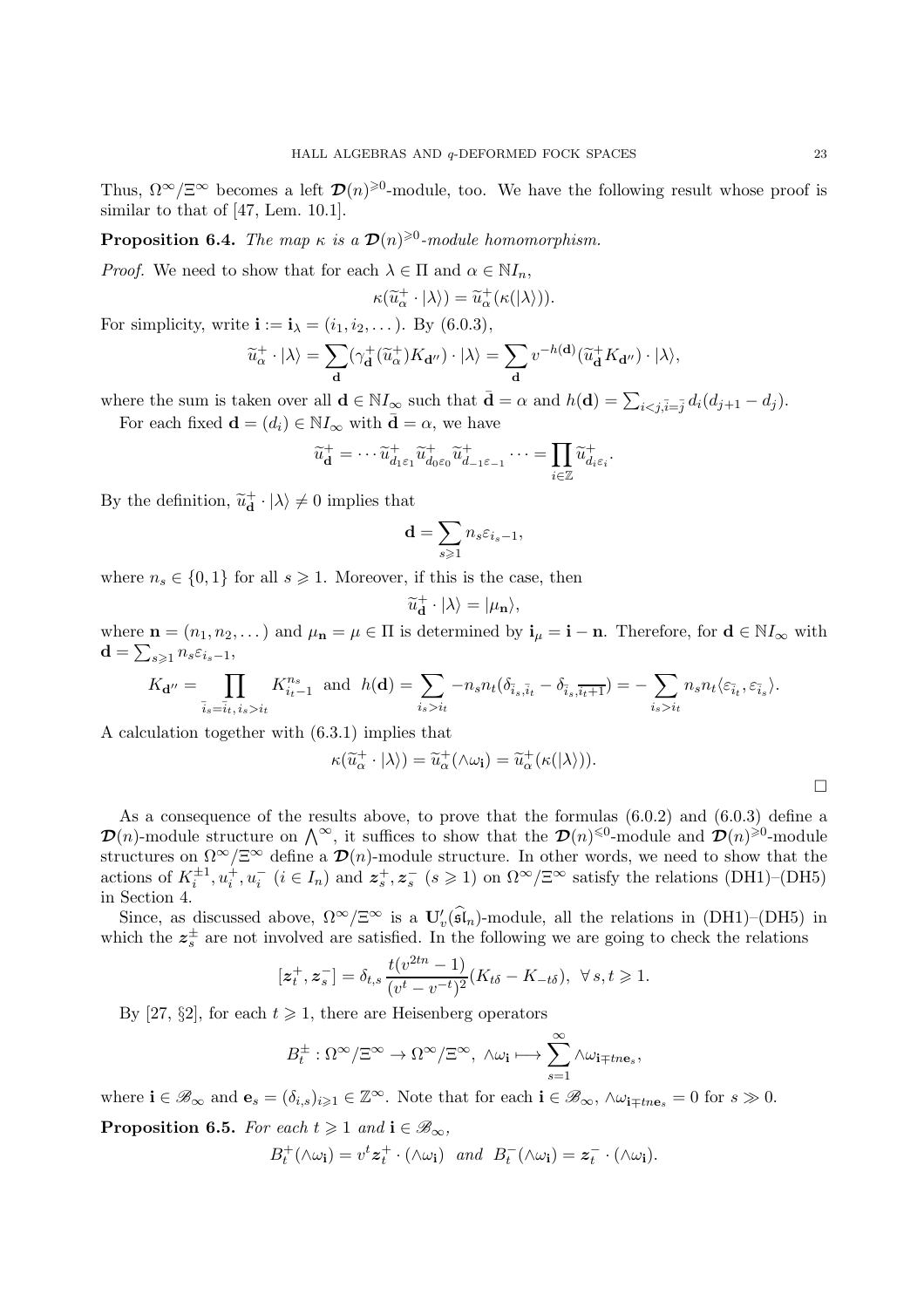*Proof.* For each  $m \in \mathbb{Z}$ , recall the element

$$
|m\rangle = \omega_m \wedge \omega_{m-1} \wedge \omega_{m-2} \wedge \cdots \in \Omega^{\infty}/\Xi^{\infty}.
$$

Then  $z_t^+ \cdot |m\rangle = 0$  and  $K_\delta \cdot |m\rangle = q|m\rangle$ . Write

$$
\wedge \omega_{\mathbf{i}} = \omega_{i_1} \wedge \cdots \wedge \omega_{i_N} \wedge |N - m\rangle.
$$

Applying (6.2.2) gives that

$$
z_t^+ \cdot (\wedge \omega_i)
$$
  
=  $\sum_{s=0}^N \underbrace{\omega_{i_1} \wedge \cdots \wedge \omega_{i_s}}_{s} \wedge z_t^+ \cdot \omega_{i_{s+1}} \wedge \underbrace{K_{t\delta} \cdot \omega_{i_{s+2}} \wedge \cdots \wedge K_{t\delta} \cdot \omega_{i_N}}_{N-s-1} \wedge (K_{t\delta} \cdot |N-m\rangle)$   
=  $\sum_{s=0}^N v^t \underbrace{\omega_{i_1} \wedge \cdots \wedge \omega_{i_s}}_{s} \wedge \omega_{i_{s+1}+tn} \wedge \underbrace{\omega_{i_{s+2}} \wedge \cdots \wedge \omega_{i_N}}_{N-s-1} \wedge |N-m\rangle$   
=  $v^t B_t^+ (\wedge \omega_i) \quad (\text{since } B_t^+ (|N-m\rangle) = 0),$ 

that is,  $B_t^+(\wedge \omega_i) = v^t z_t^+ \cdot (\wedge \omega_i)$ . The second equality can be proved similarly. Corollary 6.6. Let  $t, s \geq 1$ . Then for each  $i \in \mathcal{B}_{\infty}$ ,

$$
[\mathbf{z}_t^+, \mathbf{z}_s^-] \cdot (\wedge \omega_{\mathbf{i}}) = \delta_{t,s} \frac{t(v^{2tn} - 1)}{(v^t - v^{-t})^2} (K_{t\delta} - K_{-t\delta}) \cdot (\wedge \omega_{\mathbf{i}}).
$$

*Proof.* By [27, Prop. 2.2 & 2.6] (with  $q = v$ ),

$$
[B_t^+, B_s^-] = \delta_{t,s} \frac{t(1 - v^{2tn})}{1 - v^{2n}}.
$$

This together with Proposition 6.5 implies that for each  $i \in \mathcal{B}_{\infty}$ ,

$$
[z_t^+, z_s^-] \cdot (\wedge \omega_{\mathbf{i}}) = v^t[B_t^+, B_s^-] \delta_{t,s} \cdot (\wedge \omega_{\mathbf{i}}) = \delta_{t,s} \frac{t v^t (1 - v^{2tn})}{1 - v^{2n}} (\wedge \omega_{\mathbf{i}}).
$$

On the other hand,

$$
\delta_{t,s} \frac{t(v^{2tn} - 1)}{(v^t - v^{-t})^2} (K_{t\delta} - K_{-t\delta}) \cdot (\wedge \omega_{\mathbf{i}}) = \delta_{t,s} \frac{t(v^{2tn} - 1)}{(v^t - v^{-t})^2} (v^t - v^{-t}) (\wedge \omega_{\mathbf{i}})
$$

$$
= \delta_{t,s} \frac{tv^t (1 - v^{2tn})}{1 - v^{2n}} (\wedge \omega_{\mathbf{i}}).
$$

This gives the desired equality.

By [27, Prop. 2.1] (or direct calculations), the actions of  $z_t^{\pm}$  on  $\Omega^{\infty}/\Xi^{\infty}$  commutes with that of  $\mathbf{U}'_v(\widehat{\mathfrak{sl}}_n)$ . In conclusion, the actions of  $K_i^{\pm 1}, u_i^+, u_i^ (i \in I_n)$  and  $z_s^+, z_s^-(s \geq 1)$  on  $\Omega^{\infty}/\Xi^{\infty}$  satisfy the relations (DH1)–(DH5). Therefore, the formulas (6.0.2) and (6.0.3) define a  $\mathcal{D}(n)$ -module structure on  $\bigwedge^{\infty}$ .

# 7. AN ISOMORPHISM FROM  $L(\Lambda_0)$  to  $\Lambda^\infty$

In this section we show that the Fock space  $\bigwedge^{\infty}$  as a  $\mathcal{D}(n)$ -module is isomorphic to the basic representation  $L(\Lambda_0)$  defined in Section 4. As an application, the decomposition of  $L(\Lambda_0)$  in Corollary 4.5 induces the Kashiwara–Miwa–Stern decomposition of  $\bigwedge^{\infty}$  in [27].

**Proposition 7.1.** For each  $\mathfrak{m} \in \mathfrak{M}_n$ ,  $\widetilde{u}_{\mathfrak{m}} \cdot |\emptyset\rangle$  is a Z-linear combination of those  $|\mu\rangle$  satisfying  $\mathfrak{m}_{\mu}\leqslant_{\deg}\mathfrak{m}.$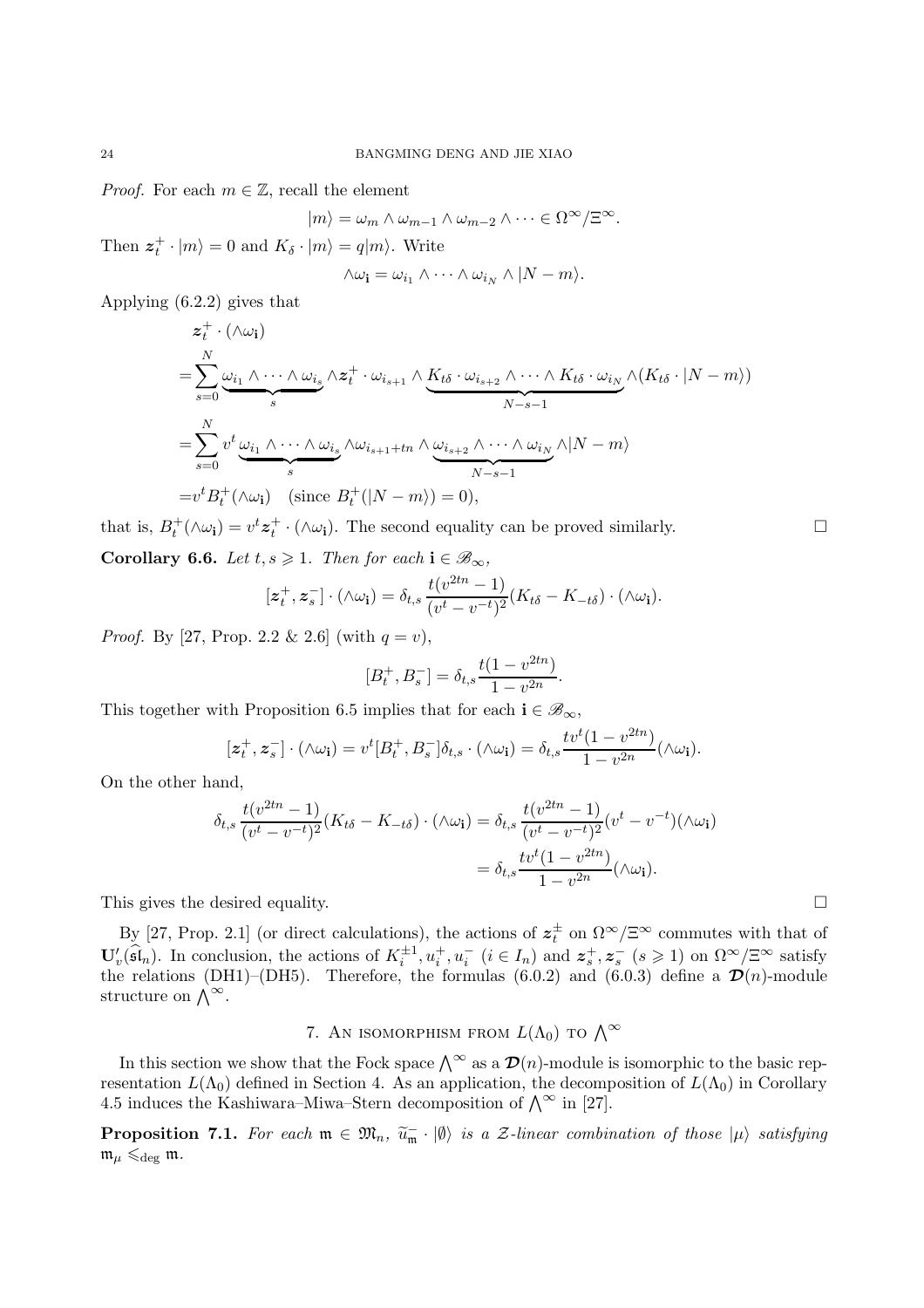*Proof.* By  $(6.0.2)$ ,

$$
\widetilde{u}_{\mathfrak{m}} \cdot |\emptyset\rangle = \sum_{\mathbf{d}} \left( \gamma_{\mathbf{d}}^{-} (\widetilde{u}_{\mathfrak{m}}^{-}) K_{-\mathbf{d}'} \right) \cdot |\emptyset\rangle, \text{ where } \mathbf{d}' = \sum_{i} \left( \sum_{j < i, \overline{j} = \overline{i}} d_{j} \right) \varepsilon_{i}
$$

Since  $K_i \cdot |\emptyset\rangle = v^{\delta_{i,0}} |\emptyset\rangle$  for  $i \in \mathbb{Z}$ , it follows that  $K_{-\mathbf{d}'} \cdot |\emptyset\rangle = v^{-\sum_{j < 0, \bar{j} = \bar{0}} d_j} |\emptyset\rangle$ . By Proposition 3.4,

$$
\gamma_{\mathbf{d}}^-(\widetilde{u}_{\mathfrak{m}}^-)\in \sum_{\mathfrak{z}}\mathcal{Z}\widetilde{u}_{\mathfrak{z}}^-,\qquad
$$

where the sum is taken over  $\mathfrak{z} \in \mathfrak{M}_{\infty}$  with  $\mathscr{F}(\mathfrak{z}) \leq \mathfrak{g}_{\text{deg}}$  m. Further, by Proposition 5.3(1),

$$
\widetilde{u}_{\mathfrak{z}}^{\mathfrak{-}}\cdot|\emptyset\rangle\in\mathcal{Z}|\mu\rangle
$$

for some  $\mu \in \Pi$  with  $\mathfrak{m}_{\mu}^{\infty} \leq \mathfrak{m}_{\text{deg}}$  3. This implies that

$$
\mathfrak{m}_{\mu}=\mathscr{F}(\mathfrak{m}_{\mu}^{\infty})\leqslant_{\deg}\mathscr{F}(\mathfrak{z})\leqslant_{\deg}\mathfrak{m}.
$$

This finishes the proof.  $\Box$ 

For each  $\mathbf{d} = (d_i) \in \mathbb{N} I_{\infty}$ , set

$$
\sigma(\mathbf{d}) = -\sum_{i<0, \bar{i}=\bar{0}} d_i.
$$

For  $\lambda \in \Pi$ , we write  $\sigma(\lambda) = \sigma(\dim M(\mathfrak{m}_{\lambda}^{\infty}))$ . The following result was proved in [47, 9.2 & 10.1]. We provide here a direct proof for completeness.

Corollary 7.2. For each  $\lambda \in \Pi$ ,

$$
\widetilde{u}_{\mathfrak{m}_\lambda}^-\cdot |\emptyset\rangle \in |\lambda\rangle + \sum_{\mu\lhd \lambda} \mathcal{Z}|\mu\rangle.
$$

In particular, the  $\mathcal{D}(n)$ -module  $\bigwedge^{\infty}$  is generated by  $|\emptyset\rangle$  and the set

$$
\{b^-_{\mathfrak{m}_\lambda}\cdot|\emptyset\rangle\mid\lambda\in\Pi\}
$$

is a basis of  $\bigwedge^{\infty}$ .

Proof. Applying Corollary 3.5 gives that

$$
\widetilde{u}_{\mathfrak{m}_{\lambda}} \cdot |\emptyset\rangle = \sum_{\mathbf{d}} (\gamma_{\mathbf{d}}^{-}(\widetilde{u}_{\mathfrak{m}_{\lambda}}^{-}) K_{-\mathbf{d}'} ) \cdot |\emptyset\rangle = \sum_{\mathbf{d}} v^{\sigma(\mathbf{d})} \gamma_{\mathbf{d}}^{-}(\widetilde{u}_{\mathfrak{m}_{\lambda}}^{-}) \cdot |\emptyset\rangle \n= \sum_{r \in \mathbb{Z}} v^{\theta(\lambda) + \sigma(\lambda)} \widetilde{u}_{\tau^{rm}(\mathfrak{m}_{\lambda}^{\infty})} \cdot |\emptyset\rangle + \sum_{\mathfrak{z} \in \mathfrak{M}_{\infty}, \mathscr{F}(\mathfrak{z}) <_{\deg \mathfrak{m}_{\lambda}}} f_{\lambda, \mathfrak{z}} \widetilde{u}_{\mathfrak{z}}^{-} \cdot |\emptyset\rangle,
$$

where  $f_{\lambda,i} \in \mathcal{Z}$ . By Proposition 5.3 and its proof,

$$
\widetilde{u}_{\mathfrak{m}_{\lambda}^{\infty}} \cdot |\emptyset\rangle = |\lambda\rangle \text{ and } \widetilde{u}_{\tau^{rm}(\mathfrak{m}_{\lambda}^{\infty})} \cdot |\emptyset\rangle = 0 \text{ for } r > 0.
$$

Furthermore, for each  $r < 0$ ,  $\tilde{u}_{\tau^{rm}(\mathfrak{m}_{\lambda}^{\infty})} \cdot |\emptyset\rangle \in \mathcal{Z}|\mu\rangle$  such that  $\mathfrak{m}_{\mu}^{\infty} \leq \mathfrak{g}_{\text{deg}}^{\infty} \tau^{rm}(\mathfrak{m}_{\lambda}^{\infty})$ . Then  $\mathfrak{m}_{\mu} =$  $\mathscr{F}(\mathfrak{m}_{\mu}^{\infty}) \leq \deg \mathscr{F}(\tau^{rm}(\mathfrak{m}_{\lambda}^{\infty})) = \mathfrak{m}_{\lambda}$ , which implies that  $\mu \leq \lambda$ . Since  $M(\tau^{rm}(\mathfrak{m}_{\lambda}^{\infty}))$  does not have a composition factor isomorphic to  $S_{\lambda_1-1}$ ,  $\mu$  does not contain a box with color  $\lambda_1-1$ . Thus,  $\mu \neq \lambda$ and  $\mu \triangleleft \lambda$ .

Finally, by Proposition 7.1, for each  $\mathfrak{z} \in \mathfrak{M}_{\infty}$  with  $\mathscr{F}(\mathfrak{z}) <_{\text{deg}} \mathfrak{m}_{\lambda}, \widetilde{u}_{\mathfrak{z}}^{-} \cdot |0\rangle$  is a Z-linear combination of  $|\mu\rangle$  satisfying  $\mathfrak{m}_{\mu} \leq_{\text{deg}} \mathscr{F}(\mathfrak{z})$ . Thus,  $\mathfrak{m}_{\mu} \leq_{\text{deg}} \mathscr{F}(\mathfrak{z}) <_{\text{deg}} \mathfrak{m}_{\lambda}$ , which by Lemma 2.1 implies that  $\mu \lhd \lambda$ . Hence, each  $\widetilde{u}_j^-\cdot |\emptyset\rangle$  is a  $\mathcal{Z}\text{-linear combination of }|\mu\rangle$  with  $\mu \lhd \lambda$ . Consequently,

$$
\widetilde{u}_{\mathfrak{m}_\lambda}^-\cdot |\emptyset\rangle \in v^{\theta(\lambda)+\sigma(\lambda)}|\lambda\rangle + \sum_{\mu\lhd \lambda}\mathcal{Z}|\mu\rangle.
$$

.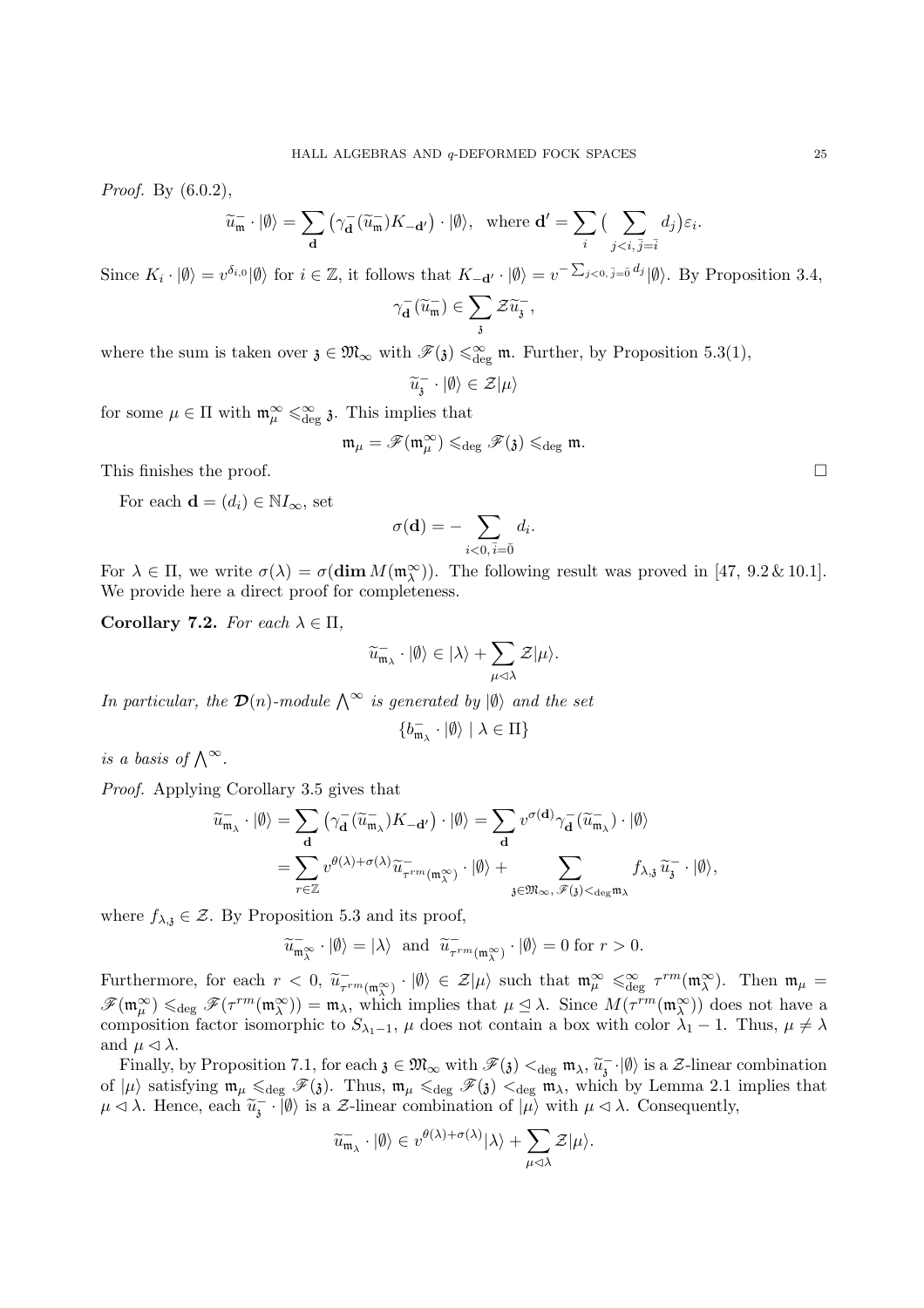Therefore, it remains to show that

$$
\theta(\lambda) + \sigma(\lambda) = 0.
$$

Write  $\lambda = (\lambda_1, \dots, \lambda_m)$  with  $\lambda_1 \geqslant \dots \geqslant \lambda_m \geqslant 1$  and set  $|\lambda| = \sum_{s=1}^m \lambda_s$ . We proceed induction on |λ| to show that  $\theta(\lambda) + \sigma(\lambda) = 0$ . By the definition,

$$
\theta(\lambda) = \sum_{s < t} \kappa(\mathbf{d}_s, \mathbf{d}_t) - \sum_{s=1}^{\ell} h(\mathbf{d}_s),
$$

where  $\ell = \lambda_1$  is the Loewy length of  $M = M(\mathfrak{m}_{\lambda}^{\infty})$  and  $S_{d_s} \cong \text{rad}^{s-1}M/\text{rad}^sM$  for  $1 \leqslant s \leqslant \ell$ . Let  $1 \leq t \leq m$  be such that  $\lambda_1 = \cdots = \lambda_t > \lambda_{t+1}$  and define

$$
\lambda' = (\lambda_1, \cdots, \lambda_{t-1}, \lambda_t - 1, \lambda_{t+1}, \lambda_m).
$$

Then  $|\lambda'| = |\lambda| - 1$ . By the induction hypothesis, we have  $\theta(\lambda') + \sigma(\lambda') = 0$ .

For each  $1 \le s \le \ell$ , let  $\mathbf{d}'_s \in \mathbb{N}I_\infty$  be defined by setting  $S_{\mathbf{d}'_i} \cong \text{rad}^{s-1}M'/\text{rad}^sM'$ , where  $M' = M(\mathfrak{m}_{\lambda'}^{\infty})$ . Then

$$
\mathbf{d}_{\ell}' = \mathbf{d}_{\ell} - \varepsilon_{\ell-t} \text{ and } \mathbf{d}_{s}' = \mathbf{d}_{s} \text{ for } 1 \leq s < \ell.
$$

This implies that

$$
\sum_{s=1}^{\ell} h(\mathbf{d}_s) - \sum_{s=1}^{\ell} h(\mathbf{d}'_s) = h(\mathbf{d}_{\ell}) - h(\mathbf{d}'_{\ell}) = -\delta_{\bar{t},\bar{1}} \text{ and}
$$

$$
\sum_{s
$$

Hence,

$$
\theta(\lambda) - \theta(\lambda') = \sum_{1 \leq s < \ell} \kappa(\mathbf{d}_s, \varepsilon_{\ell-t}) + \delta_{\bar{t},\bar{1}}.
$$

On the other hand,  $\sigma(\lambda) = \sigma(\lambda') - 1$  if  $\ell - t < 0$  and  $\bar{\ell} = \bar{t}$ , and  $\sigma(\lambda) = \sigma(\lambda')$  otherwise. A direct calculation shows that if  $\ell - t \geq 0$ , then

$$
\sum_{1\leqslant s<\ell}\kappa({\bf d}_s,\varepsilon_{\ell-t})=-\delta_{\bar t,\bar 1},
$$

and if  $\ell - t < 0$ , then

$$
\sum_{1\leqslant s<\ell}\kappa(\mathbf{d}_s,\varepsilon_{\ell-t})=\begin{cases} \delta_{\bar\ell,\bar t}-1, & \text{if } \bar t=\bar 1; \\ \delta_{\bar\ell,\bar t}, & \text{if } \bar t\neq \bar 1. \end{cases}
$$

We conclude that in all cases,

$$
\theta(\lambda) + \sigma(\lambda) = \theta(\lambda') + \sigma(\lambda') = 0.
$$

 $\Box$ 

By the definition, for each  $i \in I_n = \mathbb{Z}/n\mathbb{Z}$ ,

$$
K_i|\emptyset\rangle = v^{\delta_{i,0}}|\emptyset\rangle.
$$

This together with the corollary above implies that  $\bigwedge^{\infty}$  is a highest weight  $\mathcal{D}(n)$ -module of highest weight  $\Lambda_0$ . Consequently, there is a unique surjective  $\mathcal{D}(n)$ -module homomorphism

$$
\varphi: \mathcal{D}(n)^{-} = M(\Lambda_0) \longrightarrow \bigwedge^{\infty}, \ \eta_{\Lambda_0} \longmapsto |\emptyset\rangle.
$$

**Theorem 7.3.** The homomorphism  $\varphi$  induces an isomorphism of  $\mathcal{D}(n)$ -modules

$$
\bar{\varphi}:L(\Lambda_0)\longrightarrow \bigwedge^\infty.
$$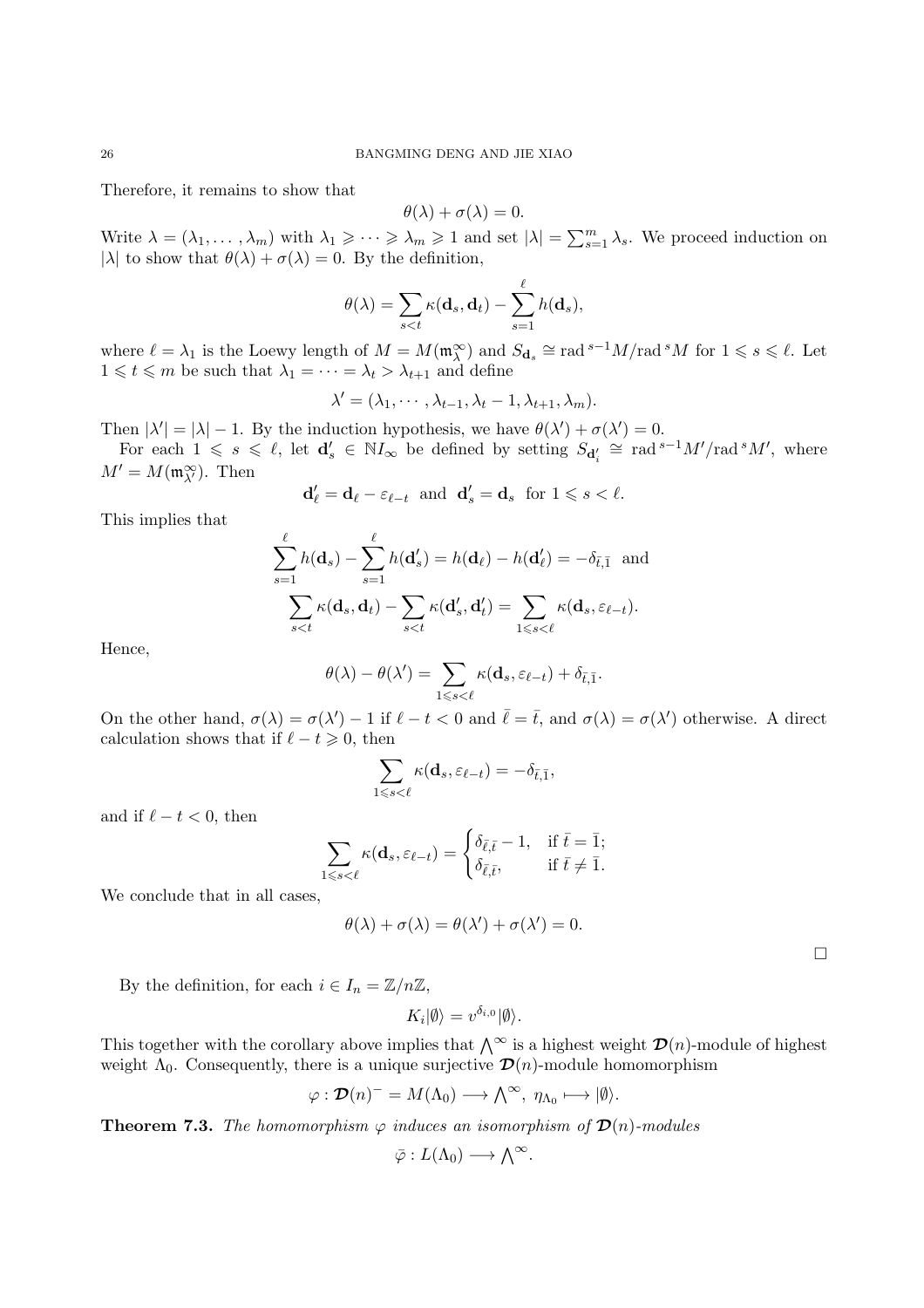Proof. By definition, we have

$$
F_i \cdot |\emptyset\rangle = 0
$$
 for  $i \in I_n \setminus \{0\}$  and  $F_0^2 \cdot |\emptyset\rangle = 0$ .

This together with Theorem 4.4 implies that  $\varphi$  induces a surjective homomorphism

$$
\bar{\varphi}: L(\Lambda_0) = \mathcal{D}(n)^{-}/\left(\sum_{i\in I_n} \mathcal{D}(n)^{-} F_i^{\Lambda_0(h_i)+1}\right) \longrightarrow \Lambda^{\infty}.
$$

Since  $L(\Lambda_0)$  is simple, we conclude that  $\bar{\varphi}$  is an isomorphism.

Combining the theorem with Corollary 4.5 gives the decomposition of  $\bigwedge^{\infty}$  obtained by Kashiwara, Miwa and Stern in [27, Prop. 2.3].

Corollary 7.4. As a  $\mathbf{U}'_v(\widehat{\mathfrak{sl}}_n)$ -module,  $\bigwedge^\infty$  has a decomposition

$$
\textstyle{\bigwedge}^{\infty} \vert_{\mathbf U'_v(\widehat{\mathfrak{sl}}_n)} \cong \bigoplus_{m \geqslant 0} L_0 (\Lambda_0 - m \delta^*)^{\oplus p(m)}.
$$

# 8. THE CANONICAL BASIS FOR  $\bigwedge^{\infty}$

In this section we show that the canonical basis of  $\bigwedge^{\infty}$  defined in [29] can be constructed by using the monomial basis of the Ringel–Hall algebra of  $\Delta_n$  given in [8]. We also interpret the "ladder" method" in [28] in terms of generic extensions defined in Section 2.

Recall that there is a bar-involution  $a \mapsto \iota(a) = \overline{a}$  on  $\mathcal{D}(n)^-$  which takes  $\overline{v} \mapsto v^{-1}$  and fixes all  $\widetilde{u}_{\alpha}^-$  for  $\alpha \in \mathbb{N}I_n$ . Then it induces a semilinear involution on the basic representation  $L(\Lambda_0)$  by setting

$$
\overline{a\eta_{\Lambda_0}} = \overline{a}\eta_{\Lambda_0} \text{ for all } a \in \mathcal{D}(n)^-\text{.}
$$

On the other hand, by [29], there is a semilinear involution  $x \mapsto \overline{x}$  on  $\bigwedge^{\infty}$  which, by [47], satisfies

$$
\lim_{(ii)} |\emptyset\rangle = |\emptyset\rangle,
$$

(ii) 
$$
\overline{ax} = \overline{a} \overline{x}
$$
 for all  $a \in \mathcal{D}(n)^-$  and  $x \in \Lambda^{\infty}$ .

Therefore, the isomorphism  $L(\Lambda_0) \to \Lambda^\infty$  given in Theorem 7.3 is compatible with the barinvolutions.

It is proved in [29, Th. 3.3] that for each  $\lambda \in \Pi$ ,

(8.0.1) 
$$
\overline{|\lambda\rangle} = |\lambda\rangle + \sum_{\mu \triangleleft \lambda} a_{\mu,\lambda} |\mu\rangle, \text{ where } a_{\mu,\lambda} \in \mathcal{Z}.
$$

Then applying the standard linear algebra method to the basis  $\{|\lambda\rangle | \lambda \in \Pi\}$  in [31] (or see [11] for more details) gives rise to an "IC basis"  $\{b_\lambda \mid \lambda \in \Pi\}$  which is characterized by

$$
\overline{b_{\lambda}} = b_{\lambda}
$$
 and  $b_{\lambda} \in |\lambda\rangle + \sum_{\mu \lhd \lambda} v^{-1} \mathbb{Z}[v^{-1}]|\mu\rangle$ ,

The basis  $\{b_\lambda \mid \lambda \in \Pi\}$  is called the *canonical basis* of  $\bigwedge^\infty$ . In other words, the basis elements  $b_\lambda$ are uniquely determined by the polynomials  $a_{\mu,\lambda}$ .

Remark 8.1. Varagnolo and Vasserot [47] have conjectured that

$$
b_{\mathfrak{m}_{\lambda}}^{-}\cdot |\emptyset\rangle = b_{\lambda} \text{ for each } \lambda \in \Pi.
$$

This conjecture was proved by Schiffmann [41].

In the following we provide a way to deduce (8.0.1) by using the monomial basis of the Ringel– Hall algebra of  $\Delta_n$  given in [8]. As in [8, Sect. 3], set

$$
I^e = I_n \cup \{\text{all sincere vectors in } \mathbb{N}I_n\}
$$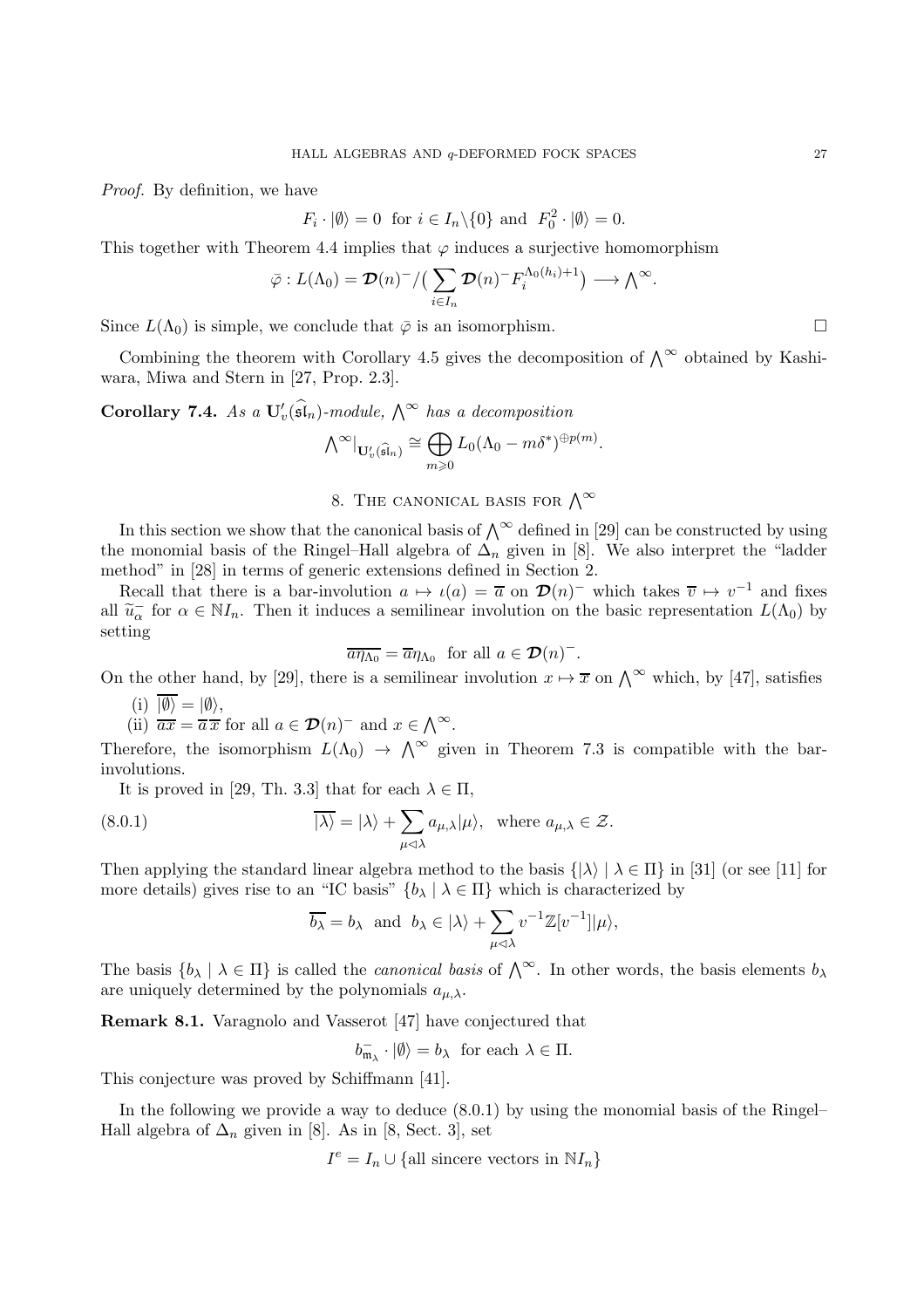and consider the set  $\Sigma$  of all words on the alphabet  $I^e$ . Recall that a vector  $\mathbf{a} = (a_i) \in \mathbb{N}I_n$  is called sincere if  $a_i \neq 0$  for all  $i \in I_n$ . Since  $\mathcal{D}(n)^-$  is isomorphic to the opposite Ringel–Hall algebra of  $\Delta_n$ , we define

$$
M *' N = N * M.
$$

This gives the map

$$
\wp^{\mathrm{op}}:\Sigma\longrightarrow\mathfrak{M},\ w=\mathbf{a}_1\mathbf{a}_2\cdots\mathbf{a}_t\longmapsto S_{\mathbf{a}_1}\ast' S_{\mathbf{a}_2}\ast'\cdots\ast' S_{\mathbf{a}_t}.
$$

By [8, Sect. 9], for each  $\mathfrak{m} \in \mathfrak{M}$ , there is a distinguished word  $w_{\mathfrak{m}} \in (\wp^{\text{op}})^{-1}(\mathfrak{m})$  which defines a monomial  $m^{(w_m)}$  on  $\widetilde{u}_a^-$  with  $a \in \widetilde{I}$  such that

$$
m^{(w_{\mathfrak{m}})} = \widetilde{u}_{\mathfrak{m}}^- + \sum_{\mathfrak{p} <_{\deg} \mathfrak{m}} \theta_{\mathfrak{p},\mathfrak{m}} \widetilde{u}_{\mathfrak{p}}^- \ \text{ for some } \theta_{\mathfrak{m},\mathfrak{p}} \in \mathcal{Z};
$$

see [8, (9.1.1)]. If  $\mathfrak{m} = \mathfrak{m}_{\lambda}$  for some  $\lambda \in \Pi$ , we simply write  $w_{\mathfrak{m}_{\lambda}} = w_{\lambda}$ . Thus,

(8.1.1) 
$$
m^{(w_{\lambda})} = \widetilde{u}_{\mathfrak{m}_{\lambda}} + \sum_{\mathfrak{p} <_{\text{deg}} \mathfrak{m}_{\lambda}} \theta_{\mathfrak{p}, \mathfrak{m}_{\lambda}} \widetilde{u}_{\mathfrak{p}}^-.
$$

This together with Proposition 7.1 and Corollary 7.2 implies that

(8.1.2) 
$$
m^{(w_{\lambda})}|\emptyset\rangle = |\lambda\rangle + \sum_{\mu \triangleleft \lambda} \tau_{\mu,\lambda}|\mu\rangle,
$$

where  $\tau_{\mu,\lambda} \in \mathcal{Z}$ . Since the monomials  $m^{(w_{\lambda})}$  are bar-invariant, we deduce that for each  $\lambda \in \Pi$ ,

$$
\overline{|\lambda\rangle} = |\lambda\rangle + \sum_{\mu \lhd \lambda} a'_{\mu,\lambda} |\mu\rangle \text{ for some } a'_{\mu,\lambda} \in \mathcal{Z}.
$$

Comparing with (8.0.1) gives that

$$
a_{\mu,\lambda} = a'_{\mu,\lambda}
$$
 for all  $\mu \lhd \lambda$ .

In case  $\lambda$  is *n*-regular, then  $\mathfrak{m}_{\lambda}$  is aperiodic and the word  $w_{\lambda}$  can be chosen in  $\Omega$ , the subset of all words on the alphabet  $I_n = \mathbb{Z}/n\mathbb{Z}$ ; see [8, Sect. 4]. In other words,  $m^{(w_\lambda)}$  is a monomial of the divided powers  $(u_i^-)^{(t)} = F_i^{(t)}$  $i^{(t)}$  for  $i \in I_n$  and  $t \geq 1$ . We now interpret the "ladder method" in [28, Sect. 6] in terms of the generic extension map. Let  $\lambda = (\lambda_1, \dots, \lambda_t) \in \Pi$  be *n*-regular. Recall the corresponding nilpotent representation

$$
M(\mathfrak{m}_{\lambda}) = \bigoplus_{a=1}^{t} S_{1-a}[\lambda_a],
$$

where  $1 - a$  is viewed as an element in  $I_n$ . Take  $1 \leq s \leq t$  with  $\lambda_1 = \cdots = \lambda_s > \lambda_{s+1}$   $(\lambda_{t+1} = 0$  by convention) and let  $k \geqslant 0$  be maximal such that

$$
\lambda_{s+l(n-1)+1} = \dots = \lambda_{s+(l+1)(n-1)}
$$
 and 
$$
\lambda_{s+l(n-1)} = \lambda_{s+l(n-1)+1} + 1
$$
 for  $0 \le l \le k - 1$ .  
Let  $i_1 \in I$  be such that  $soc(S_{1-s}[\lambda_s]) = S_{i_1}$ . Then for each  $a = s + l(n-1)$  with  $0 \le l \le k$ ,

$$
\operatorname{soc}\left(S_{1-a}[\lambda_a]\right)=S_{i_1}
$$

.

Define  $\mu = (\mu_1, \dots, \mu_t) \in \Pi$  by setting

$$
\mu_a = \begin{cases} \lambda_a - 1, & \text{if } a = s + l(n-1) \text{ for some } 0 \leq l \leq k; \\ \lambda_a, & \text{otherwise.} \end{cases}
$$

It is easy to see from the construction that  $\mu$  is again *n*-regular. Moreover, by applying an argument similar to that in the proof of  $[5, Prop. 3.7]$ ,

$$
(k+1)S_{i_1} *' M(\mathfrak{m}_{\mu}) = M(\mathfrak{m}_{\mu}) * (k+1)S_{i_1} = M(\mathfrak{m}_{\lambda}).
$$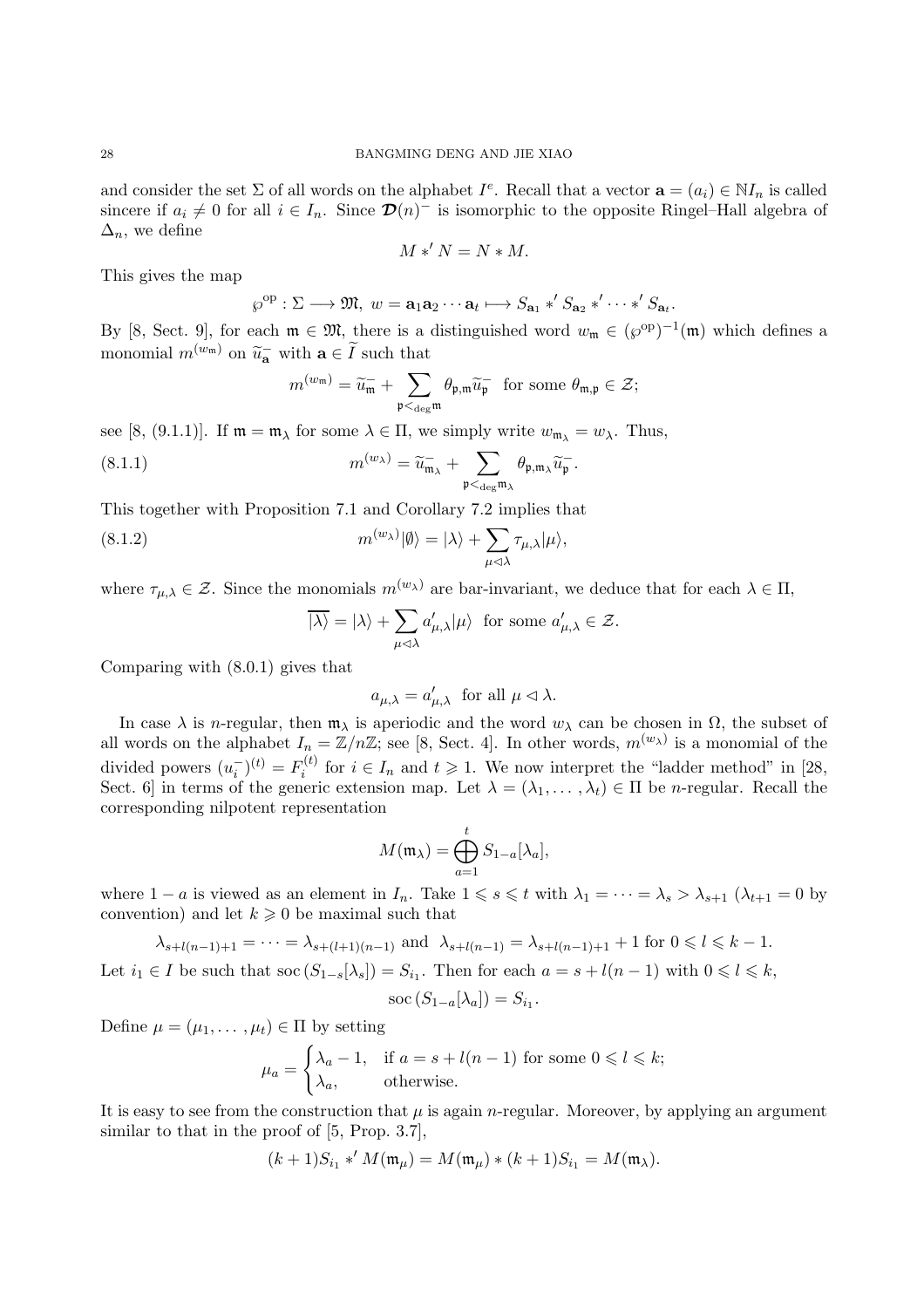Repeating the above process, we finally obtain a sequence  $i_1, \ldots, i_d$  in  $I_n$  and positive integers  $k_1 = k + 1, \ldots, k_d$  such that

$$
(k_1 S_{i_1}) *' \cdots *' (k_d S_{i_d}) = M(\mathfrak{m}_{\lambda}).
$$

In other word, the word  $w_\lambda := i_1^{k_1} \cdots i_d^{k_d}$  lies in  $({\wp}^{\text{op}})^{-1}({\mathfrak{m}}_\lambda)$ . It can be also checked that the word  $w_{\lambda}$  is distinguished. Thus, the corresponding monomial

$$
m^{(w_{\lambda})} = (u_{i_1}^{-})^{(k_1)} \cdots (u_{i_d}^{-})^{(k_d)} = F_{i_1}^{(k_1)} \cdots F_{i_d}^{(k_d)}
$$

gives rise to the equality (8.1.2) for the element  $m^{(w_{\lambda})}|\emptyset\rangle$ . We remark that  $m^{(w_{\lambda})}|\emptyset\rangle$  coincides with the element  $A(\lambda)$  constructed in [28, (8)] by using the "ladder method" of James and Kerber [22].

#### **REFERENCES**

- [1] S. Ariki, On the decomposition numbers of the Hecke algebra of  $G(m, 1, n)$ , J. Math. Kyoto Univ. **36** (1996), 789–808.
- [2] S. Ariki, Representations of quantum algebras and combinatorics of Young tableaux, University Lecture Series, 26. American Mathematical Society, Providence, RI, 2002.
- [3] K. Bongartz, On degenerations and extensions of finite dimensional modules, Adv. Math. 121 (1996), 245–287.
- [4] K. Bongartz and P. Gabriel, Covering spaces in representation-theory, Invent. Math. 65 (1982), 331–378.
- [5] B. Deng and J. Du, Monomial bases for quantum affine  $\mathfrak{sl}_n$ , Adv. Math. 191 (2005), 276–304.
- [6] B. Deng, J. Du and Q. Fu, A double Hall algebra approach to affine quantum Schur–Weyl theory, London Math. Soc. Lect. Note Series Volume 401, Cambridge University Press, 2012.
- [7] B. Deng, J. Du and A. Mah, Generic extensions and composition monoids of cyclic quivers, Contem. Math. vol. 602, 2013, 99–114.
- [8] B. Deng, J. Du and J. Xiao, *Generic extensions and canonical bases for cyclic quivers*, Can. J. Math. 59 (2007), 1260–1283.
- [9] B. Deng and J. Xiao, On double Ringel–Hall algebras, J. Algebra  $251$  (2002), 110–149.
- [10] V. G. Drinfeld, A new realization of Yangians and quantized affine alegbras, Soviet Math. Dokl. **32** (1988), 212–216.
- [11] J. Du, IC bases and quantum linear groups, Proc. Sympos. Pure Math. 56 (1994), 135–148.
- [12] E. Frenkel and E. Mukhin, *The Hopf algebra* Rep  $U_q(\widehat{\mathfrak{gl}}_{\infty})$ , Sel. math., New Ser. 8 (2002), 537–635.
- [13] P. Gabriel, The universal cover of a representation-finite algebra, In: Representations of algebras, Lecture Notes in Math. 903, 68–105, Berlin-Heidelberg-New York, 1981.
- [14] F. Goodman and H. Wenzl, Crystal bases of quantum affine algebras and affine Kazhdan–Lusztig polynomials, Internat. Math. Res. Notices 5 (1999), 251–275.
- [15] J. A. Green, Hall algebras, hereditary algebras and quantum groups, Invent. math. 120 (1995), 361–377.
- [16] J. Y. Guo, The Hall polynomials of a cyclic serial algebra, Comm. Algebra 23 (1995), 743-751.
- [17] T. Hayashi, q-analogues of Clifford and Weyl algebras-spinor and oscillator representations of quantum enveloping algebras, Comm. Math. Phys. 127 (1990), 129–144.
- [18] J. Hong and O. Yacobi, *Polynomial representations and categorifications of Fock space*, Algebr. Represent. Theory 16 (2013), 1273–1311.
- [19] A. Hubery, Symmetric functions and the center of the Ringel–Hall algebra of a cyclic quiver, Math. Z. 251 (2005), 705–719.
- [20] A. Hubery, Ringel-Hall algebras of cyclic quivers, São Paulo J. Math. Sci. 4 (2010), no. 3, 351–398.
- [21] A. Hubery, *Three presentations of the Hopf algebra*  $\mathcal{U}_v(\widehat{\mathfrak{gl}}_n)$ , preprint.
- [22] G. James and A. Kerber, The representation theory of the symmetric group, Encyclopedia of Mathematics and its Applications 16. Addison-Wesley Publishing Co., Reading, Mass., 1981.
- [23] K. Jeong, S. J. Kang, and M. Kashiwara, Crystal bases for quantum generalized Kac–Moody algebras, Proc. London Math. Soc. 90 (2005), no. 3, 395–438.
- [24] A. Joseph, Quantum groups and their primitive ideals, Ergebnisse der Mathematik und ihrer Grenzgebiete, Vol. 29, Springer-Verlag, Berlin, 1995.
- [25] S. J. Kang, Quantum deformations of generalized Kac–Moody algebras and their modules, J. Algebra 175 (1995), no. 3, 1041–1066.
- [26] M. Kashiwara, On cystal bases of the q-analogue of universal enveloping algebras, Duke Math. J. 63 (1991), 465–516.